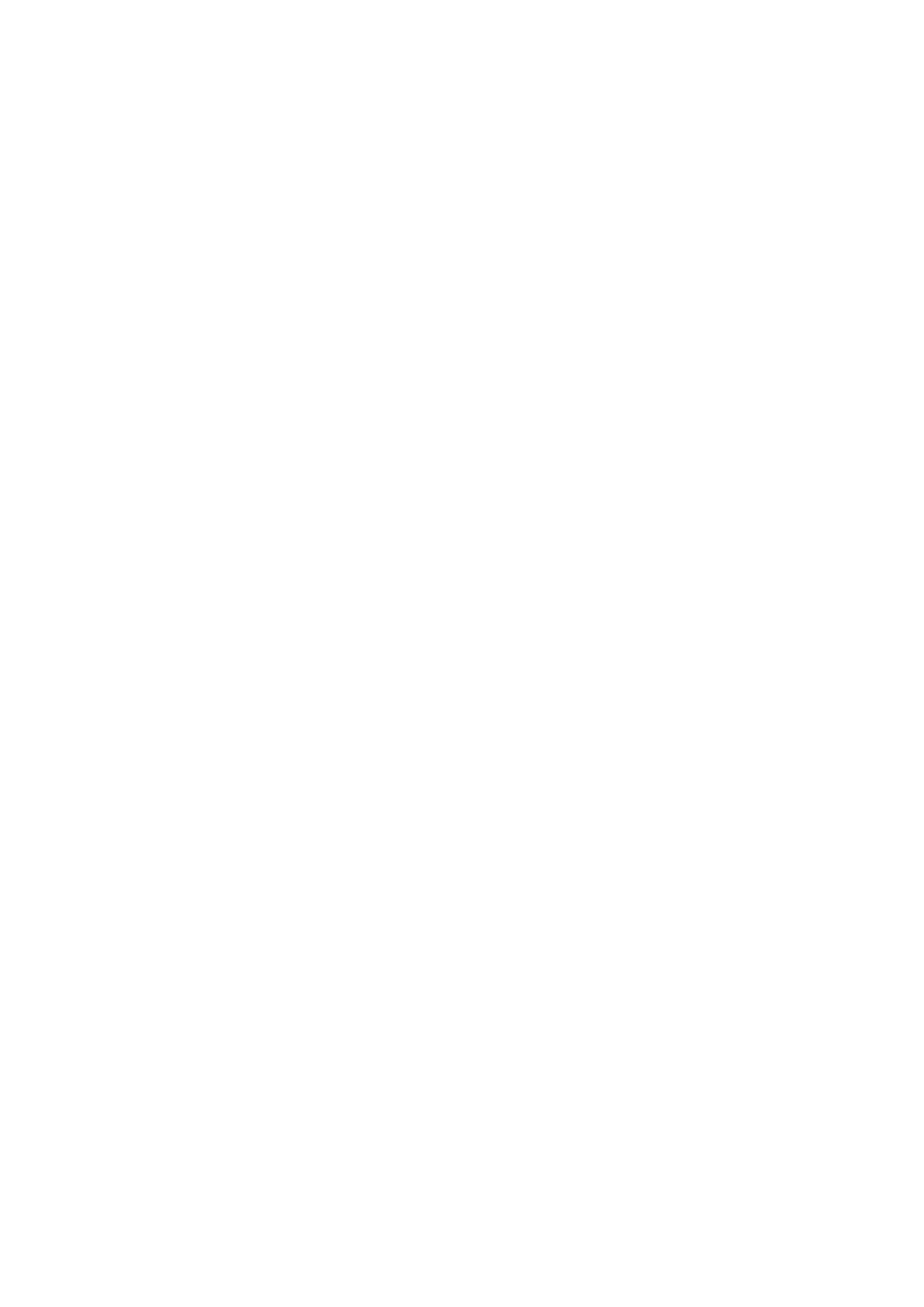#### Abstract

This thesis presents a further development of Bushfire, an experimental application that uses the neuroevolutionary algorithm Enforced Sub-Populations (ESP) to train Neural Network Controllers for agents in a forest fire simulation. The author of this thesis has extended Bushfire with new functionality, allowing a user to provide a solution directly. This solution can successively be used as a training set to train or pre-process the initial subpopulations used by ESP. This is achieved with an implementation of the supervised learning technique Back-Propagation. This thesis will show how combining manual training and enforced subpopulations will compare to the regular use of enforced subpopulations, when used to train (controllers for) agents in Bushfire.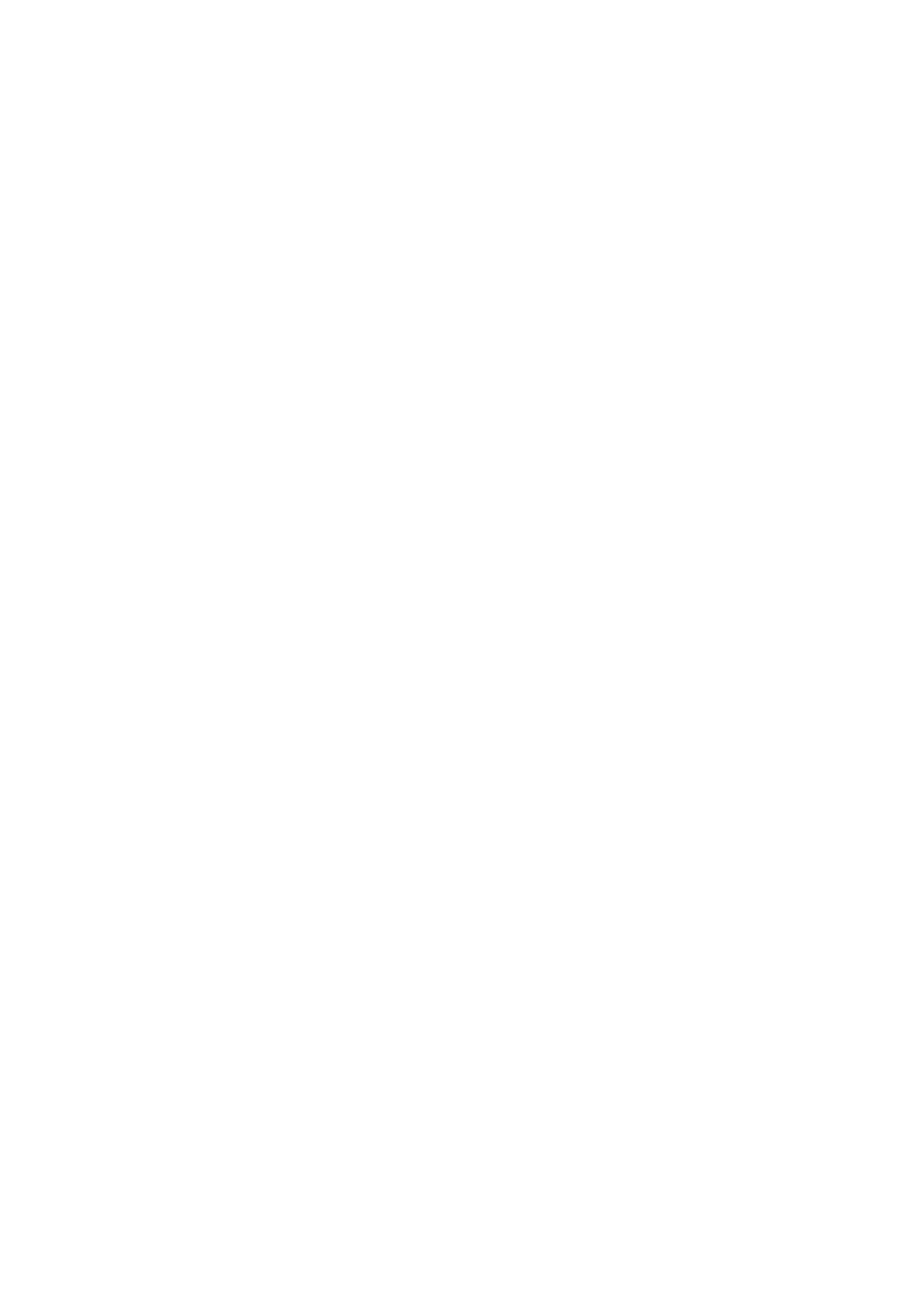## Acknowledgements

I would like to thank Dr. Marco Wiering for his feedback and supervision during a very challenging assignment. A special thanks to my family and friends for their unconditional support throughout the years.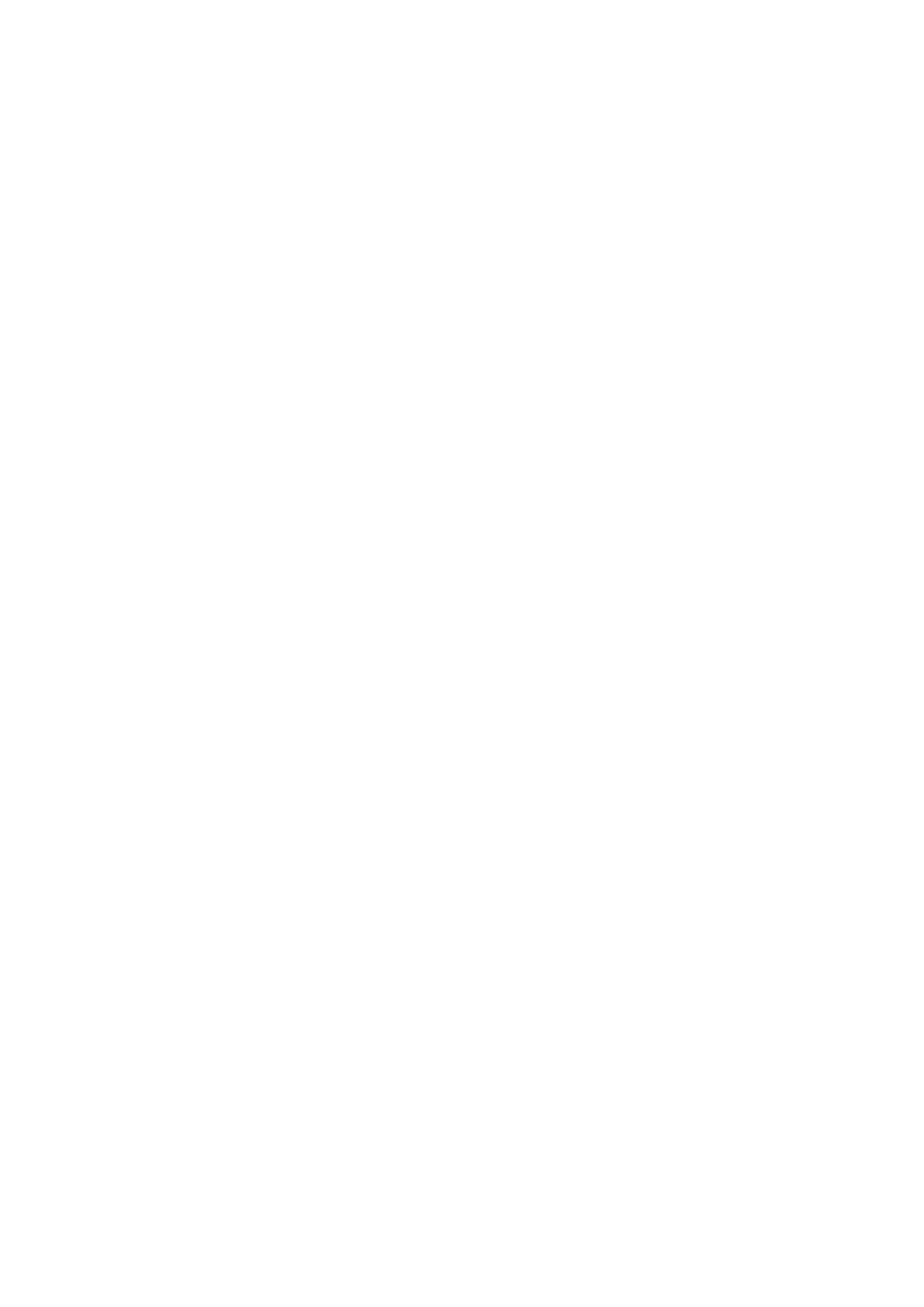"Everybody who is incapable of learning has taken to teaching"

Oscar Wilde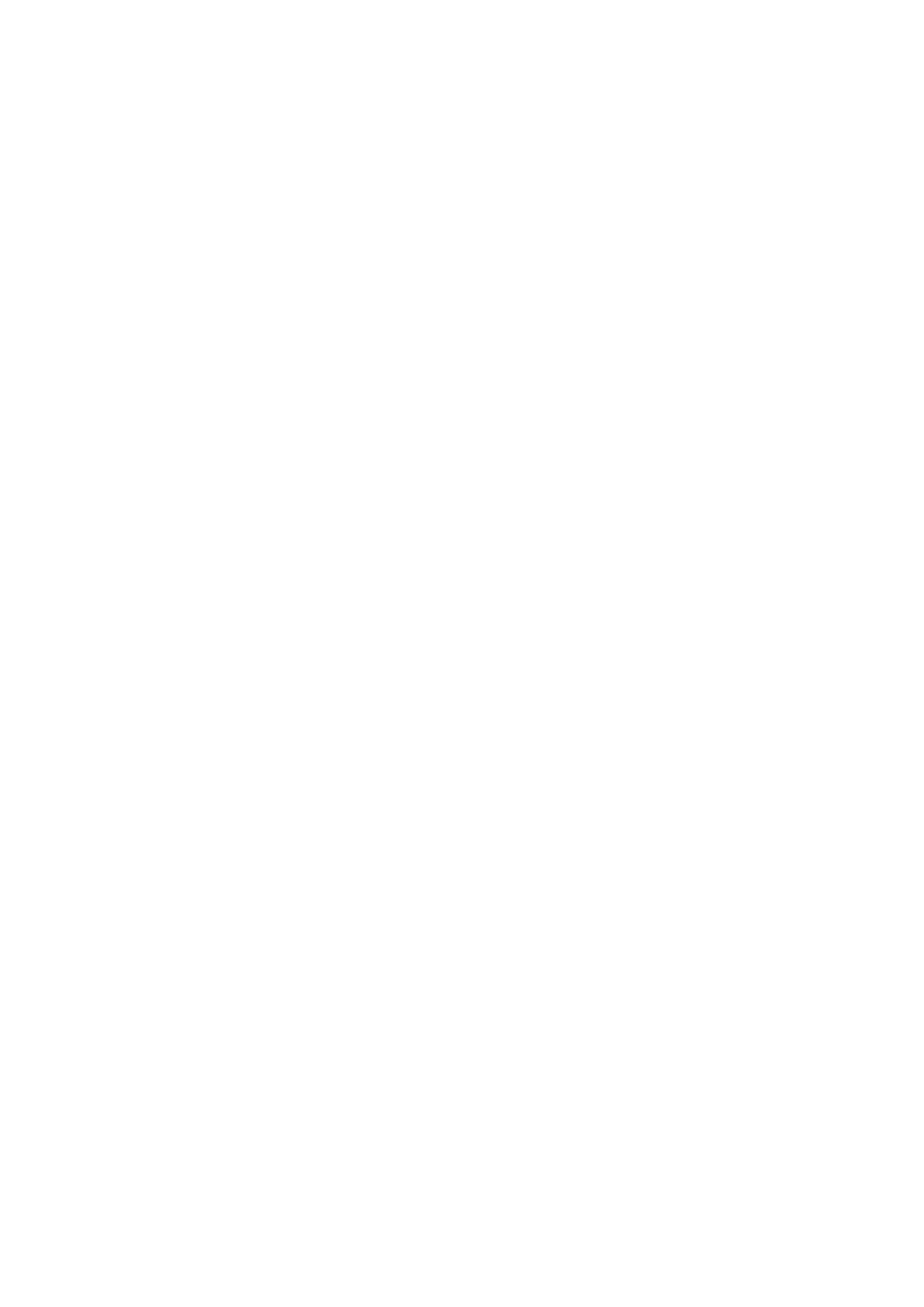## Contents

| 1        |     | Introduction                                           | $\mathbf{1}$    |
|----------|-----|--------------------------------------------------------|-----------------|
|          | 1.1 |                                                        | $\mathbf{1}$    |
|          | 1.2 |                                                        | $\mathbf{1}$    |
|          | 1.3 |                                                        | 1               |
| $\bf{2}$ |     | <b>Bushfire</b>                                        | 3               |
|          | 2.1 |                                                        | 3               |
|          | 2.2 |                                                        | 3               |
|          | 2.3 |                                                        | $6\phantom{.}6$ |
|          | 2.4 | Trainer                                                | 7               |
|          | 2.5 |                                                        | 10              |
|          | 2.6 |                                                        | 12              |
| 3        |     | <b>Underlying Mechanics</b>                            | 15              |
|          | 3.1 |                                                        | 15              |
|          |     | 3.1.1                                                  | 17              |
|          |     | 3.1.2                                                  | 18              |
|          | 3.2 |                                                        | 18              |
|          |     | 3.2.1                                                  | 18              |
|          | 3.3 |                                                        | 20              |
|          |     | 3.3.1                                                  | 21              |
| 4        |     | Combining Manual Training and Enforced Sub-Populations | 23              |
|          | 4.1 | Putting Expert Knowledge in the Initial Subpopulations | 23              |
|          | 4.2 |                                                        | 23              |
|          | 4.3 |                                                        | 24              |
|          | 4.4 | Biased Solutions Lead to Suboptimal Solutions          | 24              |
|          | 4.5 |                                                        | 24              |
|          | 4.6 |                                                        | 25              |
|          |     | 4.6.1                                                  | 25              |
|          |     | 4.6.2                                                  | 26              |
|          |     | 4.6.3                                                  | 26              |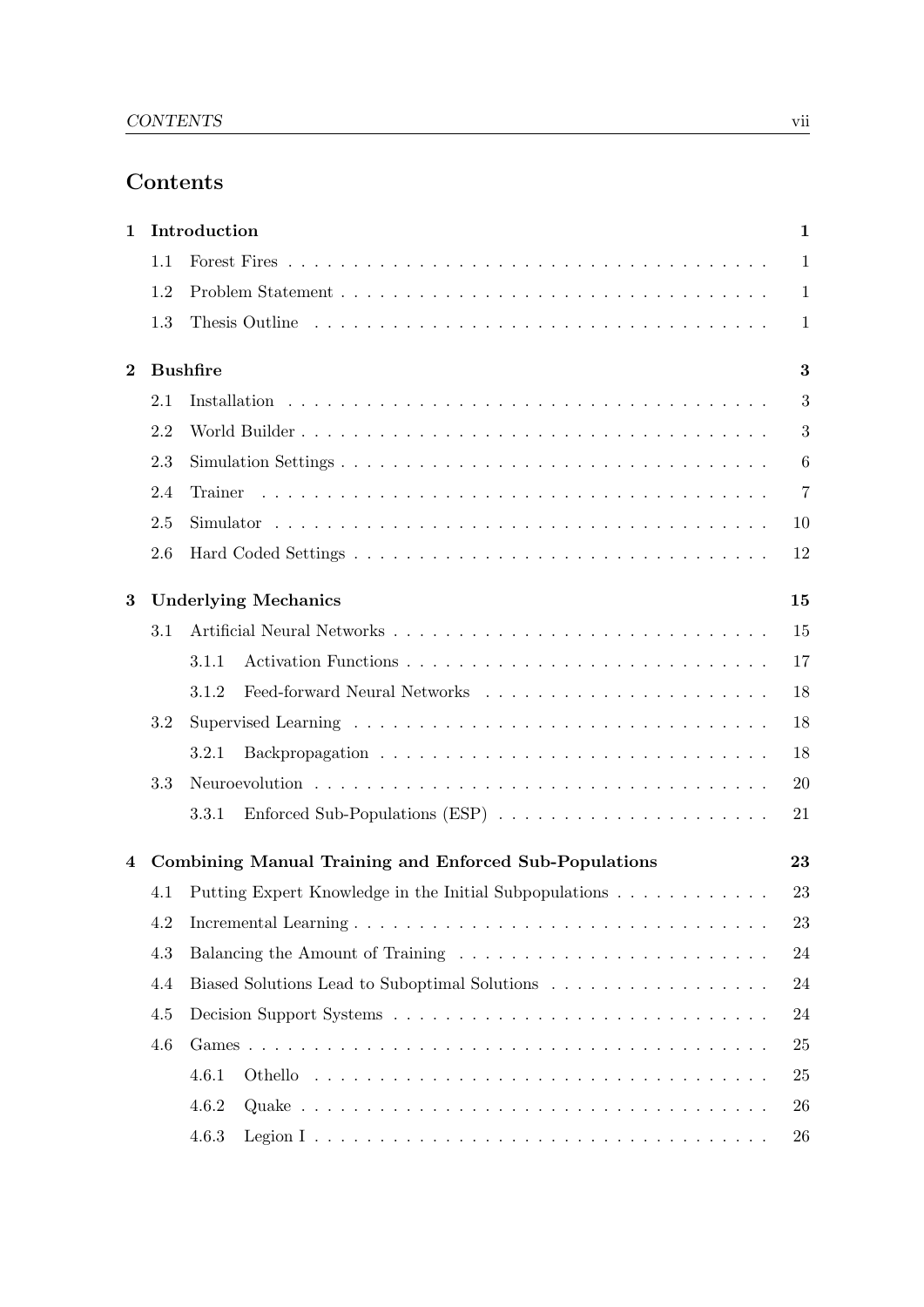| 5              |          |          | <b>Experiments and Results</b>                                                                  | 29 |
|----------------|----------|----------|-------------------------------------------------------------------------------------------------|----|
|                | 5.1      |          |                                                                                                 | 31 |
|                |          | 5.1.1    |                                                                                                 | 31 |
|                |          | 5.1.2    |                                                                                                 | 32 |
|                |          | 5.1.3    |                                                                                                 | 32 |
|                | 5.2      |          |                                                                                                 | 33 |
|                |          | 5.2.1    |                                                                                                 | 33 |
|                |          | 5.2.2    |                                                                                                 | 34 |
|                |          | 5.2.3    |                                                                                                 | 34 |
|                | 5.3      |          |                                                                                                 | 34 |
|                |          | 5.3.1    |                                                                                                 | 34 |
|                |          | 5.3.2    |                                                                                                 | 35 |
|                |          | 5.3.3    |                                                                                                 | 35 |
|                | 5.4      |          |                                                                                                 | 35 |
|                |          | 5.4.1    |                                                                                                 | 36 |
|                |          | 5.4.2    |                                                                                                 | 36 |
|                | 5.5      |          |                                                                                                 | 36 |
|                |          | 5.5.1    |                                                                                                 | 36 |
| 6              |          | Analysis |                                                                                                 | 39 |
| $\overline{7}$ |          |          | <b>Conclusion and Future Development</b>                                                        | 41 |
|                | 7.1      |          |                                                                                                 | 41 |
|                | 7.2      |          |                                                                                                 | 41 |
|                |          | 7.2.1    |                                                                                                 | 42 |
|                |          | 7.2.2    | Simulator $\ldots \ldots \ldots \ldots \ldots \ldots \ldots \ldots \ldots \ldots \ldots \ldots$ | 42 |
|                | A Design |          |                                                                                                 | 43 |
|                |          |          | <b>B</b> Data Experiments                                                                       | 45 |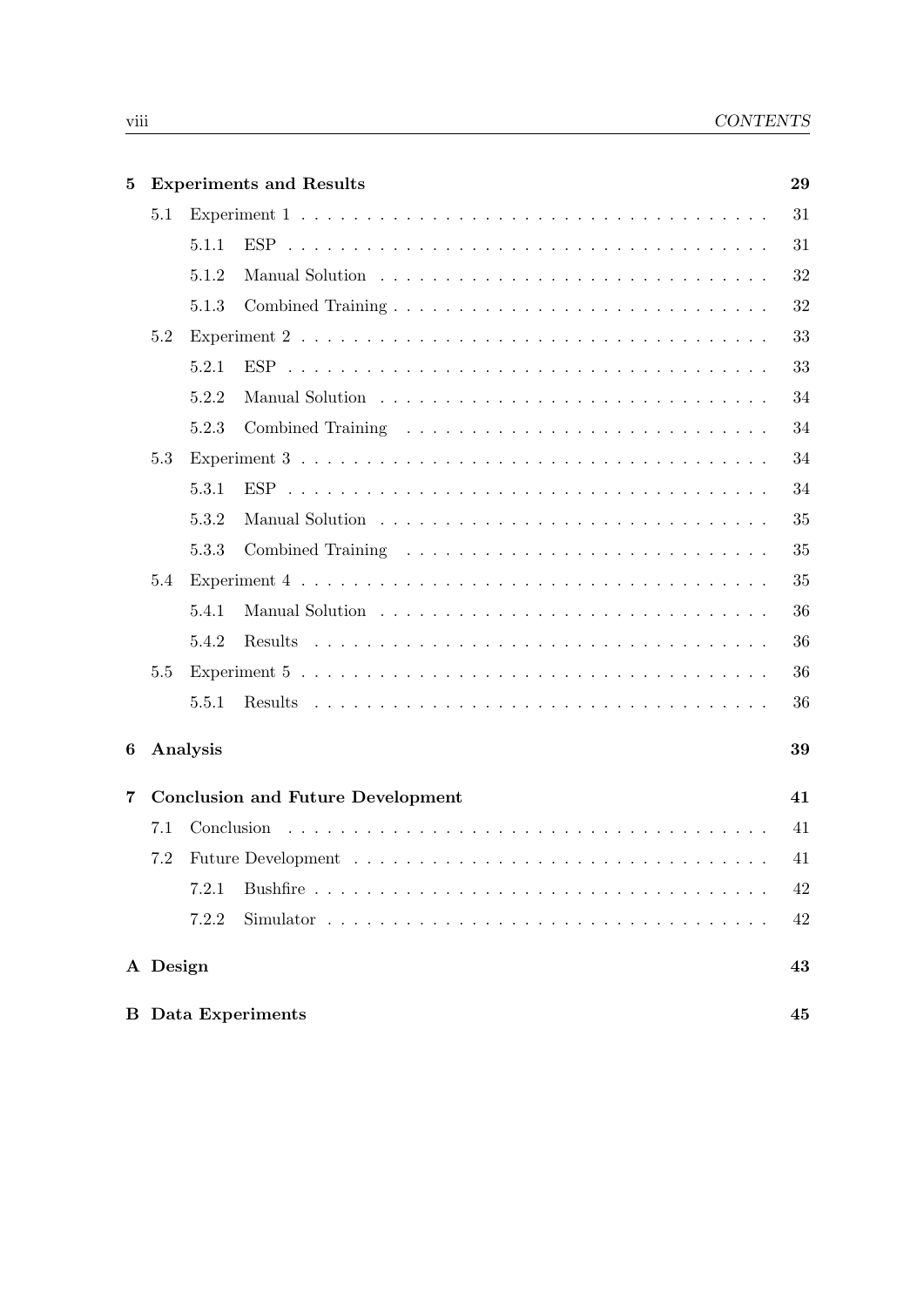## List of Figures

| 1              | Each catalogue item has several settings that define its interaction with the                                                                                                                                                                                                                                           | 4              |
|----------------|-------------------------------------------------------------------------------------------------------------------------------------------------------------------------------------------------------------------------------------------------------------------------------------------------------------------------|----------------|
| $\overline{2}$ | In the 'World Builder', the user can add fires, depots, subgoals and different<br>types of terrain in customizable shapes. $\ldots \ldots \ldots \ldots \ldots \ldots \ldots$                                                                                                                                           | 4              |
| 3              | Everything added to the world can be removed by removing the corresponding                                                                                                                                                                                                                                              | $\overline{5}$ |
| $\overline{4}$ | Increasing the propagation of fire will increase the difficulty of finding a good                                                                                                                                                                                                                                       | $\overline{5}$ |
| 5              | Create an agent by assigning controller modules and a depot. Assigning a<br>Neural Network Controller module shows the popup shown in figure $7. \ldots$ .                                                                                                                                                              | 7              |
| 6              | A list of all the created agents with their respective settings.                                                                                                                                                                                                                                                        | $8\,$          |
| 7              | Create new or load existing subpopulations and assign them. $\dots \dots \dots$                                                                                                                                                                                                                                         | 8              |
| 8              | To continue training previously trained subpopulations, set the desired module<br>on 'Continue'. This is a requirement for both subpopulations loaded from disk<br>and newly trained subpopulations within the same session. $\dots \dots \dots$                                                                        | 9              |
| 9              | Progression chart with each bar representing the average fitness of a generation.                                                                                                                                                                                                                                       | 9              |
| 10             | The 'Simulation' view shows the actual running of the simulator. The control<br>buttons in the upper toolbar control the training of the subpopulations. The<br>control buttons in the lower toolbar can be used to watch the last generated                                                                            | 11             |
| 11             | Playing the simulator shows the bulldozer agents in action. $\dots \dots \dots$                                                                                                                                                                                                                                         | 11             |
| 12             | A neural network is an interconnected group of nodes, akin to the vast network<br>of neurons in the human brain. Image from $[Wik07a] \ldots \ldots \ldots \ldots$                                                                                                                                                      | 15             |
| 13             | The arrows depict the dependence of a neuron in a neural network. A neuron<br>can only calculate its output if it knows the result of the neurons it depends                                                                                                                                                            |                |
|                |                                                                                                                                                                                                                                                                                                                         | 16             |
| 14             |                                                                                                                                                                                                                                                                                                                         | 17             |
| 15             | Feed-forward multilayer perceptron with 1 hidden layer                                                                                                                                                                                                                                                                  | 19             |
| 16             | Symbiotic, Adaptive NeuroEvolution (SANE) [MM96]. The population con-<br>sists of hidden neurons, which are randomly chosen to form networks. Networks<br>are then evaluated and fitness is distributed among all participating neurons.<br>After all neurons are evaluated this way, recombination is performed in the | 20             |
| 17             | The Enforced Sub-Populations Method (ESP) [GM99]. The population of neu-<br>rons is segregated into subpopulations shown here as clusters of circles. The<br>network is formed by randomly selecting one neuron from each subpopulation.                                                                                | 21             |
| 18             | The Legion-I strategy game [BM03]. $\dots \dots \dots \dots \dots \dots \dots \dots \dots$                                                                                                                                                                                                                              | 27             |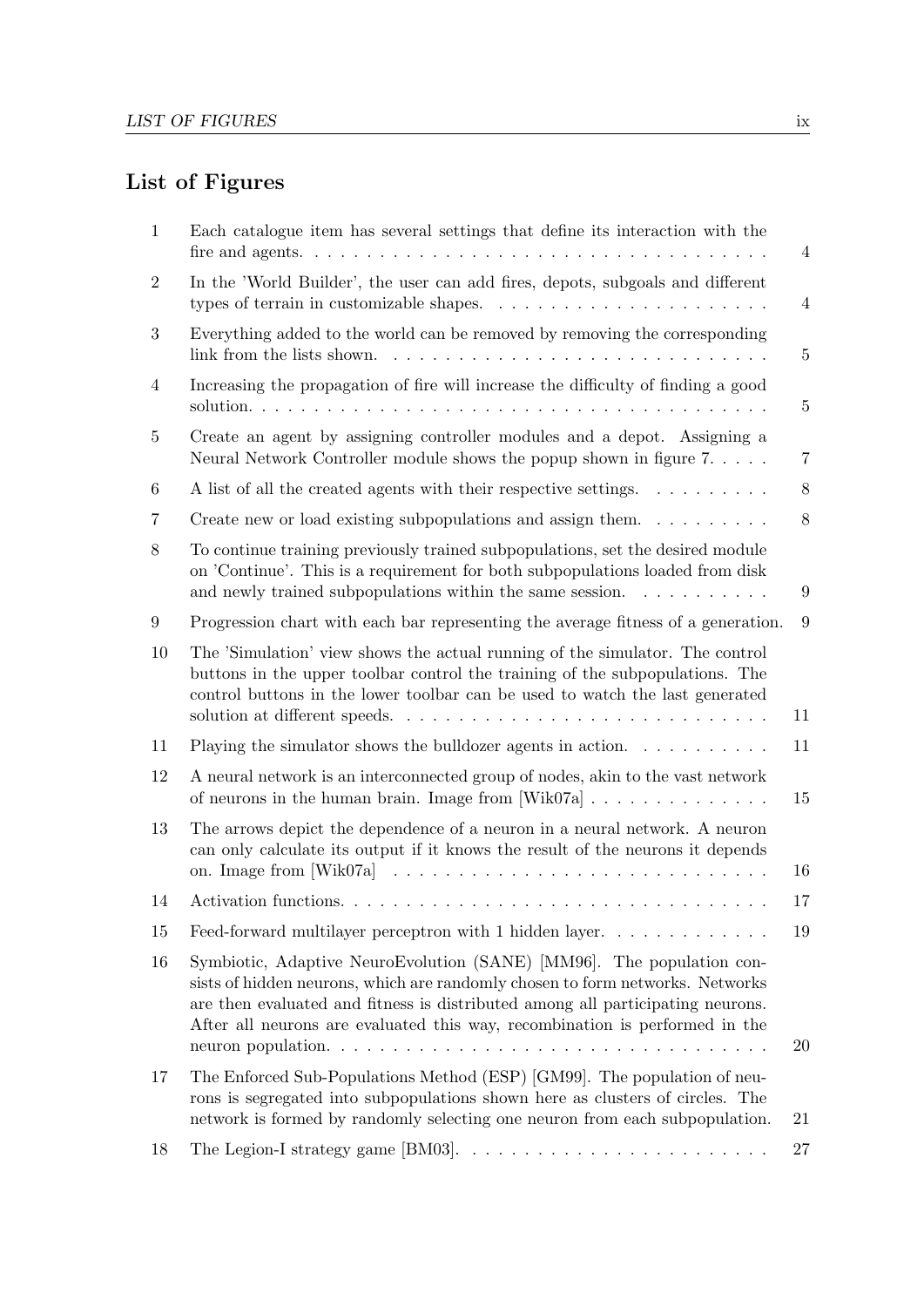| 19 | Solutions found in different generations during the first experiment                                                                                                                                                                                                                                                                 | 30 |
|----|--------------------------------------------------------------------------------------------------------------------------------------------------------------------------------------------------------------------------------------------------------------------------------------------------------------------------------------|----|
| 20 | A manually created solution for experiment 1 with fire spreading slowly                                                                                                                                                                                                                                                              | 32 |
| 21 | A manually created solution for experiment 2 with fire propagation set high.                                                                                                                                                                                                                                                         | 33 |
| 22 | Experiment 3 uses a heterogeneous environment with grass, hay (light green)<br>and trees (dark green). The images shown in (a) and (b) show that movement<br>through hay and trees is slower and that the trees will not ignite. The manual<br>solution used in this experiment and shown in (c) has fitness $8,77$                  | 35 |
| 23 | Experiment 4 uses a map with grass and high valued residential areas (in<br>purple). This solution has fitness $9,17. \ldots \ldots \ldots \ldots \ldots \ldots \ldots \ldots$                                                                                                                                                       | 37 |
| 24 | (a) The fifth experiment starts fires in three corners of the map and places a<br>town in the remaining corner. (b) The successful execution of a manually gen-<br>erated solution protects the town with a fitness value of 11,58. (c) Distributing<br>the subgoals around the centre of the fires, leads to bad performance by the | 37 |
| 25 | Bushfire is built on top of the Netbeans platform. This diagram shows the<br>dependencies between the different modules                                                                                                                                                                                                              | 43 |

## List of Tables

| $\mathbf{1}$   | Hard coded settings used in the experiments. $\dots \dots \dots \dots \dots \dots$                                                                                       | 29 |
|----------------|--------------------------------------------------------------------------------------------------------------------------------------------------------------------------|----|
| $\overline{2}$ | Results for experiment 1, ESP with initial subpopulations. $\dots \dots \dots \dots$                                                                                     | 31 |
| 3              | Results for experiment 1, ESP with trained subpopulations. $\dots \dots \dots$                                                                                           | 32 |
| 4              | Results for experiment 2, ESP with initial and trained subpopulations                                                                                                    | 33 |
| 5              | Results for experiment 3, ESP with initial and trained subpopulations                                                                                                    | 35 |
| 6              | Results for experiment 4, ESP with initial and trained subpopulations. $\ldots$ .                                                                                        | 36 |
| $\overline{7}$ | Test results from the first experiment with a low fire propagation set at 10.<br>ESP started with initial untrained subpopulations. $\ldots$ , , ,                       | 45 |
| 8              | Test results from the first experiment with a low fire propagation set at 10.<br>ESP started with trained subpopulations. $\ldots \ldots \ldots \ldots \ldots \ldots$    | 45 |
| 9              | Test results from the first experiment with a medium fire propagation set at 5.<br>ESP started with initial untrained subpopulations. $\ldots$                           | 45 |
| 10             | Test results from the first experiment with a medium fire propagation set at 5.                                                                                          | 46 |
| 11             | Test results from the first experiment with a high fire propagation set at 1.<br>ESP started with initial untrained subpopulations. $\ldots \ldots \ldots \ldots \ldots$ | 46 |
| 12             | Test results from the first experiment with a high fire propagation set at 1.                                                                                            | 46 |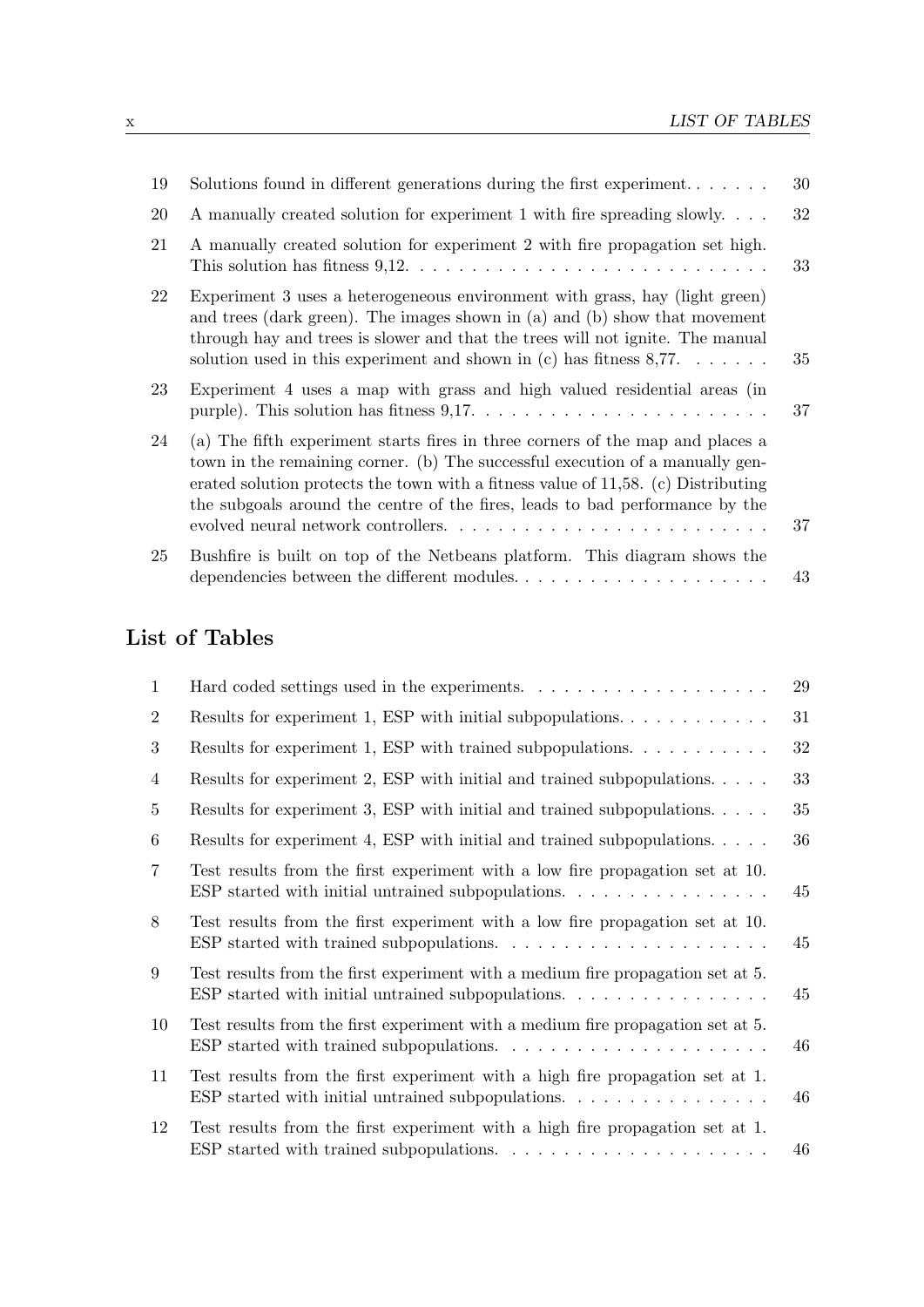| 13 | Test results from the second experiment with a high fire propagation set at 1.                                                                                                | 47 |
|----|-------------------------------------------------------------------------------------------------------------------------------------------------------------------------------|----|
| 14 | Test results from the second experiment with a high fire propagation set at 1.                                                                                                | 47 |
| 15 | Test results from the third experiment with a high fire propagation set at 1.<br>ESP started with initial untrained subpopulations. $\ldots$ , , ,                            | 47 |
| 16 | Test results from the third experiment with a high fire propagation set at 1.                                                                                                 | 48 |
| 17 | Test results from the fourth experiment with a high fire propagation set at 1.                                                                                                | 48 |
| 18 | Test results from the fourth experiment with a high fire propagation set at 1.<br>ESP started with trained subpopulations. $\ldots \ldots \ldots \ldots \ldots \ldots \ldots$ | 48 |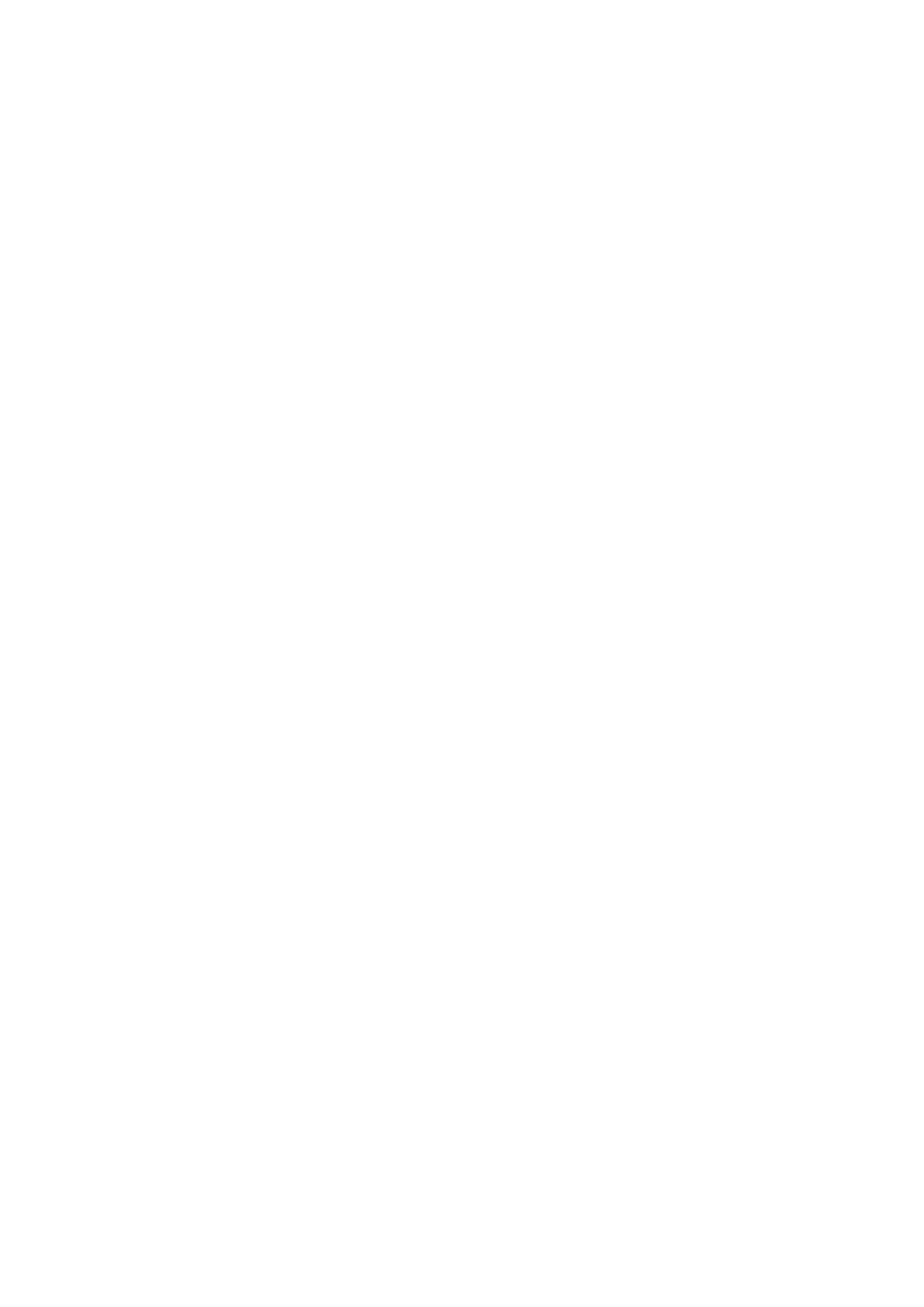## 1 Introduction

This chapter functions as an introduction to this thesis. The first section provides a motivation for the research done, followed by the problem statement. The final section will give an overview of the remaining chapters.

## 1.1 Forest Fires

Forest fires are hazardous natural phenomena that can cause tremendous damage to the natural habitat. It occurs predominantly after long hot and dry periods, when plants are highly flammable. In dry and windy conditions, a forest fire can become uncontrollable fairly quickly and deadly for anyone caught unaware. Authorities will therefore try to respond as soon as possible and deal with a forest fire in its early stages. When a forest fire grows beyond a certain size, authorities will have to change their strategy to damage control. In a worst case scenario where urban areas are in the path of an approaching forest fire, building proper firebreaks becomes very important. The many factors that can influence the unpredictable propagation of a large forest fire make for a challenging control task.

#### 1.2 Problem Statement

Previous research in [WMM05,WD98,WM03] describes the use of neuroevolution and more specifically Enforced Sub-Populations (ESP) as a good approach to training neural network controllers in a forest fire simulator (Bushfire). Agents controlled by the evolved neural networks are able to solve a variety of forest fire control problems. However, the number of generations needed by ESP to find a solution grows substantially with the increasing of the difficulty of the problem. And evolving the subpopulations from one generation to the next takes a nontrivial amount of time.

This thesis introduces the capability of performing a restricted form of supervised learning within Bushfire. This learning method is called 'manual training' throughout the thesis. It is proposed as a means to reduce the number of generations needed to find a good solution to a forest fire control problem. To this effect, running the ESP algorithm will be preceded by the manual training of its subpopulations.

This thesis will show that combining manual training and enforced subpopulations will decrease the amount of generations needed to generate neural networks that produce good solutions to forest fire control problems. In addition it will show that combined training shows better results than ESP without manual training, when solving forest fire control problems of higher complexity.

#### 1.3 Thesis Outline

The next chapter explains how to use Bushfire, the application used and partly developed for this thesis. The third chapter will provide the reader with a basic understanding of the techniques used for this thesis. The concepts of neural networks, supervised learning and neuroevolution will be described. Chapter four describes and discusses the concept of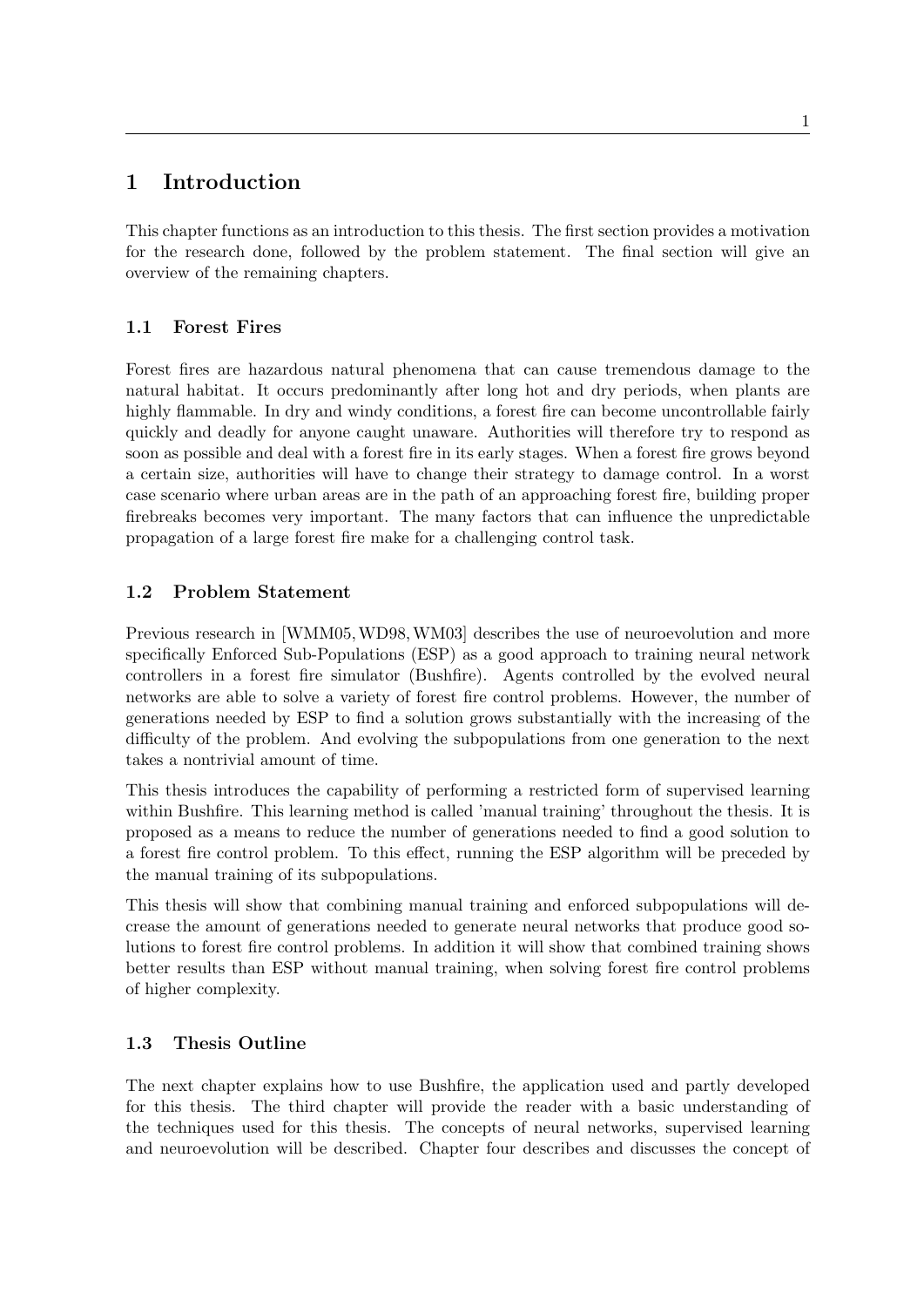combining manual training with ESP. The fifth chapter describes the experiments that have been done and the results they have produced. The fifth chapter analyses these results and the final chapter presents the conclusion of this thesis and makes proposals for future work.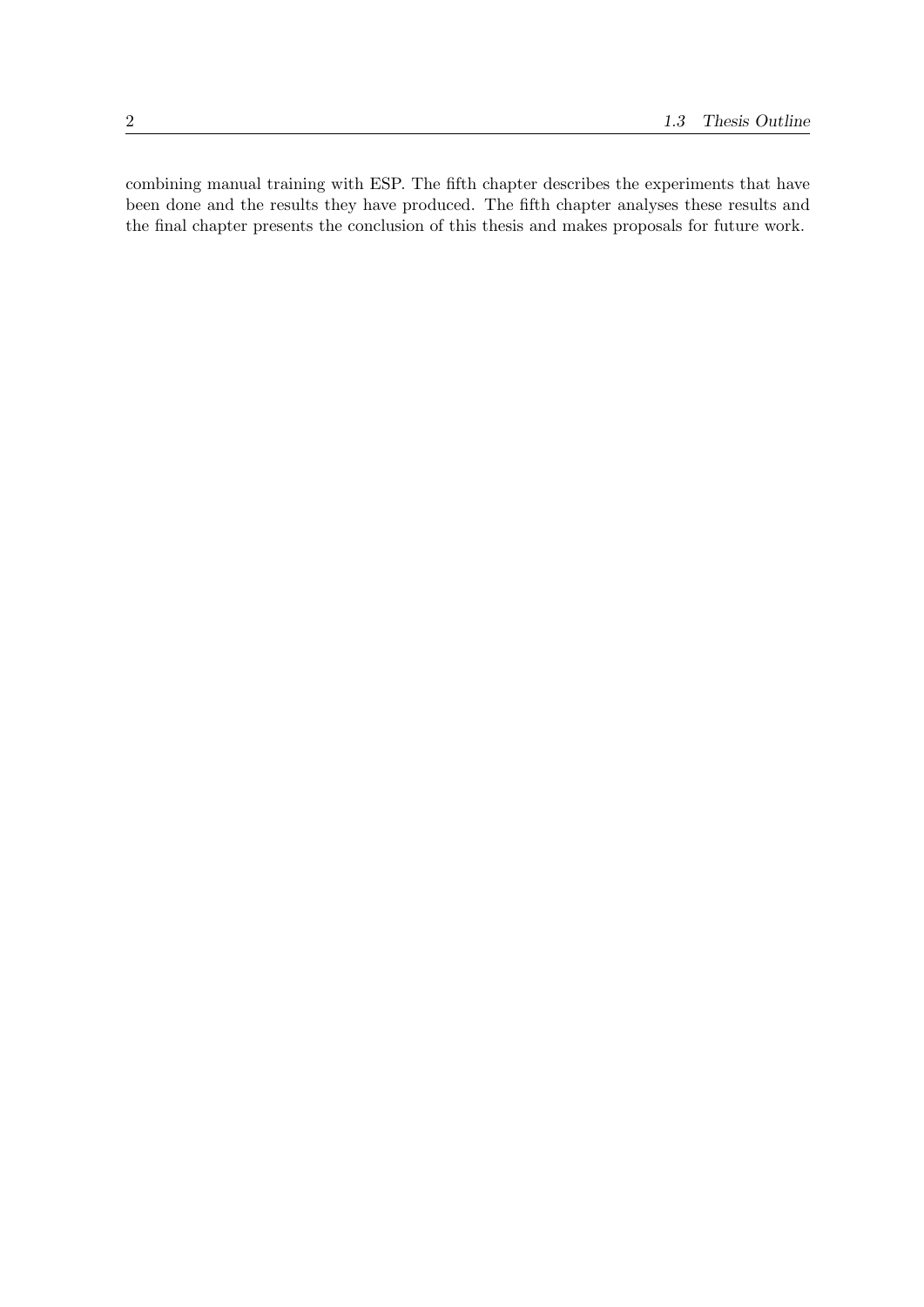## 2 Bushfire

Bushfire is an application, designed to simulate forest fires and experiment with the neuroevolutionary algorithm Enforced Sub-Populations (ESP). It evolves neural network controllers used to control multiple cooperating agents with the objective of containing the fire. The neural network controllers are feed-forward multi-layer perceptrons which generate subgoals around the area where the fire occurs. The collection of all subgoals equals the solution to the forest fire problem. Agents that act as bulldozers use these subgoals to contain a spreading fire by digging trenches between these points through which the fire can not propagate. By evolving these controllers to find better subgoals the damage done to the virtual environment is being minimised.

New functionality has been added to Bushfire allowing a user to specify a solution and use supervised learning to train neural networks. Mixing the initial subpopulations with the neurons from these networks provides a better starting point for ESP when it is used to further evolve the subpopulations.

## 2.1 Installation

As Bushfire is a java program it will need a Java Runtime Environment to be able to execute. This distribution has been tested with version 1.6 under the Windows OS. Executables can be found in the 'bin' folder. Included with the distribution is a project file named 'default.bfp' and a map called 'pixmaps' which should both be placed in the Bushfire root folder for the program to work properly. Also included are 5 project files that can be used to load the settings used for the 5 experiments done for this thesis. When running for the first time, make sure that the following windows have been opened: World Builder, Trainer, Simulation and Output. All four windows can be opened from the Window menu. Storing (and loading) the project settings can be done from the File menu. Projects will be saved in files with a 'bfp' extension.

## 2.2 World Builder

Starting a new project begins with changing the settings in the 'World Builder' tab. Selecting the nodes in the explorer view to the left of the screen opens the corresponding settings in the main view. The catalogue is a compilation of all the different items that can be added to the world (or map). It is not required to change anything in the catalogue. Selecting the Catalogue folder in the explorer view allows for the creation or deletion of catalogue items in the main view. Figure 1 shows the settings available for each catalogue item, in this case grass. Changing the settings will affect all grass cells on the map. The first editable setting is the colour, which is the colour of grass in the graphical view of the world. The 'threshold' of a cell needs to be exceeded by a neighbouring burning cell's 'fire intensity' before it will start burning. A burning cell will increase its fire intensity and decrease its amount of 'fuel' each step of the simulator until it has no more fuel, after which it stops burning. The cost of the cell is used in the fitness evaluation. It defines the value of a cell relative to the value of cells of different types. If the catalogue item allows for driving through or digging of by agents, then the amount of time (simulation steps) needed per cell can be set.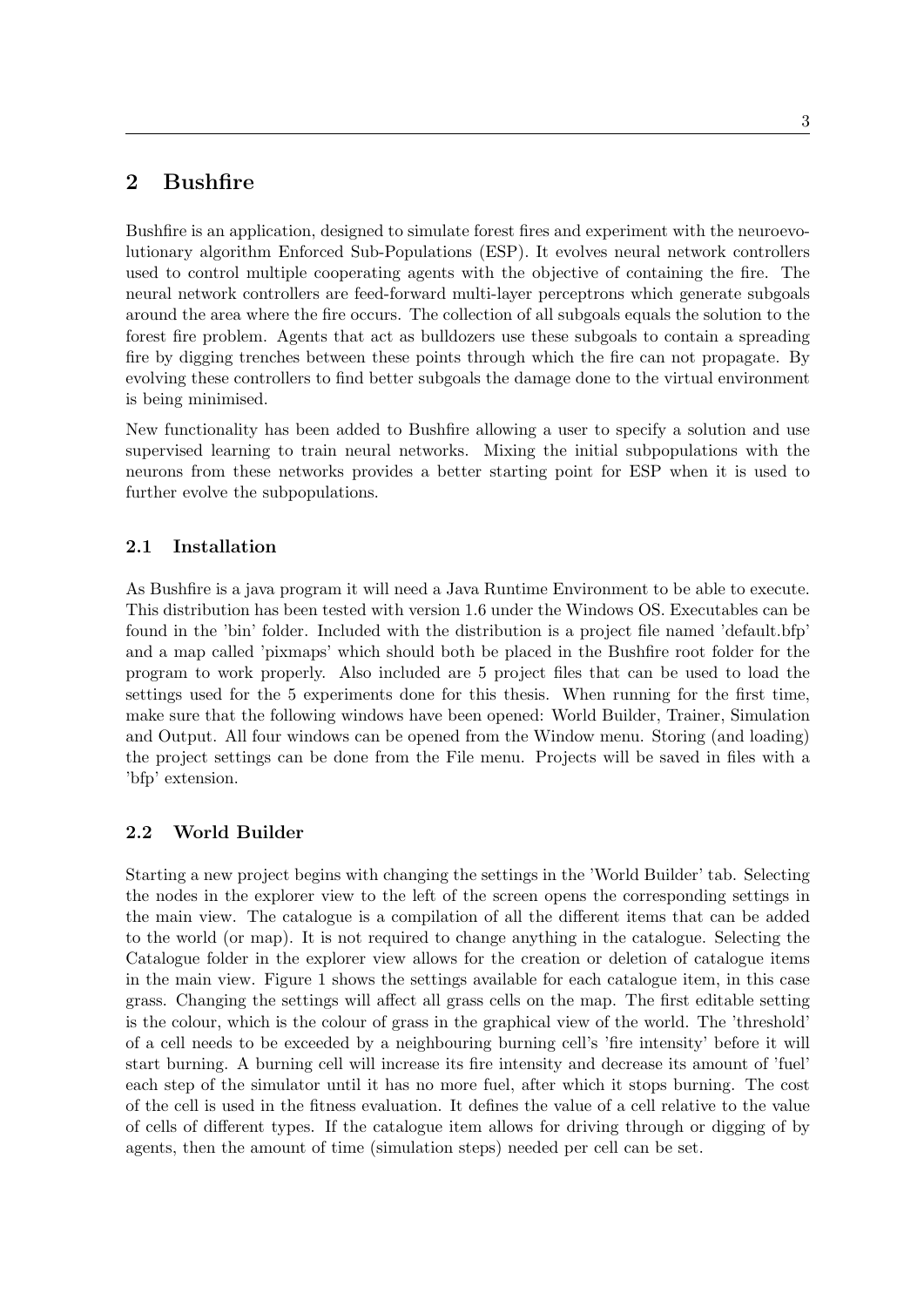

Figure 1: Each catalogue item has several settings that define its interaction with the fire and agents.



Figure 2: In the 'World Builder', the user can add fires, depots, subgoals and different types of terrain in customizable shapes.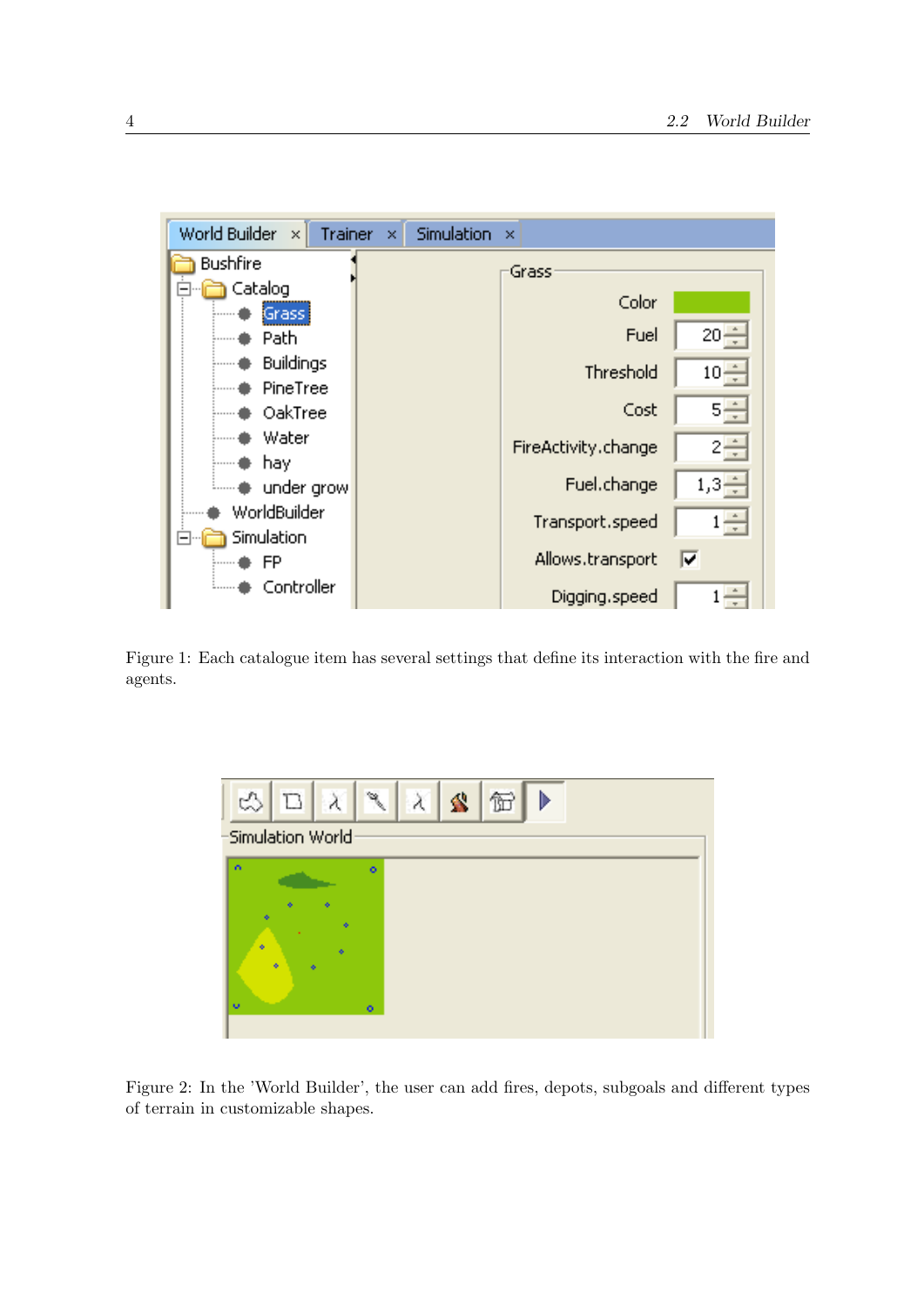| Attributes                                      |          |
|-------------------------------------------------|----------|
| Goop.width                                      | $40 -$   |
| Goop.height                                     | $20 -$   |
| <b>Builder Units</b><br>Burning Cells<br>Depots | Subgoals |
| (91, 5)<br>(45, 47)<br>(Goop (hay)              | (62, 28) |
| (4, 4)<br>Goop (PineT)                          | (38, 28) |
| (3, 92)                                         | (23, 36) |
| (89, 94)                                        | (20, 55) |
|                                                 | (29, 67) |
|                                                 | (53, 68) |
|                                                 | (71, 58) |
|                                                 | (74, 41) |

Figure 3: Everything added to the world can be removed by removing the corresponding link from the lists shown.



Figure 4: Increasing the propagation of fire will increase the difficulty of finding a good solution.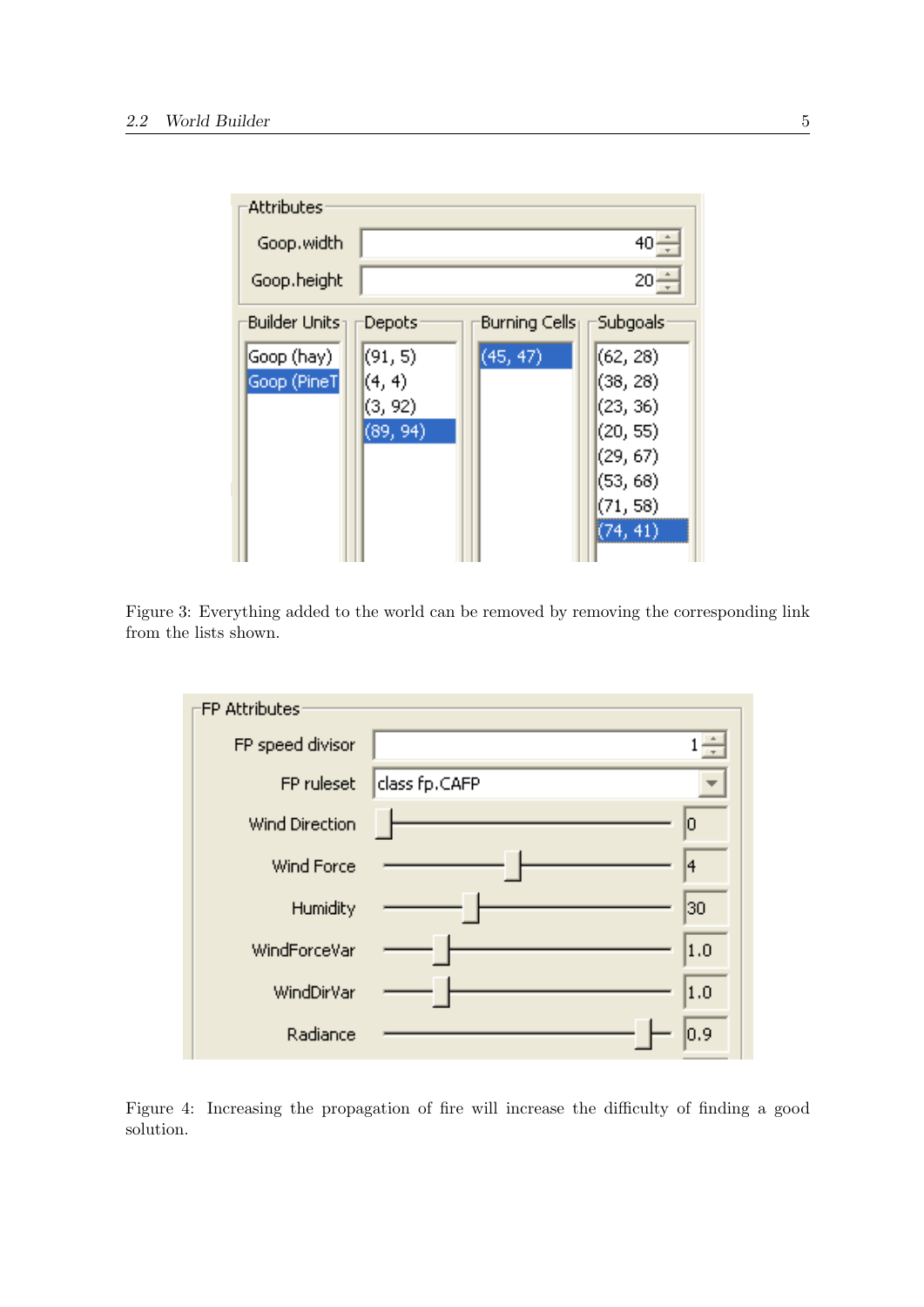When all the catalogue items have the desired settings, select the 'WorldBuilder' node in the explorer to open the map editor. In the editor shown in figure 2, setting the background sets a default catalogue type for all cells. Setting 'Current Catalogue Item' and selecting a drawing tool from the toolbar, allows the user to draw that item on the map with the mouse. Changing the 'Random Seed' affects the shapes created by some of the drawing tools. The final three buttons on the toolbar can be used to draw a fire, a depot or a subgoal on the map. A depot can be used as a starting point for an agent and subgoals are the points that agents dig between. All additions to the map are tracked in lists (shown in figure 3), visible to the right of the map. These lists allow for an easy removal of anything unwanted. It is required to add at least one source of fire and one depot on the map.

#### 2.3 Simulation Settings

The FP node represents the Fire Propagation settings (shown in figure 4), where the behaviour of fire in the simulation can be configured. The first attribute is the 'FP speed divisor'. It divides the speed of fire propagation with the entered value. More specifically, it defines how many simulation steps the agents can make for each step of fire propagation. Setting this value to 1 ensures the fastest possible fire propagation. This is the only setting that has been modified in the experiments. The second attribute sets the module that defines the behaviour of fire in the simulator. Experiments were done with the CAFP module, which takes into account a lot of environmental factors such as wind and humidity. The next attributes are used by the selected module to specify the simulator weather conditions.

After a map has been created with at least 1 depot, the user can select the 'Controller' node to start creating agents. Enter the name of the first agent in the text field shown in figure 5 and press the 'add' button. The freshly created agent will now appear in the list shown in figure 6. Repeat the above procedure to add more agents. Selecting one of the agents from the list shown in figure 6 allows for the changing of that agents settings (shown in figure 5). These settings allow the assignment of different modules that control the agent and also the assignment of a depot as a starting location.

The first module is the 'Subgoal generator' module and is set globally for all agents. It is responsible for generating 8 subgoals around the burning area. The 'SGG2' module is the most advanced subgoal generator module. It builds a neural network controller from a population of genepools (or subpopulations) and works fully in conjunction with the ESP and backpropagation algorithm implementation. Or in other words, it supports neuroevolution and manual training. When selecting the SGG2 module, a popup window will appear that allows the creation of new genepools (subpopulations) or the loading of existing ones. The popup shown in figure 7 lists the number of generations the subpopulations have been evolving and the highest average fitness score obtained in a generation. Note that storing subpopulations for each controller is done automatically during training whenever a generation shows improvement.

The enhance module is also set for all agents simultaneously and is responsible for optimising the positioning of the subgoals. Currently it is not working as intended and should be set to the 'EnhanceEmpty' module to disable it.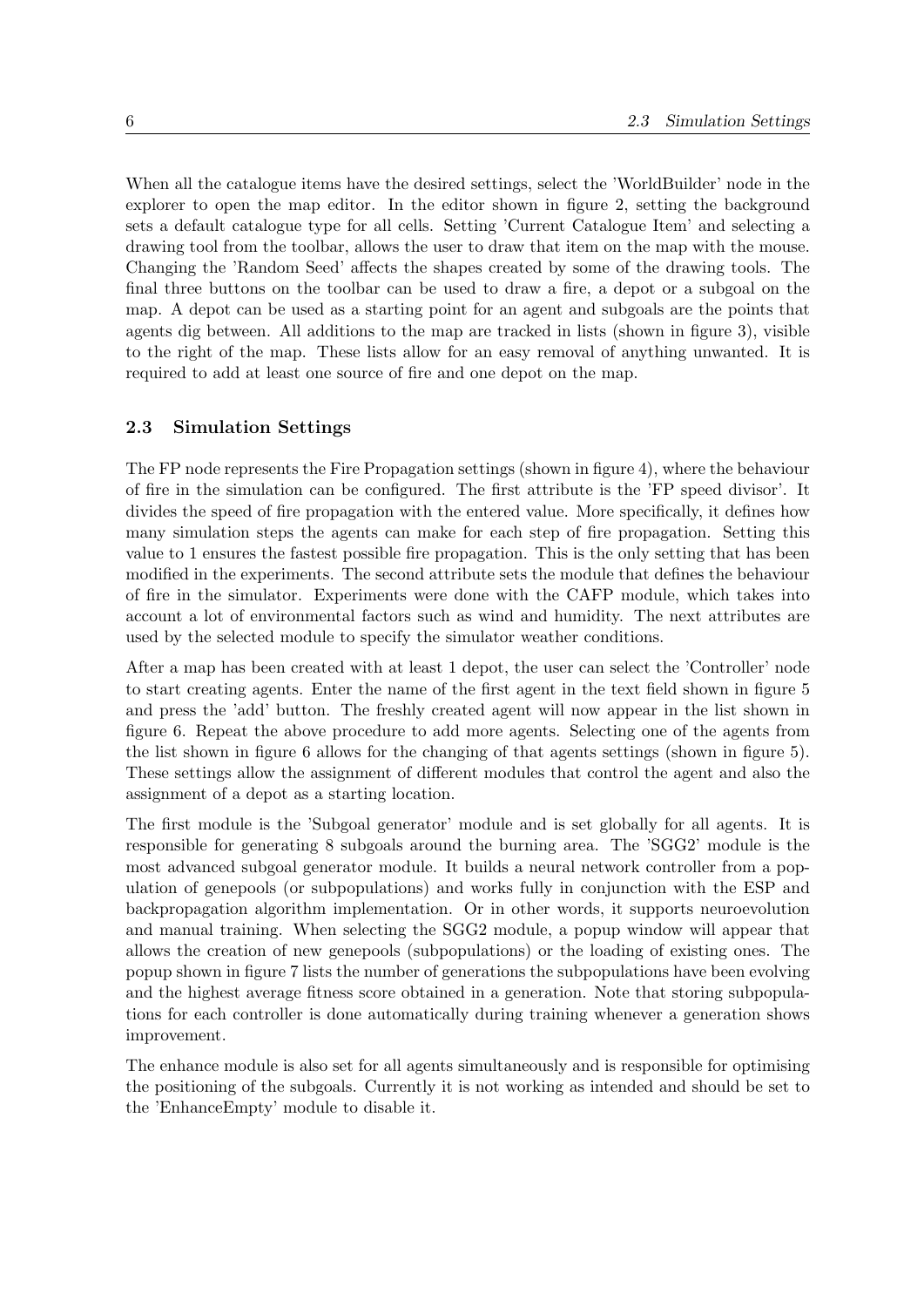

Figure 5: Create an agent by assigning controller modules and a depot. Assigning a Neural Network Controller module shows the popup shown in figure 7.

The assign module assigns the subgoals to the available agents. The 'Nearby' assign module, assigns subgoals to whatever agent is closest at the time. This module was used throughout the experiments done for this thesis. A more complex assign module is available that supports the training of and assigning by a neural network.

The path planner module calculates the path an agent takes from one point to another (usually a subgoal). The module named 'Path' implements the  $A^*$  algorithm as a path planner. [Wik07b] describes the mechanics of this algorithm. It is the best and most advanced path planner available within Bushfire.

When the agents are configured, the user can optionally go back to the editor to add eight subgoals to the map to make a manual solution.

#### 2.4 Trainer

Select the Trainer tab or open it from the Window menu. This window consists of settings to control the training process and statistics to show training progress. The list in figure 8 shows an overview of all the controllers that could be a neural network controller.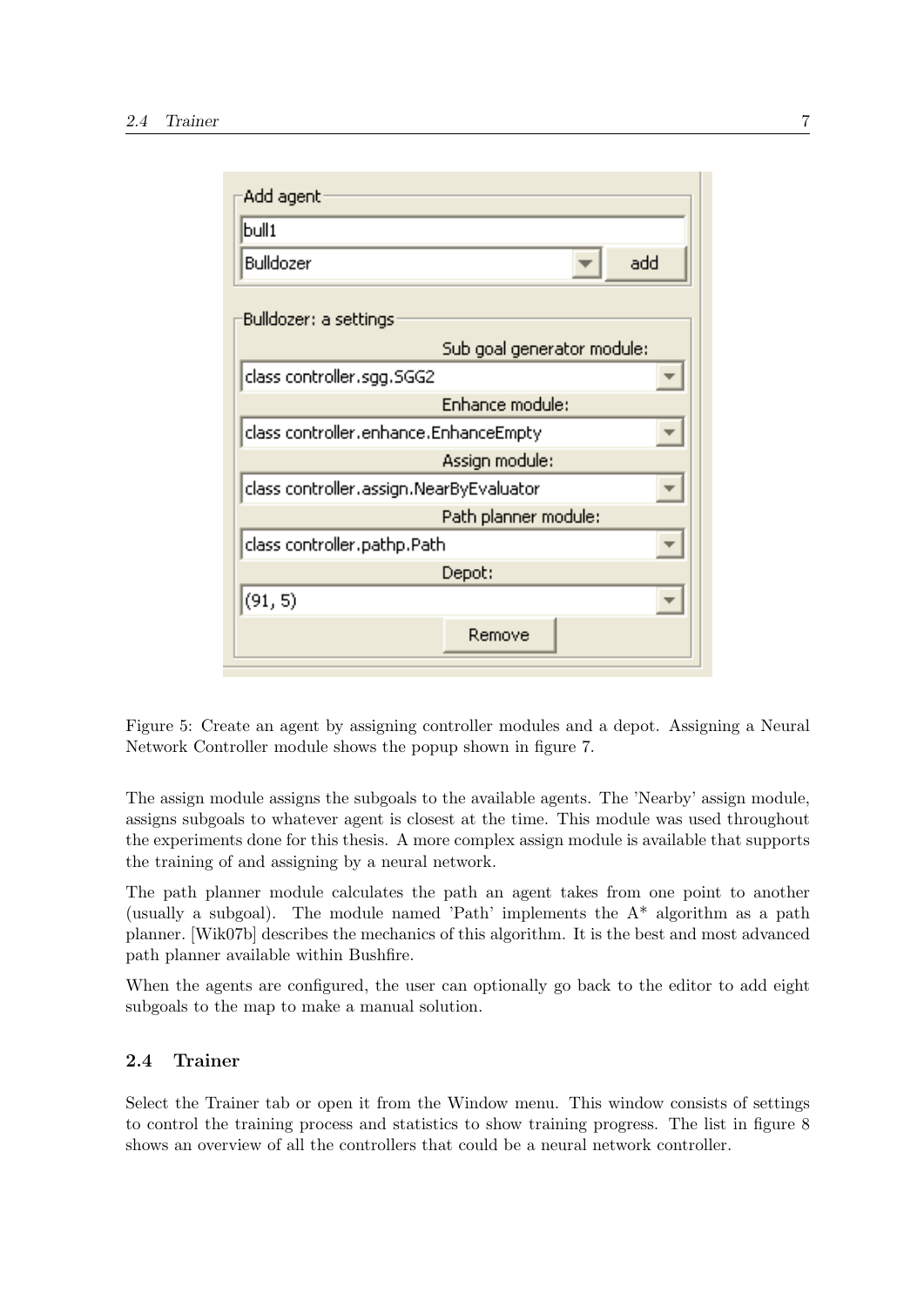| Agent selection: |       |                |        |              |  |  |
|------------------|-------|----------------|--------|--------------|--|--|
| -Agents:         |       |                |        |              |  |  |
| Agent            | Sgg   | <b>Enhance</b> | Assign | Path planner |  |  |
| Bulldozer: a     | Sgg 2 | Empty          | Nearby | A-star       |  |  |
| Bulldozer: b     | Sgg 2 | <b>Empty</b>   | Nearby | A-star       |  |  |
| Bulldozer: c     | Sgg 2 | Empty          | Nearby | A-star       |  |  |
| Bulldozer: d     | Sgg 2 | <b>Empty</b>   | Nearby | A-star       |  |  |
|                  |       |                |        |              |  |  |

Figure 6: A list of all the created agents with their respective settings.

| load Sgg 2   |              |                    |  |  |  |
|--------------|--------------|--------------------|--|--|--|
| gene pool ID | #run trained | Evaluation         |  |  |  |
| n            | з            | 3,5231807936429425 |  |  |  |
|              | 4            | 10.197038042776272 |  |  |  |
| 3            | 15           | 10.188954701732262 |  |  |  |
| 5            | 6            | 8.31951132194314   |  |  |  |
| 7            | 7            | 10.433022652533165 |  |  |  |
| 8            | 36           | 8.136179903076155  |  |  |  |
| 9            | 7            | 11.030559022832414 |  |  |  |
| Remove       | History      | Load               |  |  |  |
| Merge        | Cancel       | New                |  |  |  |

Figure 7: Create new or load existing subpopulations and assign them.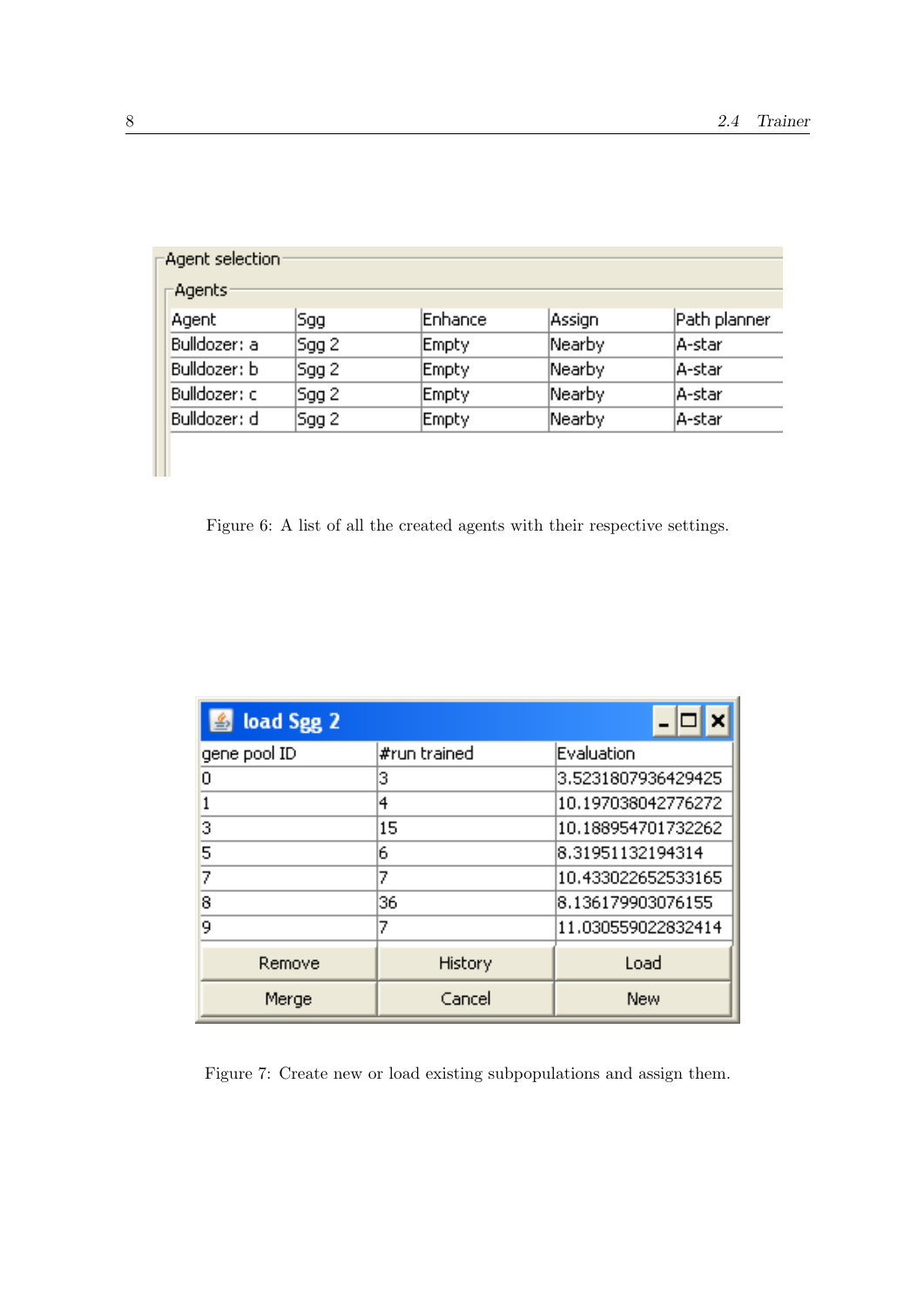| Networks <sup>.</sup> |              |            |          |  |  |
|-----------------------|--------------|------------|----------|--|--|
| parent                | module       | hetwork id | ltrain?  |  |  |
| Bulldozer: a          | Nearby       | None       | Train    |  |  |
| Bulldozer: b          | Nearby       | None       | Train    |  |  |
| Bulldozer: c          | Nearby       | None       | Train    |  |  |
| Bulldozer: d          | Nearby       | None       | Train    |  |  |
| Sgg                   | Sgg 2        | 1          | Continue |  |  |
| Enhance               | <b>Empty</b> | None       | Train    |  |  |
|                       |              |            |          |  |  |

Figure 8: To continue training previously trained subpopulations, set the desired module on 'Continue'. This is a requirement for both subpopulations loaded from disk and newly trained subpopulations within the same session.



Figure 9: Progression chart with each bar representing the average fitness of a generation.

Setting a neural network controller to 'Continue' allows the user to continue a training session. When subpopulations were loaded during controller selection as discussed in 2.3, the corresponding module in figure 8 should be set to continue. If manual training has been used to train the subgoal generator subpopulations, the Sgg module should be set to continue if training with ESP is the next step.

The remaining settings control the conditions for the ESP algorithm to keep evolving. The first requires a minimum amount of improvement of the next generation's average fitness value. The second sets a maximum number of generations that can be evolved without improving before it stops. And the third sets the average fitness value a generation needs to exceed before it is done. A combination of these settings can be saved by adding a strategy step. For each new strategy step, these settings can be modified. The algorithm will work through the list of steps from top to bottom.

At the bottom of the screen, the statistics keep track of the number of generations that have been evolved when running the ESP algorithm, the highest average fitness a generation has obtained, a progress bar counting the number of simulation runs for each generation and a graph showing the average fitness scores for all generations trained thus far (see figure 9).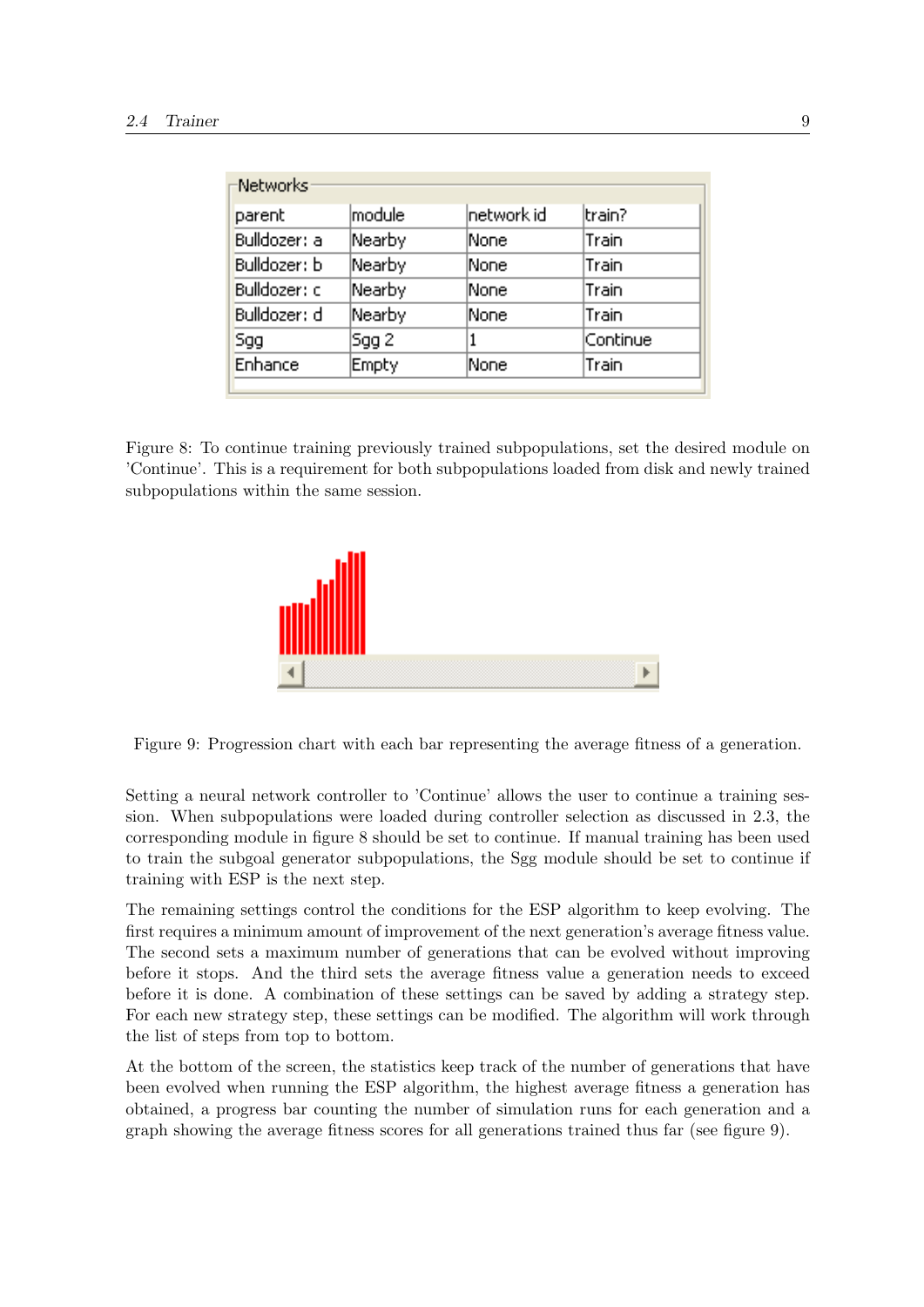### 2.5 Simulator

The simulator shows the changing of the world state caused by environmental conditions (fire propagation) and the work done by the agents. The simulation window shown in figure 10 can be used to view the running of a simulation. During training the view can be switched freely to and from the progress information shown on the trainer tab.

The main toolbar shows a number of coloured buttons that can be used to control the various training options. Pressing the green play button starts the ESP algorithm, while the red stop button stops all training activity. The blue play button performs one simulation run. For each neural network controller, the neurons used in the neural network are randomly picked from the subpopulations, each time the simulation runs. This will result in different neural networks creating different solutions every run. Running a simulation once can be used to test a sample from the subpopulations, or to test a manually created solution. Information relevant to the training process will be printed in the output pane.

The backpropagation algorithm is started with the pressing of the blue 'skip backward' button. This will train part of the subpopulations to 'fit' the solution followed by storing them. To continue training the subpopulations with the ESP algorithm (as was done in the experiments), the subgoals need to be removed from the map in the world builder and the subgoal generator module needs to be set to continue on the trainer tab.

When the subpopulations are trained and a neural network has been set (use the blue play button to build a neural network), the generated solution can be viewed repeatedly with help of the control buttons on the lower toolbar. Use the blue play, stop and reset buttons in the lower toolbar to respectively start, pause and reset a simulation. It is also possible to adjust the playback speed. Figure 11 shows the simulator in action.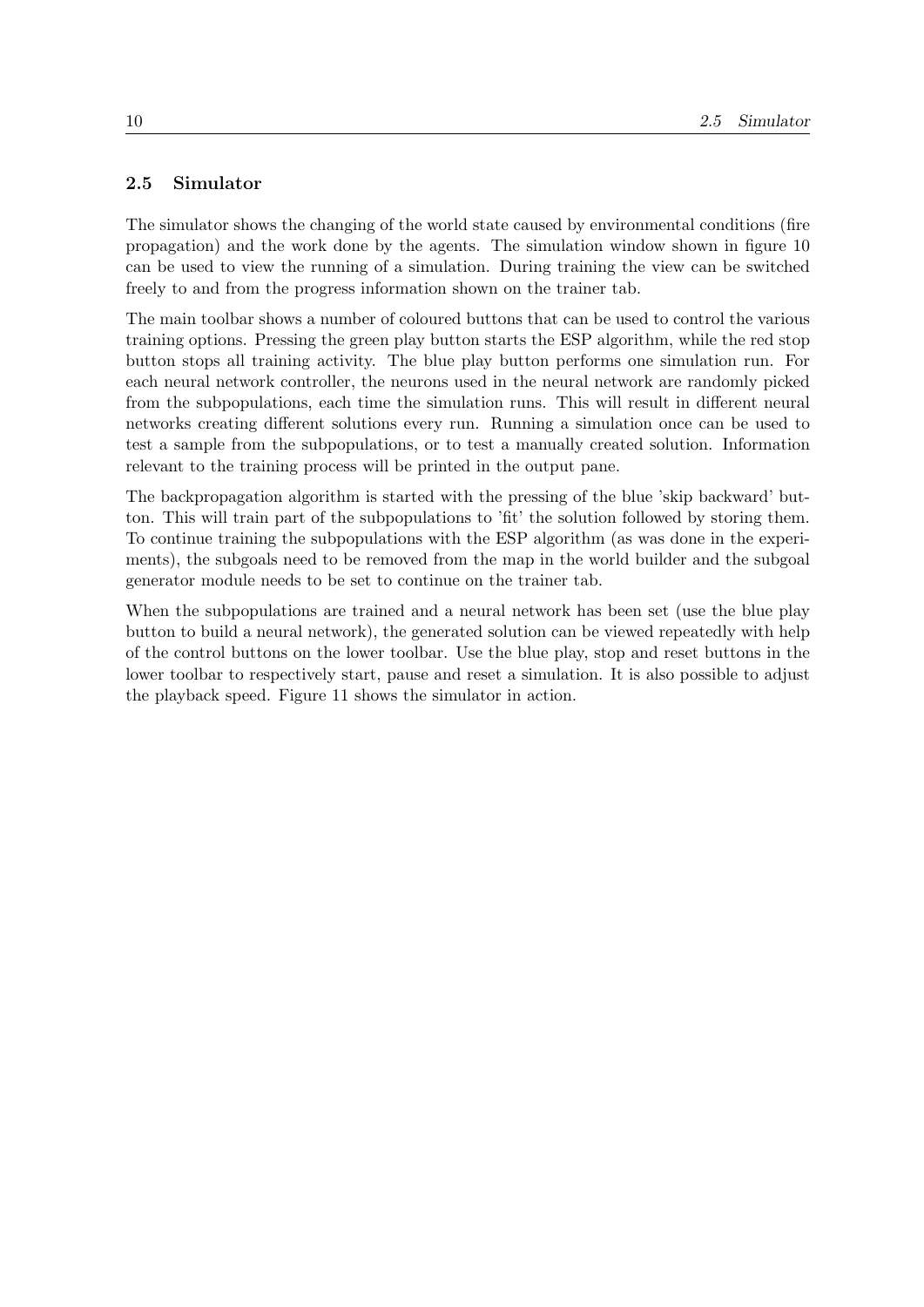

Figure 10: The 'Simulation' view shows the actual running of the simulator. The control buttons in the upper toolbar control the training of the subpopulations. The control buttons in the lower toolbar can be used to watch the last generated solution at different speeds.



Figure 11: Playing the simulator shows the bulldozer agents in action.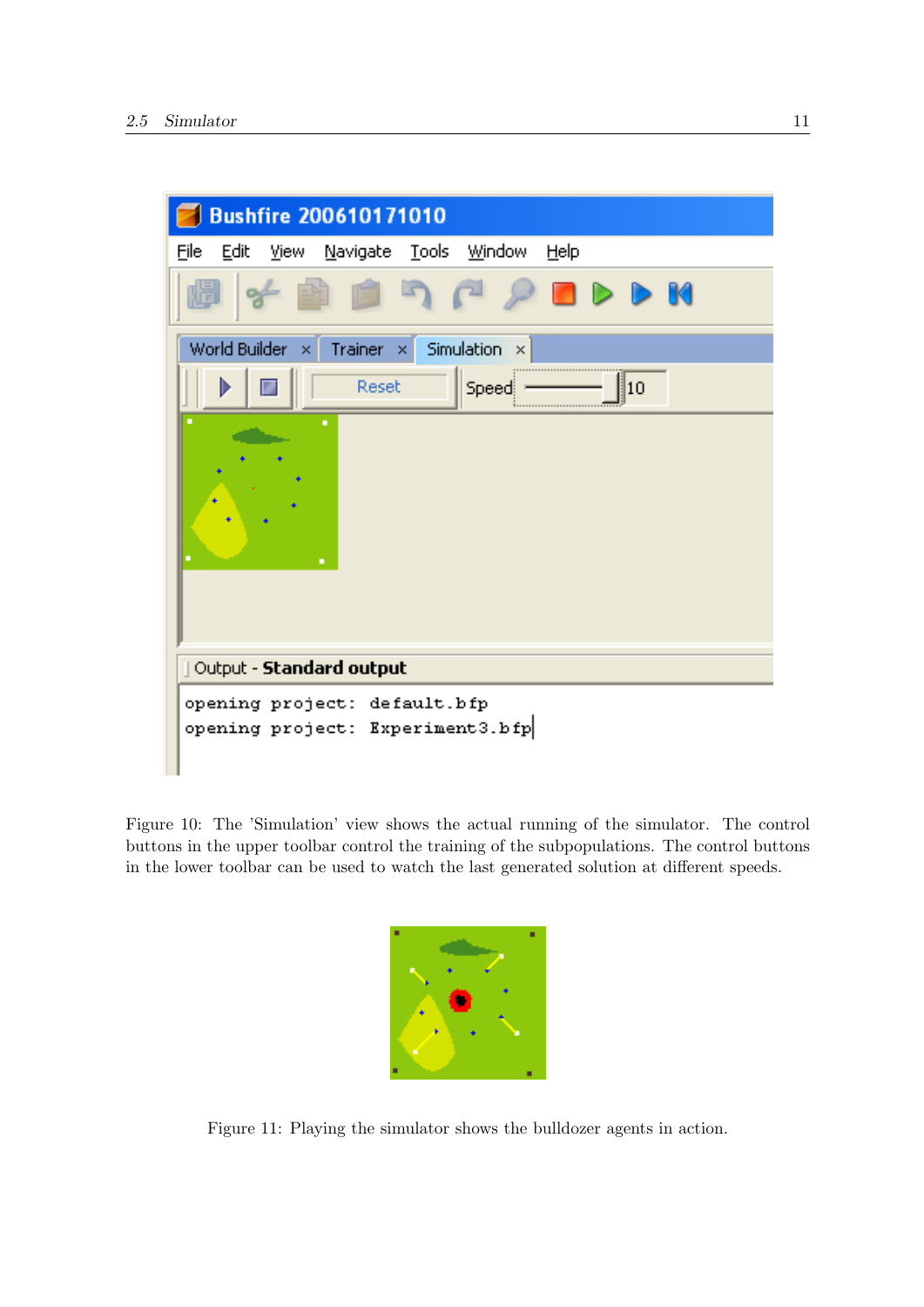## 2.6 Hard Coded Settings

All the relevant settings for using Bushfire can be managed through the user interface. However it might be desirable at some point to change some of the hard coded settings. Settings that define the architecture of the neural network, set the size of the subpopulations or the pace of the evolutionary process are examples of some of these settings. For the sake of completeness, code fragments of classes with key attributes are listed at the end of this chapter.

Program 1 SGG2 module settings in class SGG2.

```
class SGG2Settings {
// Nr of genes in each subpopulation
genePoolSize = 30;
..
// Evolution settings:
..
selectPerc=.25; // 25% selection
linMutation=.33; // 33% linear mutation
..
// Neural network values:
neurontype=2; // sigmoid hidden neurons
inputSize = 5; // size of input vector
outputSize = 1; // nr of output units
hiddenUnitSize[0] = 8; // nr of hidden units
}
```
#### Program 2 ESP settings in class MultiAgentESP.

```
class MultiAgentESP {
..
// the number of simulation runs that are processed each generation
// each simulation run will evaluate a newly constructed neural network
aantalRuns = 250;
..
}
```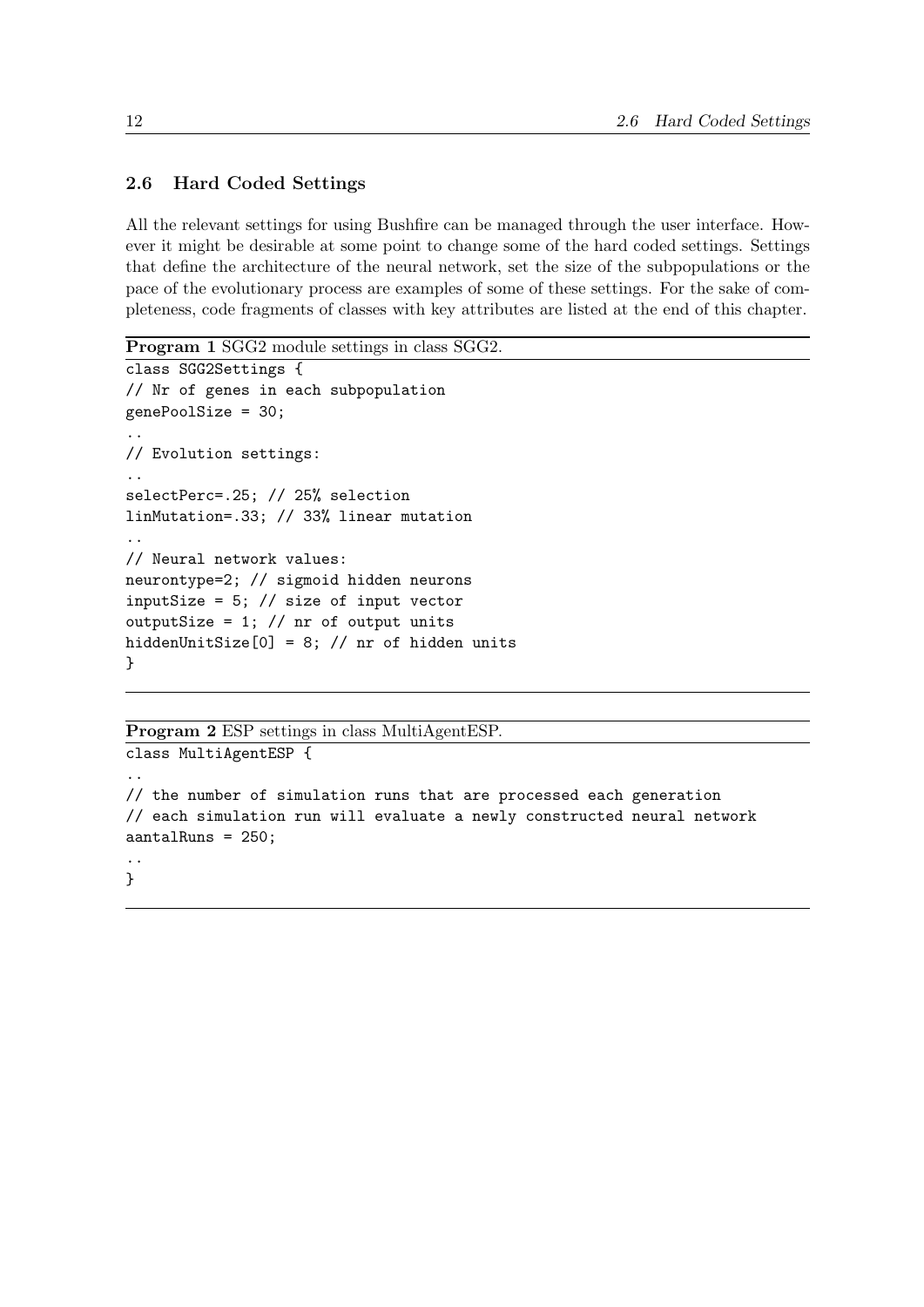Program 3 Backpropagation settings in class BackProp.

```
class BackProp {
..
// 30 genes in a subpopulation
// to get 50% of them trained, we need 15 runs
public static int nrOfNeuralNetworksToTrain = 15 ;
public static int numEpochs = 15; // number of training cycles
// input = {windForce,windVector,humility,fuel,threshold}
public static int numInputs = 5; // size of input vector
public static int numHidden = 8; // number of hidden units
public static double LR_IH = 0.17; // learning rate hidden unit
public static double LR_HO = 0.07; // learning rate output unit
..
}
```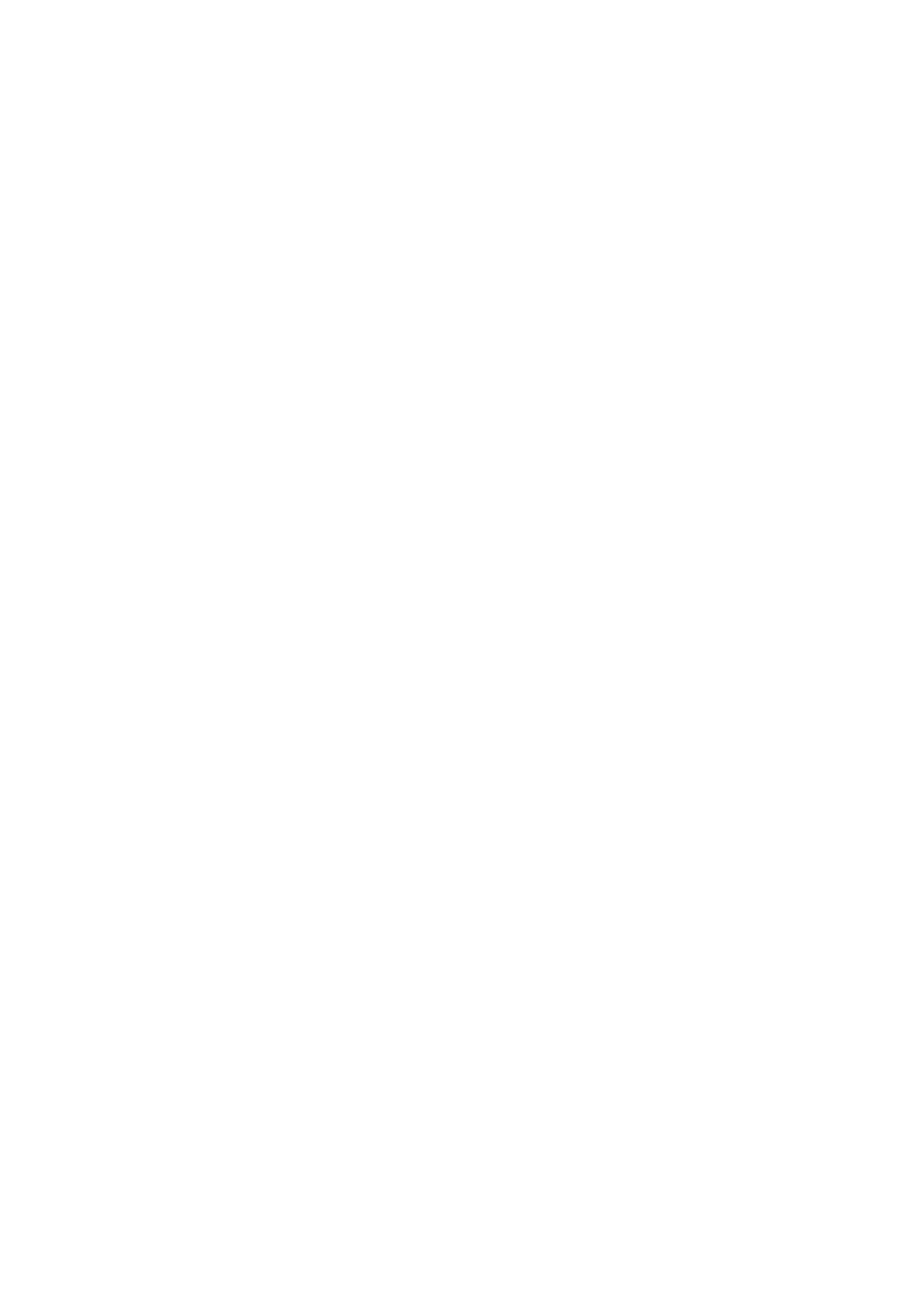## 3 Underlying Mechanics

This chapter will inform of the techniques used in this project. The core of the Bushfire project entails its use of neural network based controllers and the two provided methods to train these. The first part of this chapter focuses on the basic aspect of neural networks. [HD99] provides additional information on using neural networks as a controller. Training can be done in a supervised and reinforced way by use of the Backpropagation algorithm and the neuroevolutionary algorithm: Enforced Sub-Populations (ESP) respectively. Both will be discussed separately and will provide a general description of its principles.



Figure 12: A neural network is an interconnected group of nodes, akin to the vast network of neurons in the human brain. Image from [Wik07a]

## 3.1 Artificial Neural Networks

Artificial neural networks consist of simple processing elements (the neurons) connected together to exhibit complex behaviour. The idea (and name) is inspired by the way the central nervous system works. An example of an artificial neural network is depicted in figure 1. Note that for this particular neural network the information flows one-way through the network from input to output, this attribute is called feed-forward.

Definition 1 'An artificial neural network (ANN), often just called a "neural network" (NN), is an interconnected group of artificial neurons that uses a mathematical model or computational model for information processing based on a connectionist approach to computation. In most cases an NN is an adaptive system that changes its structure based on external or internal information that flows through the network.' [Wik07a]

Neural networks can be viewed as an extension of conventional techniques in statistical pattern recognition [Bis95]. The goal of pattern recognition systems is to make good predictions for new data based on the observations that have been made. A neural network improves its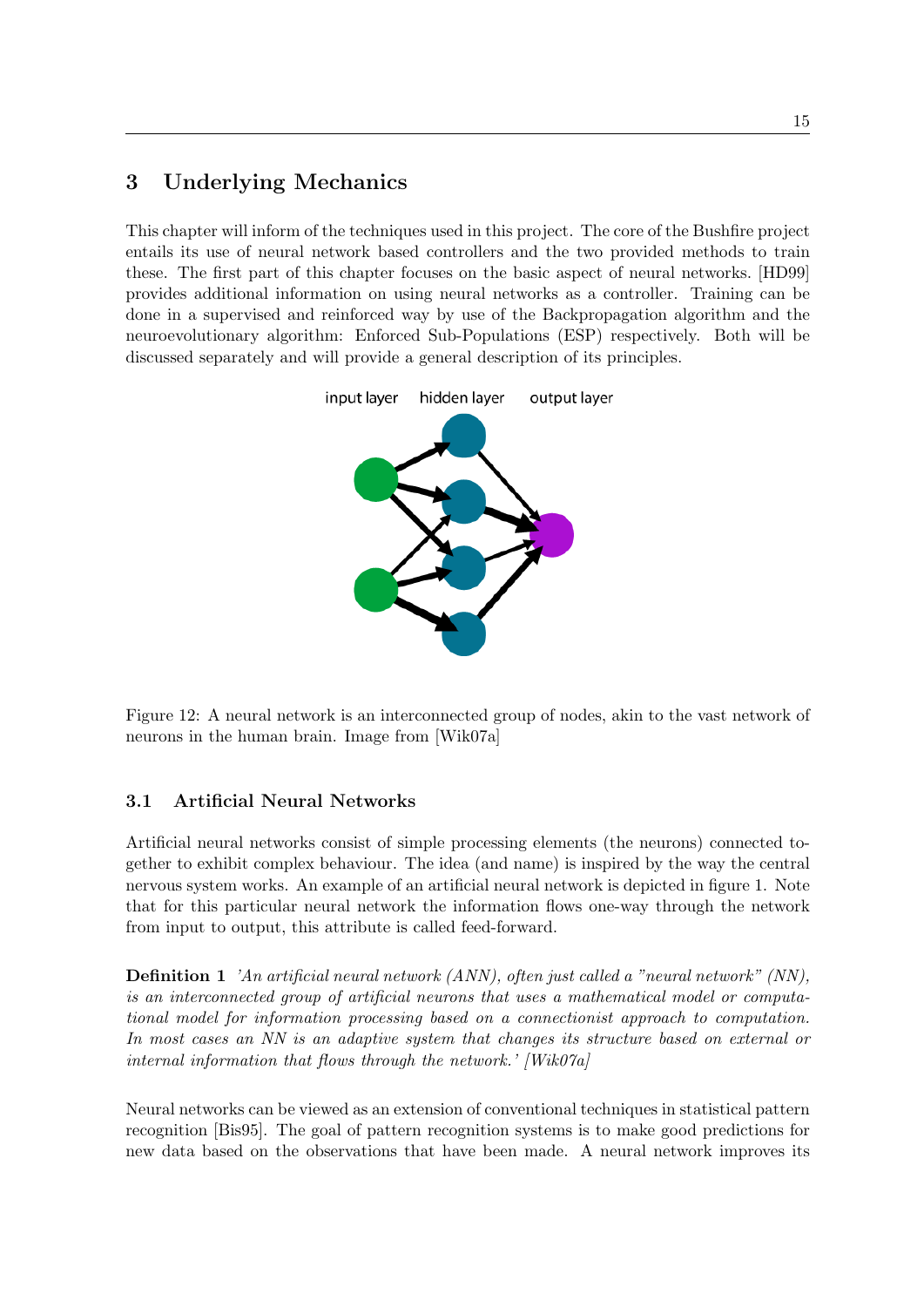

Figure 13: The arrows depict the dependence of a neuron in a neural network. A neuron can only calculate its output if it knows the result of the neurons it depends on. Image from [Wik07a]

performance not unlike polynomial curve fitting. Fitting a polynomial function to a set of data points (the training set) by minimising an error function. Neural networks can be used to find patterns in data or to model complex relationships between inputs and outputs. Therefore in general a neural network models a function:

$$
f: X \to Y \tag{1}
$$

which maps input  $X$  to output  $Y$ . This function is defined as a composition of other functions, which can further be defined as a composition of other functions. This can be conveniently represented as a network structure, with arrows depicting the dependencies between variables (see figure 13).

Each connection in the network has a value associated with it called a weight. Each node (or neuron) in the network represents a function that calculates its weighted sum by summing up the product of the inputs and weights of the incoming connections. This result is then evaluated by use of a so-called activation or transfer function. The evaluated value is then passed on to the succeeding node(s). In formal writing a neuron calculates its weighted sum  $y_k$ :

$$
y_k = \phi \left( \sum_{j=0}^m w_{kj} x_j \right) \tag{2}
$$

with m the number of inputs with output x and weight w associated with neuron k and  $\phi$ being the activation function.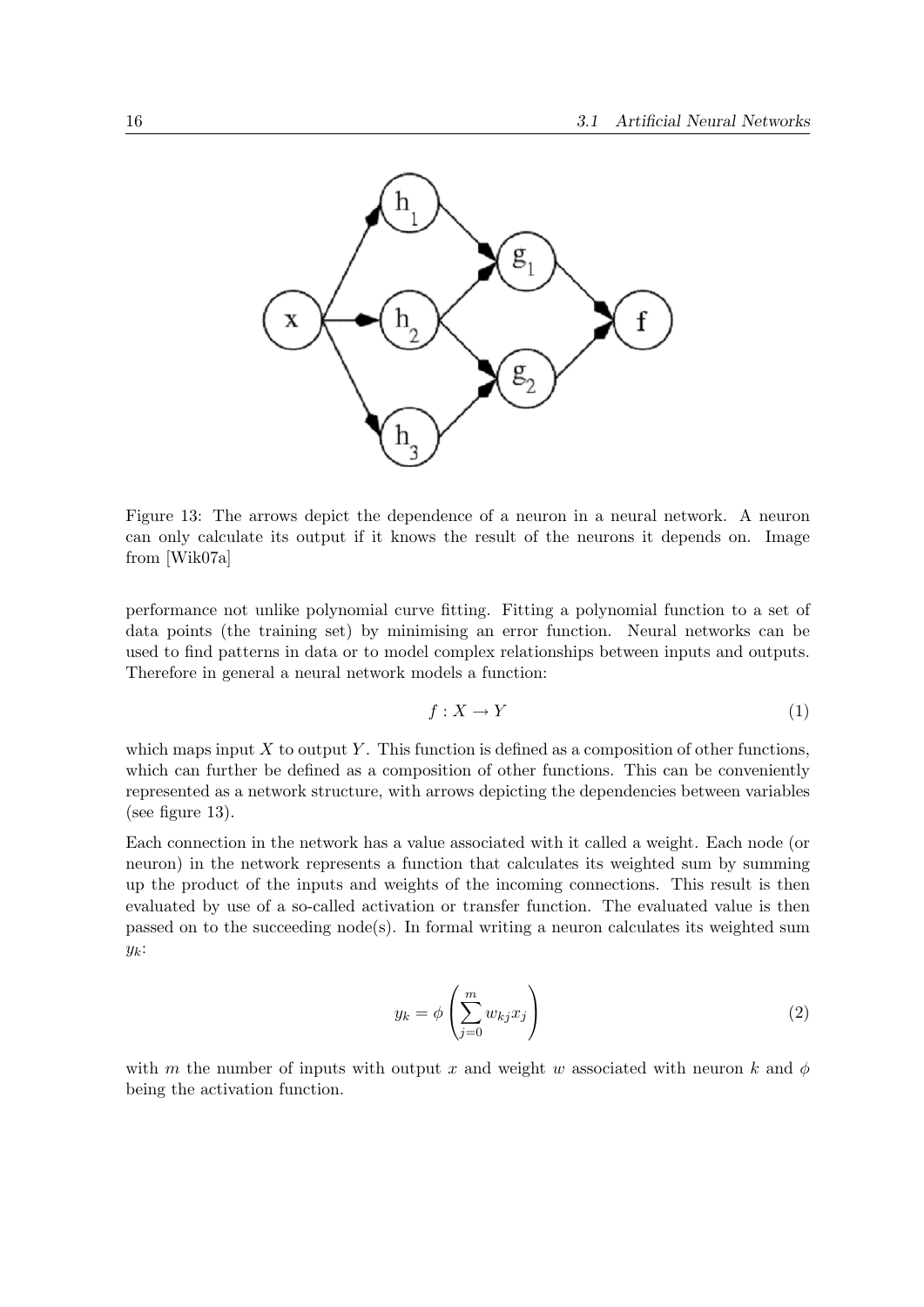

Figure 14: Activation functions.

#### 3.1.1 Activation Functions

Each neuron uses an activation function to calculate the value it passes on to the next neuron(s). The use of activation functions in hidden neurons is essential to have a neural network represent nonlinear functions. They can be divided into the following types [Csa01]:

Threshold (Step) function:

$$
\phi(x) = \begin{cases} 1 & x \ge 0 \\ 0 & x < 0 \end{cases} \tag{3}
$$

The Piecewise linear function:

$$
\phi(x) = \begin{cases} 1 & x \ge \frac{1}{2} \\ x + \frac{1}{2} & \frac{1}{2} \ge x \ge -\frac{1}{2} \\ 0 & -\frac{1}{2} \ge x \end{cases}
$$
(4)

Both the Threshold and the Piecewise functions are discrete and produce a limited set of outputs. In case of the threshold function it is often said that the neuron fires when the result is 1. The continuous and non-linear Sigmoid function is the most commonly used activation function.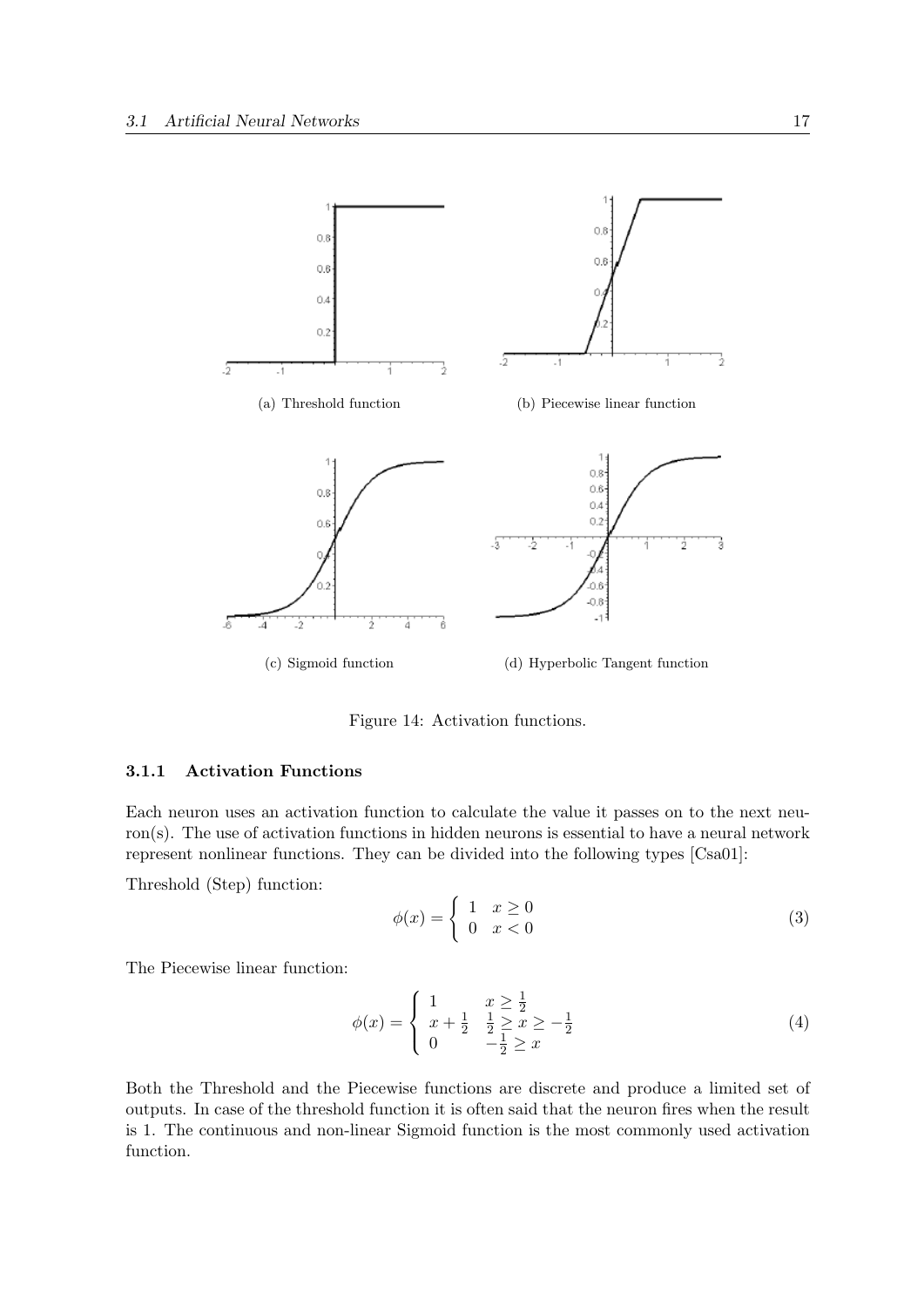Sigmoid function:

$$
\phi(x) = \frac{1}{1 + e^{-x}}\tag{5}
$$

All these functions calculate values ranging from 0 to 1. Sometimes it is desirable to have a range from -1 to 1. In this case the hyperbolic tangent function can be used:

Hyperbolic Tangent function:

$$
\phi(x) = \tanh(x) \tag{6}
$$

Both the sigmoid and the hyperbolic tangent functions have the desirable property that they have a continuous derivative which allows the use of algorithms that use gradient descent as a learning technique (like backpropagation). Figure 14 shows the functions graphically.

#### 3.1.2 Feed-forward Neural Networks

The feed-forward neural network is perhaps the most popular network architecture and is discussed at length in numerous articles [Sta03, Bis95]. In the feed-forward neural network, the information moves in only one direction, from the input nodes, through the hidden nodes (if any) to the output nodes. There are no cycles or loops in the network. Figure 12 and 15 both show examples of feed-forward neural networks. Note that the neurons within a layer are independent of each other. The least complex form of this kind of neural network is a singlelayer perceptron network, which consists of a single layer of output nodes. The sum of the products of the weights and the inputs is calculated in each node, and if the value is above some threshold (typically 0) the neuron fires and takes the activated value (typically 1), otherwise it takes the deactivated value (typically -1). The multilayer perceptron is a feedforward neural network consisting of more than 1 layer. The additional layers are called hidden layers. A multilayer perceptron with a nonpolynomial activation function can approximate any continuous function with real numbers as input and output. Multilayer networks can be trained in many ways. A commonly used training or learning algorithm is backpropagation.

#### 3.2 Supervised Learning

Supervised learning is a technique for creating a function from training data. The training data is a set of matching input/output pairs. Generalising over this set can be used to predict output values for any given input. In the case of neural networks, creating a function equals adjusting the neuron weights. When using supervised learning, special care needs to be taken to not overfit the training data. Overfitting leads to a function that predicts well within the training set, but does a poor job of predicting output outside the training set.

#### 3.2.1 Backpropagation

So far we have seen how neural networks can calculate some value by processing given input through a network structure of neurons which multiply a weight with their input(s) and apply an activation function to the result. But for the neural network to approximate a desired function we need to find the correct weights. If we have a training set available with some input and the matching correct output we can use supervised learning to train the neural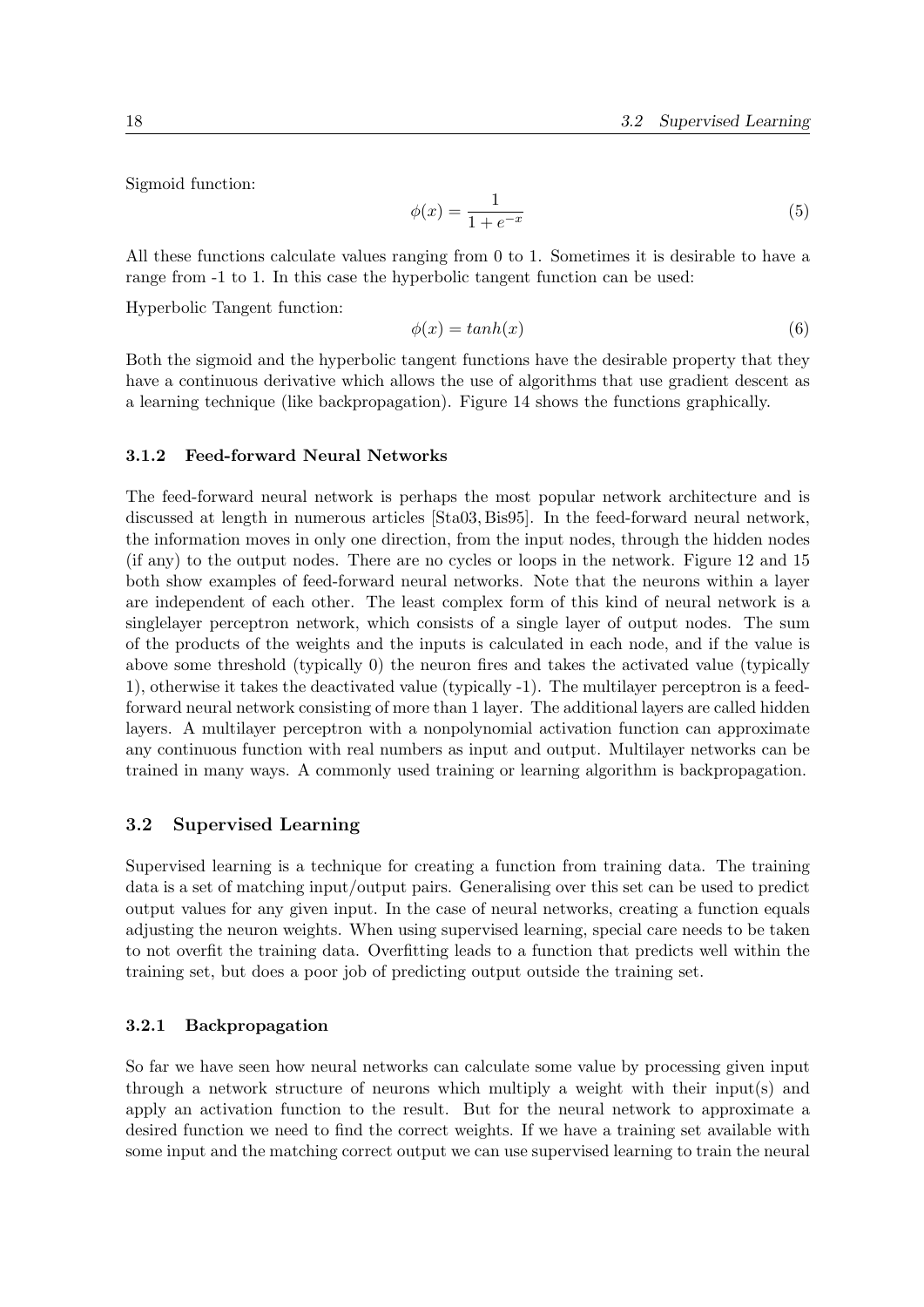

Figure 15: Feed-forward multilayer perceptron with 1 hidden layer.

network. Backpropagation is a supervised learning technique that is classified as a gradient descent algorithm. The algorithm follows the following basic steps.

Backpropagation algorithm [Wik07c]:

- 1. Present a training sample to the neural network.
- 2. Compare the network's output to the desired output from that sample. Calculate the error in each output neuron.
- 3. For each neuron, calculate what the output should have been, and a scaling factor, how much lower or higher the output must be adjusted to match the desired output. This is the local error.
- 4. Adjust the weights of each neuron to lower the local error.
- 5. Assign 'blame' for the local error to neurons at the previous level, giving greater responsibility to neurons connected by stronger weights.
- 6. Repeat the steps above on the neurons at the previous level, using each one's 'blame' as its error.

Backpropagation propagates the error back through the network and for each neuron an error function is calculated. Backpropagation adjusts each weight by descending the slope (or gradient) of the error function. [Hea05] shows examples of how the algorithm could be implemented. Backpropagation is mainly used on multilayer neural networks with nonlinear activation functions in the hidden layer. Multilayer neural networks with linear activation functions are equivalent to singlelayer neural networks which can be trained by the delta rule. Backpropagation is computationally efficient and has a runtime that is linearly dependent on the number of weights [Bis95].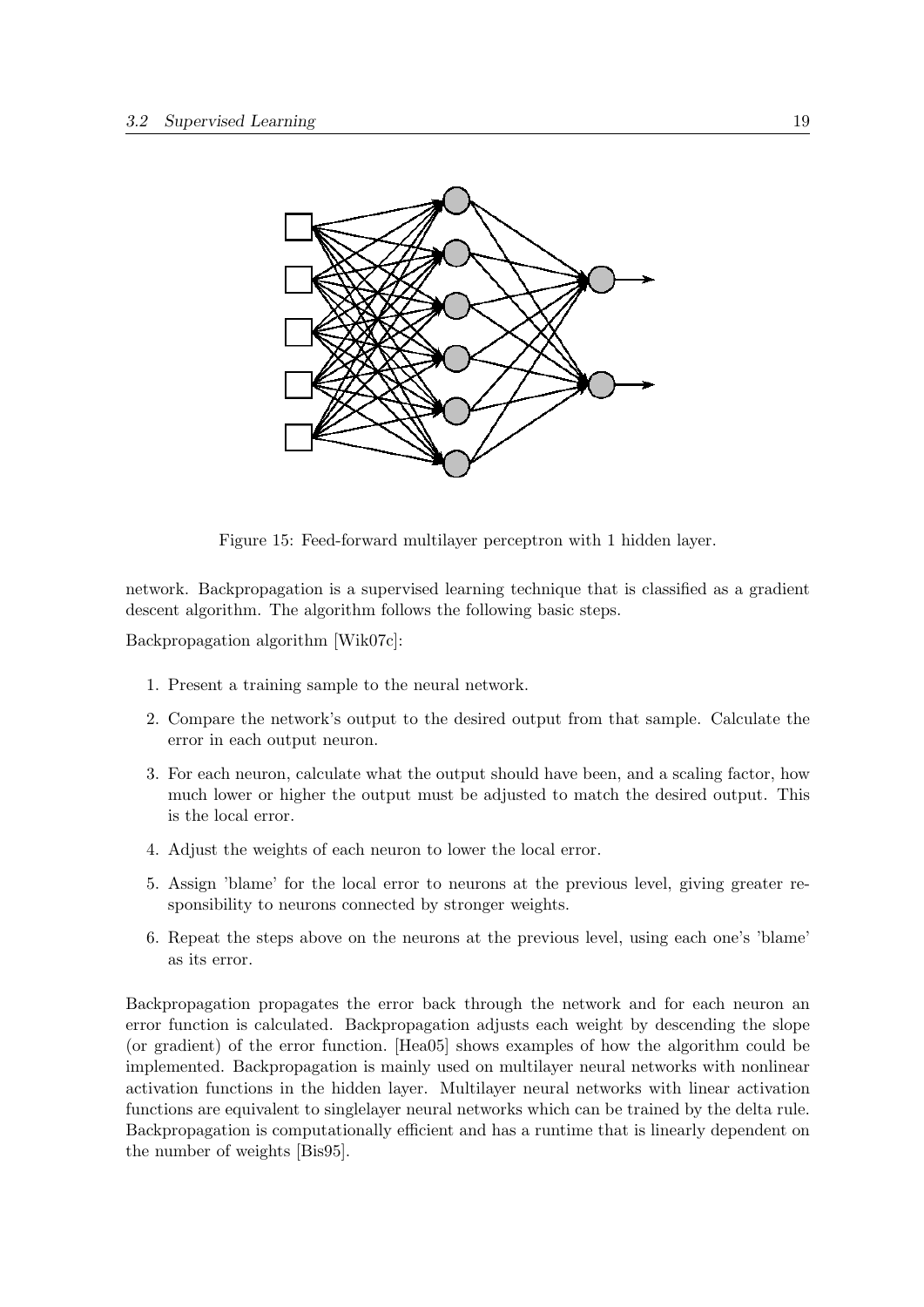

Figure 16: Symbiotic, Adaptive NeuroEvolution (SANE) [MM96]. The population consists of hidden neurons, which are randomly chosen to form networks. Networks are then evaluated and fitness is distributed among all participating neurons. After all neurons are evaluated this way, recombination is performed in the neuron population.

#### 3.3 Neuroevolution

There are many real-world learning tasks that are hard or impossible to solve with the use of supervised learning methods like backpropagation. The problem lies in the absence of a good training set. Controlling a robot in a dynamic environment or playing games against opponents are both examples in which a given training set will not train a neural network to act desirably outside this small domain. Measuring the performance of the neural network is in general very easy for these kind of problems. The field of reinforcement learning takes a learning by trial and error approach, by performing actions and rewarding them according to the perceived result. Evolutionary Reinforcement Learning or Neuroevolution is a subfield hereof that applies genetic algorithms to train artificial neural networks. In general it constructs a neural network by selecting genes from a population and these genes act as the neurons in the network and their chromosomes encode the weights of their connections. Depending on how well the network has performed, a fitness value is given to each of the participating genes before throwing them back in their population. This process is repeated a number of times to ensure each gene had a chance to prove itself. Finally the population is evolved by use of some genetic operations like selection, crossover and mutation creating a new generation of fitter building blocks for the neural network. After a number of generations the population will converge to some (sub)optimal level in which the algorithm measures no more improvements and stops. An example of a neuroevolutionary algorithm whose method closely resembles the one described above is SANE [MM96], which stands for Symbiotic, Adaptive NeuroEvolution and can be considered the predecessor of the neuroevolutionary algorithm ESP. A short description of SANE is shown in figure 16. Other neuroevolutionary algorithms distinguish themselves by evolving the topology of the neural network in addition to the weights, like NEAT (NeuroEvolution for Augmenting Topologies) [SM02] which can be considered as a successor to ESP in some aspects. These algorithms are sometimes referred to as TWEANNs (Topology and Weight Evolving Artificial Neural Networks).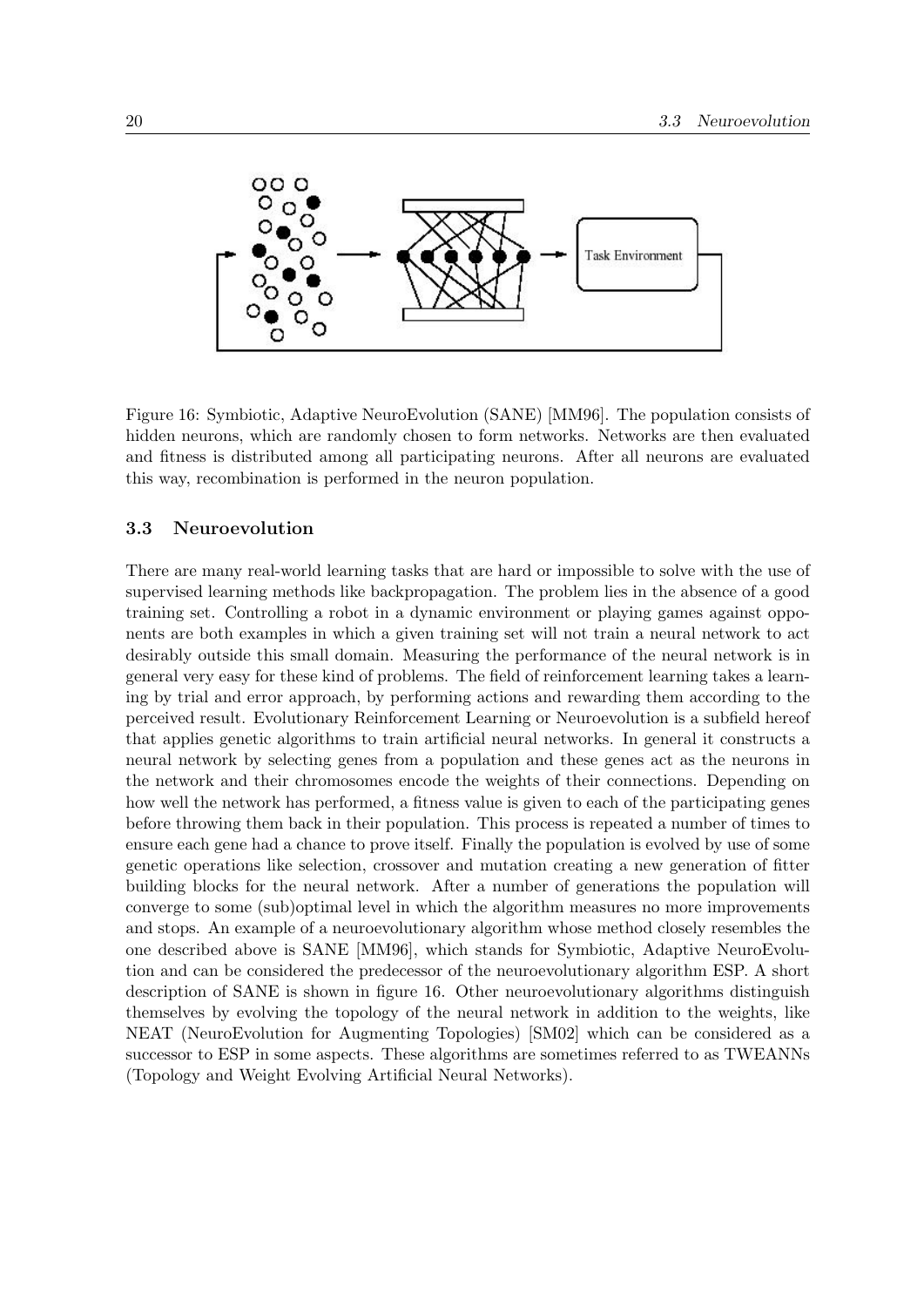

Figure 17: The Enforced Sub-Populations Method (ESP) [GM99]. The population of neurons is segregated into subpopulations shown here as clusters of circles. The network is formed by randomly selecting one neuron from each subpopulation.

#### 3.3.1 Enforced Sub-Populations (ESP)

ESP is an algorithm based on the aforementioned SANE [GM99]. The neurons in a neural network are again represented by genes. Evaluation of the neural network on some given problem results in the genes to be assigned fitness appropriate to their combined performance. But where in SANE the genes were still united in one big population, in ESP the genes are divided among subpopulations (see figure 17). Each subpopulation has a fixed place in the neural network appointed to it and evolution is restricted to the confines of its genepool. This will structurally force each subpopulation to specialise for a place in the neural network. The following procedure taken from [GM99, GM98] describes in detail the workings of the ESP algorithm:

- 1. Initialisation. The number of hidden units  $u$  in the networks that will be formed is specified and u subpopulations of neuron chromosomes are created. Each chromosome encodes the input and output connection weights of a neuron with a random string of floating point numbers.
- 2. Evaluation. A neuron is selected from each subpopulation at random to form a network. The network is submitted to a trial in which it is evaluated on the task and awarded a fitness score. The score is added to the cumulative fitness of each neuron that participated in the network. This process is repeated until each neuron has participated in an average of e.g. 10 trials.
- 3. Recombination. The average fitness of each neuron is calculated by dividing its cumulative fitness by the number of trials in which it participated. For each subpopulation, the neurons are then ranked by average fitness. Each neuron in the top quartile of its subpopulation is recombined with a higher-ranking neuron in the same subpopulation using crossover and low-probability mutation. The offspring is used to replace the lowest-ranking half of the population.
- 4. Goto 2.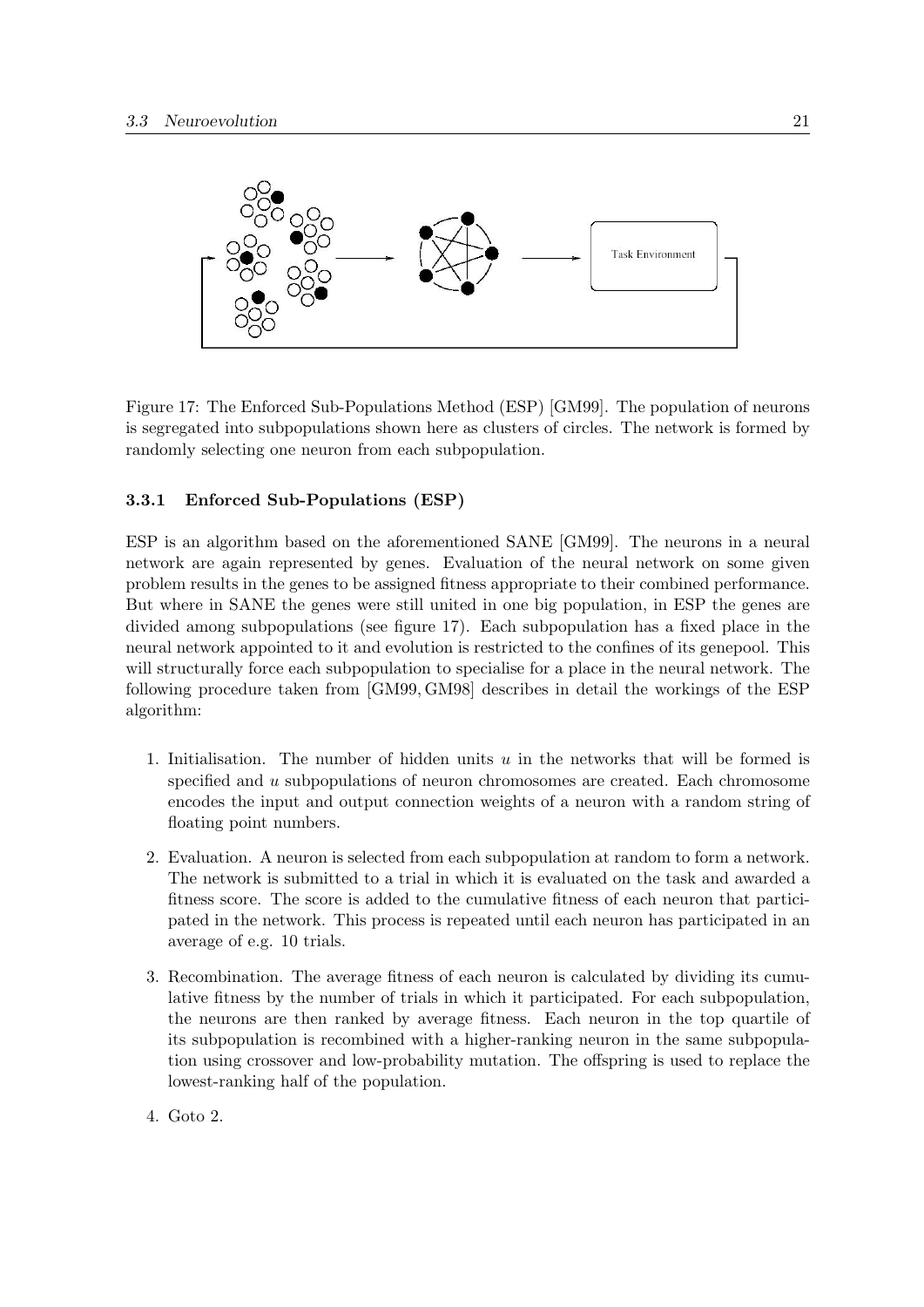ESP has been successfully used to solve many interesting control tasks. In [GM98, GM99] ESP was successful in training controllers that could balance a pole in a 2D and 3D plane indefinitely. In [BM03] ESP was used to evolve an Adaptive Team of Agents (ATA), a system of homogeneous agents that learned to fulfil specific roles depending on their environment, in a sense learning to work as a team. In [WMM05,WM03] it was used to train multiple controllers in a multi-agent forest fire simulation. Evolving these controllers led to the successful solving of numerous forest fire scenarios by the firefighting agents. And in [GM03] ESP was shown to be capable of controlling an unstable (but aerodynamic) finless rocket accurate enough for it to outperform unguided rockets with fins in a detailed simulation model. ESP has proven itself as a great tool for solving real-world nonlinear control tasks on numerous occasions.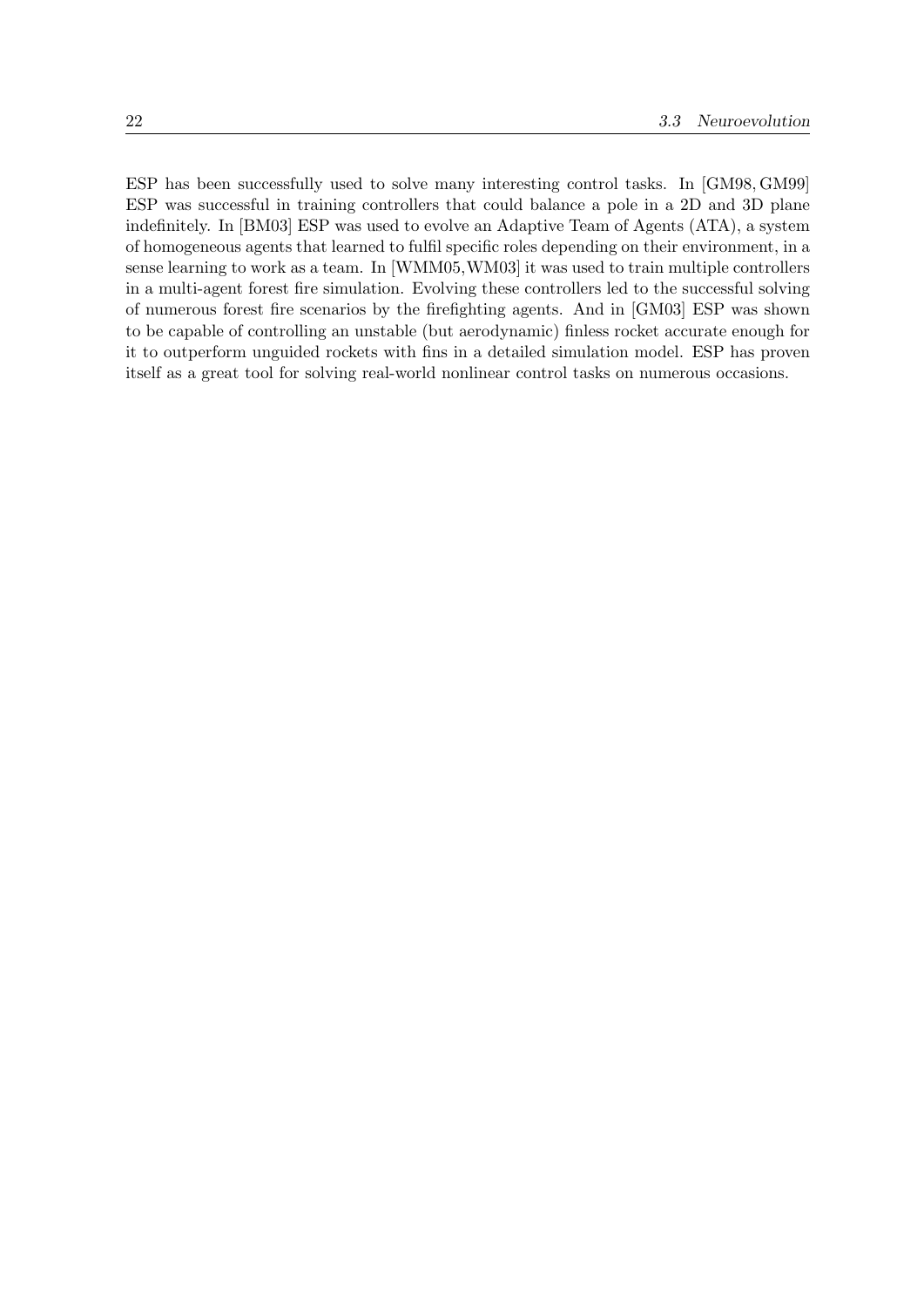## 4 Combining Manual Training and Enforced Sub-Populations

In this chapter we will first discuss the introduction of manual training in Bushfire and how it is implemented to work in support of ESP. [WMM05, YM07] stated that the strength in ESP lies in its ability to find an initial good solution and less so for improving afterwards. This chapter discusses the effect of preprocessing the genepools on ESP. It will also be used to express some thoughts on mixing different learning approaches in other domains.

## 4.1 Putting Expert Knowledge in the Initial Subpopulations

In Bushfire a solution consists of eight points, surrounding a fire. These are the subgoals that agents use to plan their digging path. To calculate the location of a subgoal, the neural network calculates an offset from the fire front by processing an input vector with information from the simulation. Every subgoal direction has a specific input vector associated with it and it provides information about wind (force and direction), humidity and local cell data (threshold, fuel). Summarising, a neural network calculates eight distances from the propagating fire front for eight directions around the fire.

When an end-user of the application creates a solution by placing eight subgoals around the fire, it provides the application with eight offsets from the fire front. Since in addition to these outputs, the corresponding inputs can be extracted from the simulation, it allows for supervised learning of the neural network.

Activating backpropagation creates a new neural network from the randomly initialised subpopulations and starts the Backpropagation algorithm to teach the neural network to approximate the given subgoals. When the difference between the provided and calculated output (the error) of the neural network is sufficiently small the neural network assigns the fitness of the solution to the genes that are participating in the network as neurons. The genes are thrown back in their respective subpopulations and new genes are randomly selected to create a new neural network. The process of backpropagation is repeated until a part of the gene population has been trained to represent the user-provided solution. We now have enriched subpopulations and can continue evolving it with the enforced subpopulations algorithm.

## 4.2 Incremental Learning

Promising results were shown in [WMM05] using incremental learning. Tasks that were unsolvable by ESP when training started with an untrained population of genes became solvable when using a set of genes that had previously solved an easier task. Good results were obtained by training the same population on increasingly difficult tasks. Tasks were made more difficult through the lowering of the cell threshold i.e. the amount of fire activity required to start a cell burning or by increasing the speed of the fire propagation. If the shape of the burning area and the shape of the solution does not change, ESP needs only to scale the outline of the solution to contain a faster spreading fire. Solutions found for easier tasks can therefore be quite fitting for a harder task especially if the former solution did not contain the fire too tight. Considering such a solution that works for a more difficult task, it is much harder to find it in the solution space by ESP when the fire propagation is faster since all solutions that are too tight are now assigned a low fitness, because it fails to stop the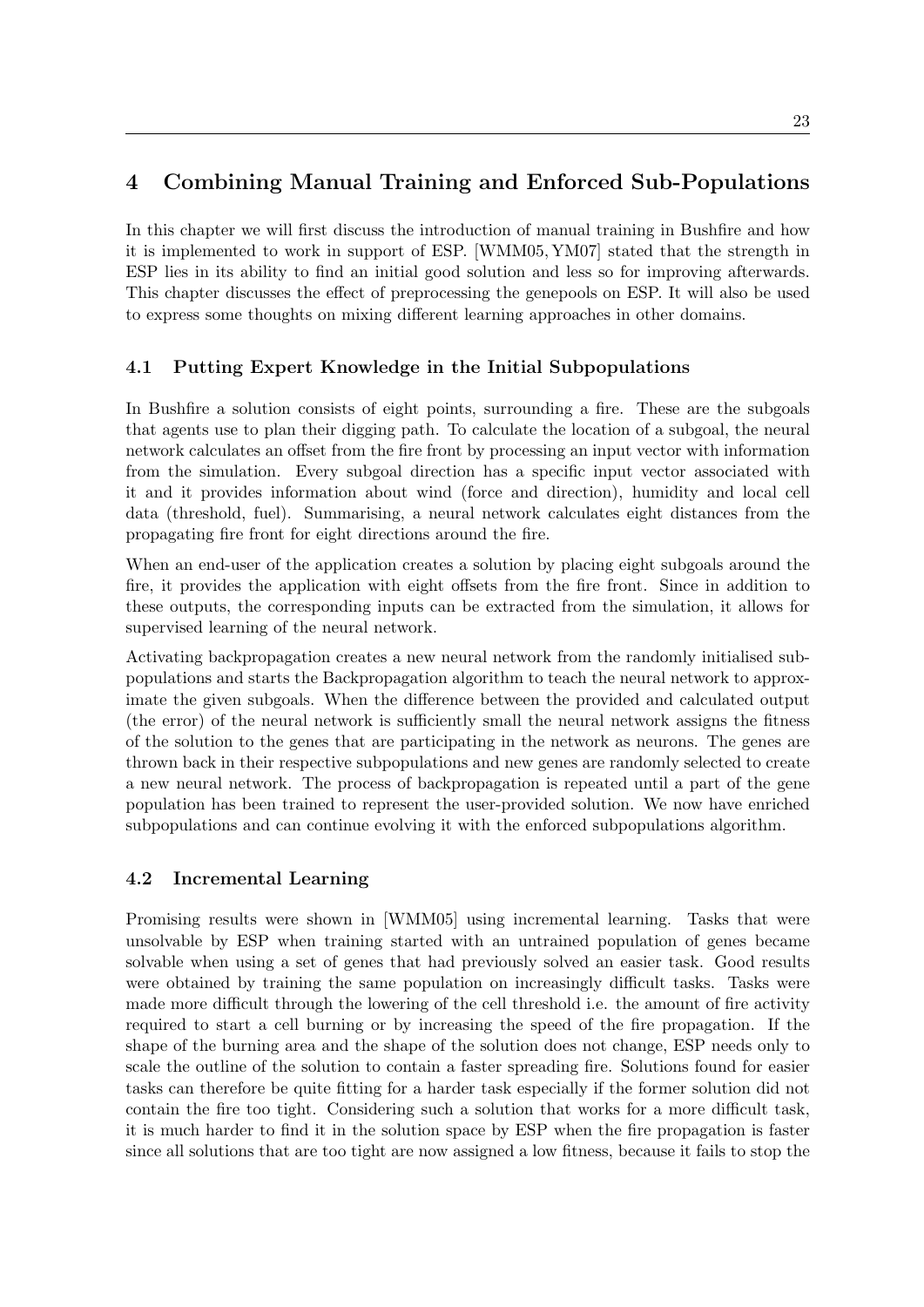spreading of fire. This makes for a smaller set in the solution space. Even when a population is trained towards a solution unfit for containing a faster spreading fire, evolving from that locale in the solution space is a good strategy to find a solution that succeeds. Experiments for this thesis researches the effect of incremental training using populations trained by the user.

#### 4.3 Balancing the Amount of Training

Depending on the number of trained genes in the enriched subpopulations, the result of successive training with ESP differs significantly from training a random untrained population of genes. In fact, care must be taken to leave enough untrained genes in the initial populations to ensure reasonable chance to cover the solution space. Populations with great majority of their genes trained to approximate one solution will transform ESP from a problem-solving system to a problem-optimising one, converging directly to the user-provided solution and tweaking it to gain a slightly higher fitness. Ideally the introduction of trained genes results in quicker convergence to a good solution and still be able to find other good solutions in the process. With the right balance between trained and untrained genes, ESP should be able to cover enough solution space to retain its usefulness as a problem solver. The information encoded in the trained genes is essentially defining the direction ESP is searching for a solution.

#### 4.4 Biased Solutions Lead to Suboptimal Solutions

In contrast to solutions found through evolving an initial random population, the solutions provided manually are always biased. Human expertise can be driven by many factors like common sense, experience with similar tasks or a developed strategy. The main side effect is that experts discard a lot of approaches that appear counter intuitive. Sometimes the optimal solution is structurally different from the suboptimal ones created by the user. Chances become smaller for a neuroevolutionary algorithm like ESP to find this optimal solution when evolution starts from a population that has been trained in the direction of another suboptimal solution.

In addition the main strength of neuroevolution, the ability to evolve from scratch a working strategy, is being sacrificed in favour of speed and optimisation. Depending on how biased a population is before evolving it, the magic of neuroevolution will diminish when the results become predictable. Of course, predictable behaviour is not always equal to unintelligent behaviour. And if some measure of creativity remains in the form of a nontrivial amount of pruning of the solution space, then the end result may be a healthy combination of common sense and innovation.

## 4.5 Decision Support Systems

The weight the expert provided knowledge should have in the process of creating a neural network that solves a problem in a certain domain, depends on the role of the system and the nature of the problem. [WD98] proposed Bushfire as a decision support system. Results obtained from solving scenarios could be used as a tool for experts to help decide the right course of action. In the role of a decision support system the aspect of biased results has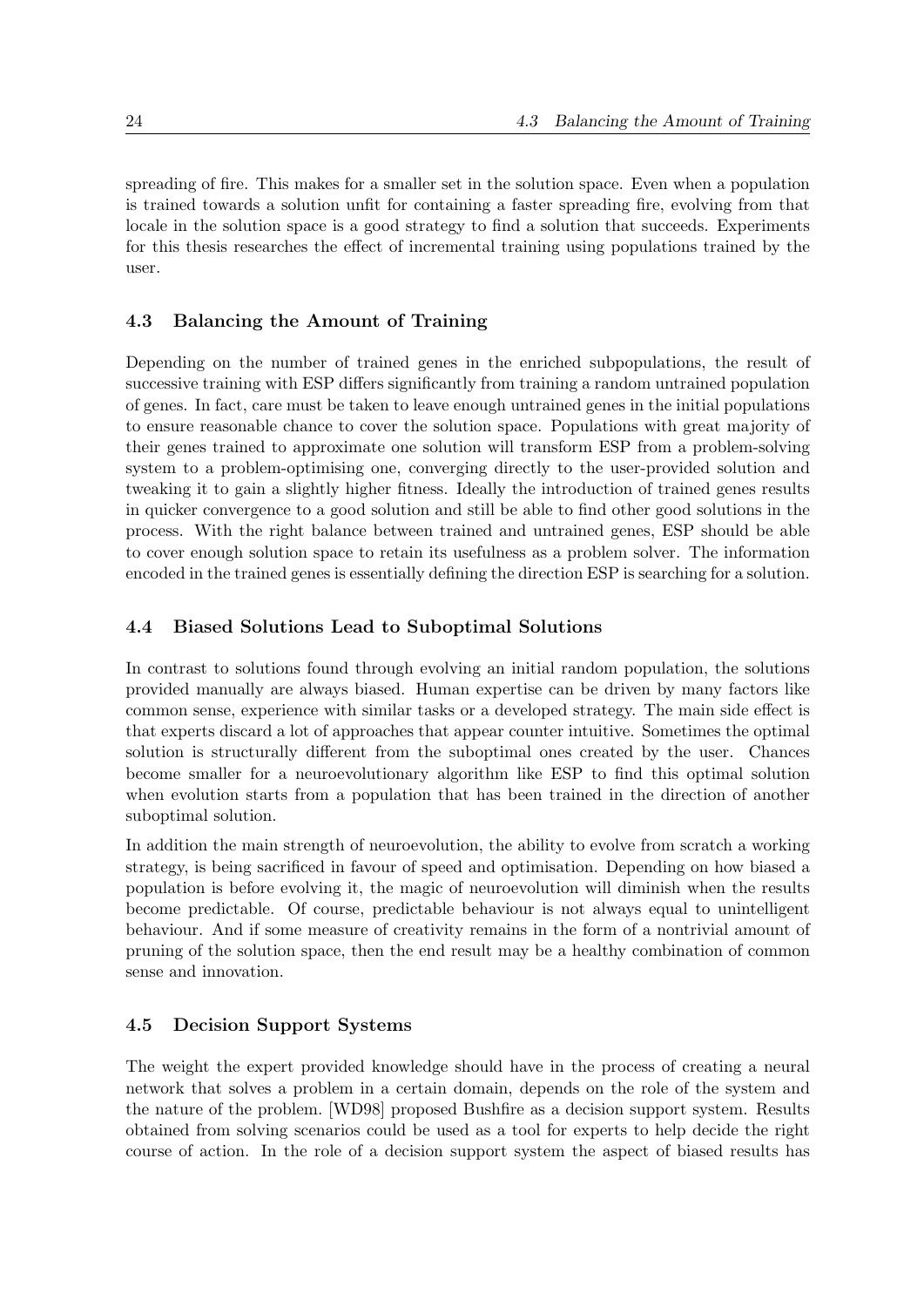different consequences. The bias introduced into the population is already a part of the decision making process, because of its presence in the human expert. Consulting Bushfire can either lead to confirmation or small improvements if the user provided solutions were good and biased towards a certain strategy or to suggesting a strategy if the expert provided diverse and unbiased solutions.

#### 4.6 Games

When using neuroevolution to evolve an intelligent system that has to make decisions on its own in a complex dynamic environment, the introduction of bias in the process should depend on the domain of the problem. For if we want a system to behave intelligently and in the process perhaps outsmart other systems or humans it may have to act open-minded concerning low fitness solutions or strategies.

In computer games there is often the need to have the computer controlled players act intelligently. In some cases this requires the computer to be able to develop a complex strategy e.g. winning a game of Othello. Intelligence in this case could be perceived as the level of difficulty for the player to beat the computer. In other cases it requires the computer to express human-like behaviour e.g. in a first person shooter like Quake, players prefer a computer controlled opponent (bot) that tries to outsmart the player through clever choices and unpredictable navigation opposed to being outgunned by a mechanically moving bot with perfect aim. Different types of games require different types of intelligence. In the next sections the different demands that exist for computer games will be elaborated with research examples.

#### 4.6.1 Othello

Othello is a Japanese board game derived from the better known Go. It has the nice game property of being easy to learn but hard to master. Two players play the game by placing white and black pieces on an 8x8 board. Each placement of a piece requires the conformation of all pieces that are bracketed in any of the three directions, to the colour of the placed piece. So a line-up of black piece, white piece, black piece would turn into three black pieces if any of the black pieces were placed. The winner has the most pieces of his colour on the board when no more pieces can be placed i.e. the board is full.

The standard approach to developing a computer controlled Othello player, would use search and tree pruning e.g. alpha-beta search, which evaluates a large number of game scenarios and decides its action based on this evaluation. It depends on the notion that short term gain will lead to long term gain. A good short term gain strategy in Othello exists and is known as the 'positional' strategy. Unfortunately for alpha-beta search, in Othello the most successful known strategy named 'mobility' focusses on controlling the centre of the board and postpones capturing pieces to the last stages of the game. Alpha-beta search would need to search very deep to find such a strategy and because of the exponential growth of the search time relative to the depth of the search, this is not efficient.

In [ASM02] the Neuro-Evolution through Augmenting Topologies algorithm (NEAT) is studied as an neuroevolutionary alternative to the search and tree pruning alpha-beta search approach. NEAT trained its subpopulations against a random mover and quickly developed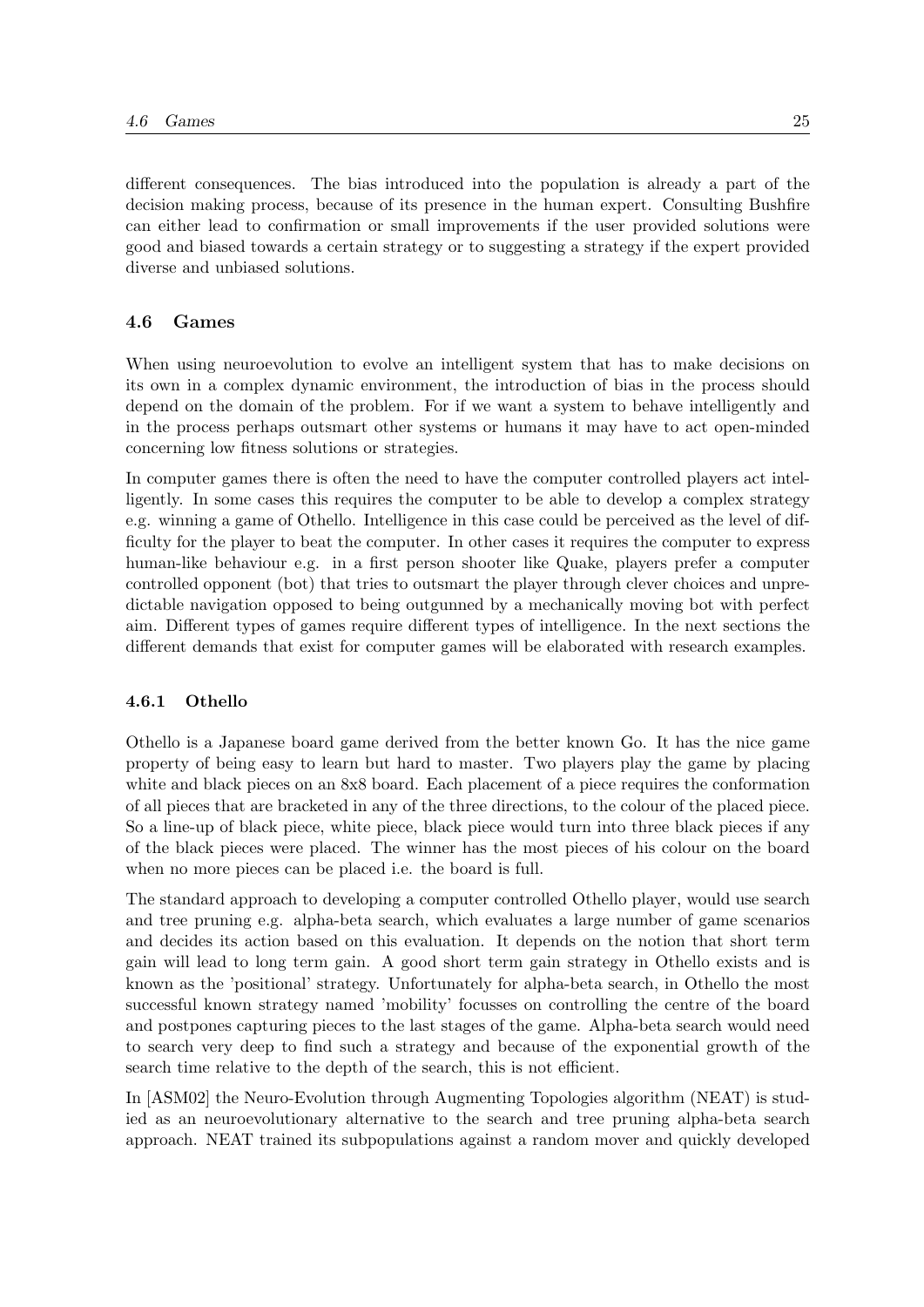the positional strategy. Against alpha-beta search a weak form of the mobility strategy was eventually developed winning matches 22% of the time. It required more than 500 generations of evolution steps before the mobility strategy was found. Proposals made for future work in [ASM02] indicated the importance of seeking out the mobility strategy and protect it until it has fully evolved. Some form of manual training could be helpful in this endeavour. It would be interesting to see how subpopulations made familiar with the mobility strategy through use of some form of manual training would evolve in the same experiment.

#### 4.6.2 Quake

Quake I, II and III are well known and popular games in the first person shooter genre. In a first person shooter, the player views a 3D world through the eyes of a soldier in a first person perspective. This world is divided into different parts called maps. Goal of the game is to navigate through each map, collect items distributed throughout the map that augment the player's abilities (like weapons and power-ups) and ultimately kill the computer controller opponent (bot). The bot has a similar goal and will also move through the map, collect items and seek out to reduce the player's health to nothing.

The bot requires three controllers that each control independently the navigation, aiming and strategy of the bot. The strategy controller decides what actions the bot should take at any given time e.g. move to a certain point on the map, select another weapon, etc. Using a good strategy allows a player or bot to effectively take control of a map and its resources. Players regard the use of a good strategy the main quality of a good player. It is also the quality that is most lacking in current bot behaviour. Bots executing a clever strategy and capable of changing their strategy in realtime would appear very human-like.

Research had shown progress with bots showing human-like navigation throughout a map [TBS04,TBS03b,TBS03a]. Neural network controllers were trained using supervised learning based on human-generated training data. Final results showed bots behaving human-like and imitating actions from the training data performed by human players. Combining this supervised learning method with reinforcement learning could lead to new behaviour. This would allow the discovery of neural networks expressing strategies outside the scope of the training data.

#### 4.6.3 Legion I

Legion-I is a turn-based strategy game or simulator developed by Bryant and Miikkulainen as a testcase for their 'Adaptive Team of Agents (ATA)' [BM03]. Figure 18 shows the Legion-I game. ATA is a system of homogeneous agents with identical control policies that adopt heterogeneous roles appropriate for their environment. In Legion-I the ATA controlled legions of roman soldiers that were assigned the task to defend cities and surrounding land from hordes of barbarians. Each turn a legion could decide to move a square on the map or stay stationary. Barbarians would spawn regularly on the map and were driven by the desire to pillage the cities and surrounding land but repelled from the legions. The ATA controller was evolved using ESP with the shared fitness evaluation depending on the amount of pillaging that took place with more pillaging meaning lower fitness. After 250 generations the legions had adopted to their roles and had learned to cooperate in defending the cities and the surrounding land.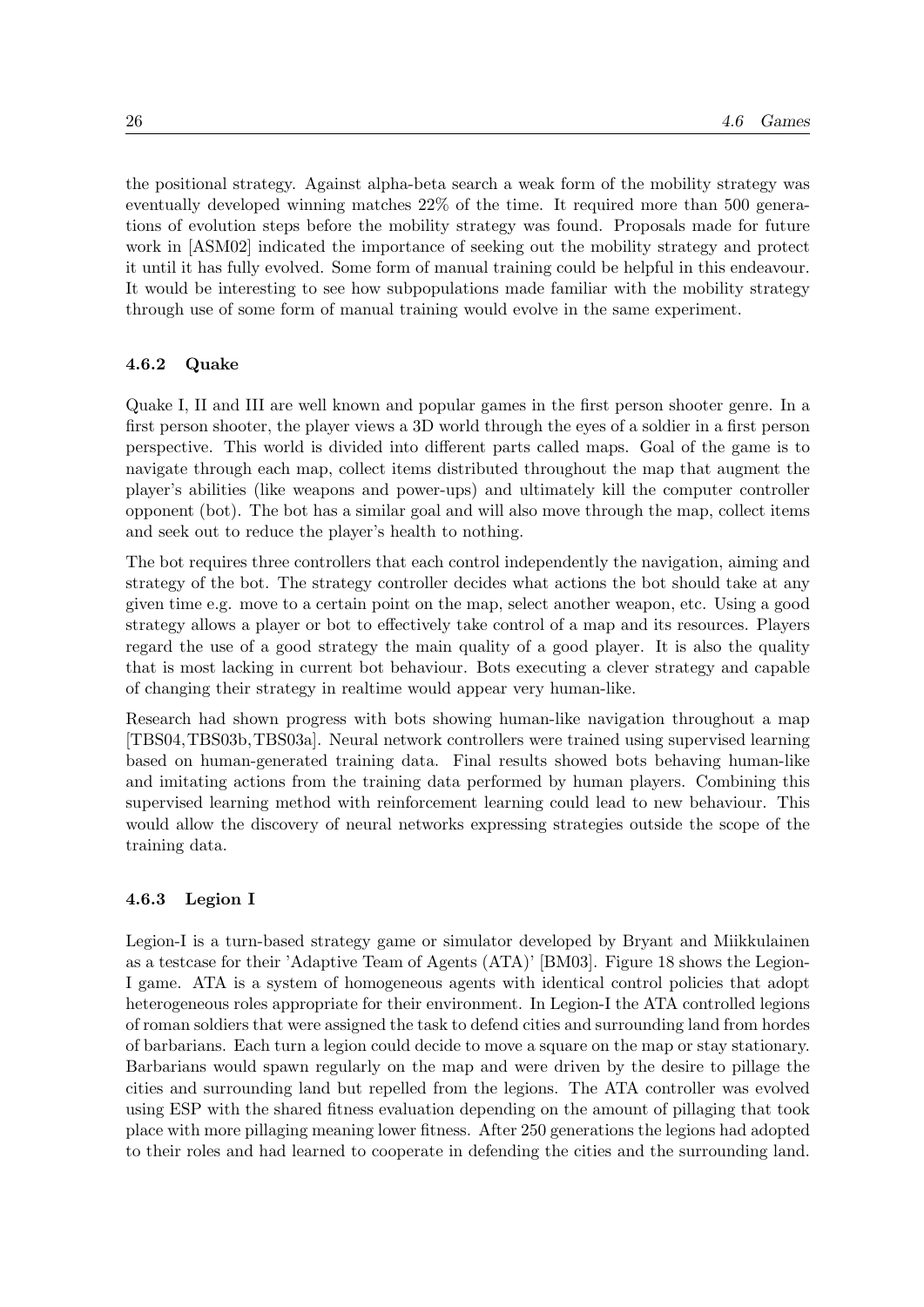While some legions took to the role of city garrison, remaining legions scoured the land for barbarian hordes.

Legion-I has many similarities with Bushfire. It uses a map with cells of varying values, the agents and their opposition (barbarians or forest fire) move turn-based, agents share their control policy and both use ESP to evolve their controllers. Extending Legion-I with manual training could bring down the number of generations needed to evolve the controller. This could be desirable if ATA controllers would be applied to even larger control problems.



Figure 18: The Legion-I strategy game [BM03].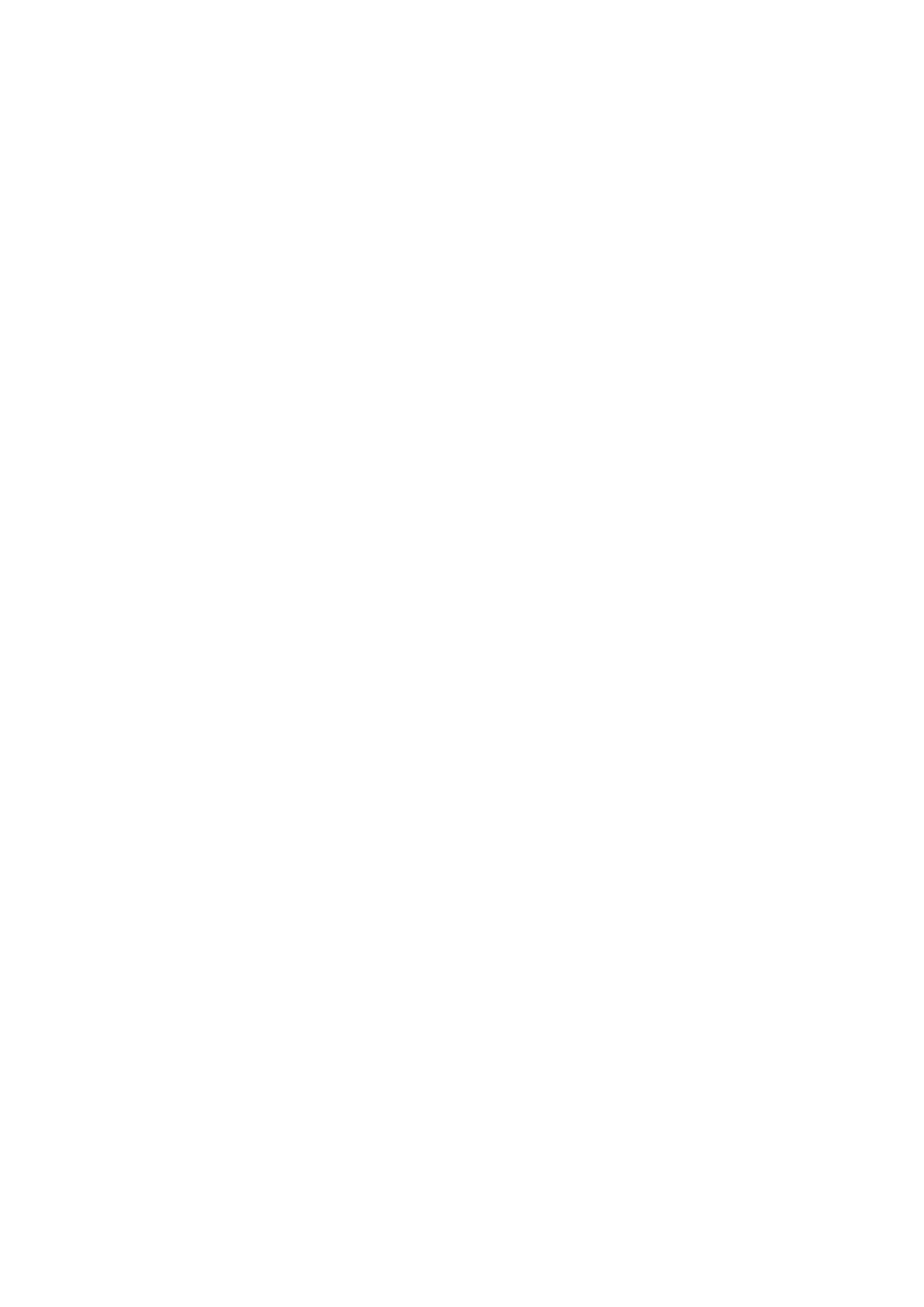## 5 Experiments and Results

This chapter will describe the experiments that have been done and the results that have been observed. Each experiment will focus on a different aspect of the possible scenarios in the forest fire simulator. Each experiment is divided into three parts. First the Enforced SubPopulations algorithm is tested using initial random subpopulations. Points of interest for each experiment are:

- Capability of ESP to find at least one good solution.
- The generation that finds the first good solution.
- The last generation that shows improvement
- The quality of the solutions found and their fitness.

The second part consists of creating a solution by manually placing eight subgoals around the fire. Followed by running the simulation and reporting the fitness.

Thirdly the initial random subpopulations are taught how to make this particular solution. This is done through use of the backpropagation algorithm. From the provided solution, the input (a vector of simulation conditions for each subgoal) and the output (the distance from the fire to each subgoal) are taken for the training set. Genes are taken randomly from their subpopulations (one gene per subpopulation), encoded as neurons and connected to generate a neural network. The input for the neural network is taken from the training set and the neural network produces an output. Based on the difference (error of the neural network) between this output and the desired output from the training set the backpropagation algorithm adjusts the weights of the neurons/genes.

The algorithm needs to run at least 15 times (number of epochs) for each neural network to reduce the error to approximately 0.3. There is no need to decrease the error more under the assumption that the provided solution is most likely not a local optimal solution. In the case of these experiment this was not so. These 'educated' genes are returned to their respective subpopulations. Genes are again randomly selected and the process is repeated. For these experiments the backpropagation algorithm was used on 15 different neural networks, which statistically results in a maximum of 50% of the genes in each subpopulation to be trained. ESP was then started again, but now with the trained subpopulations.

Table 1: Hard coded settings used in the experiments.

| Neural Network        | Single hidden layer network with 8 hidden and 1 output unit |
|-----------------------|-------------------------------------------------------------|
| Activation function   | Sigmoid function for hidden units, linear for output unit   |
| Population size       | 30 neurons                                                  |
| Tests per neuron $\,$ | - 10                                                        |
|                       | Fitness assignment    Maximum score obtained                |
| Crossover             | 1-point crossover at a rate of $50\%$                       |
| Mutation              | $25\%$ Linear mutation and $33\%$ Gaussian mutation         |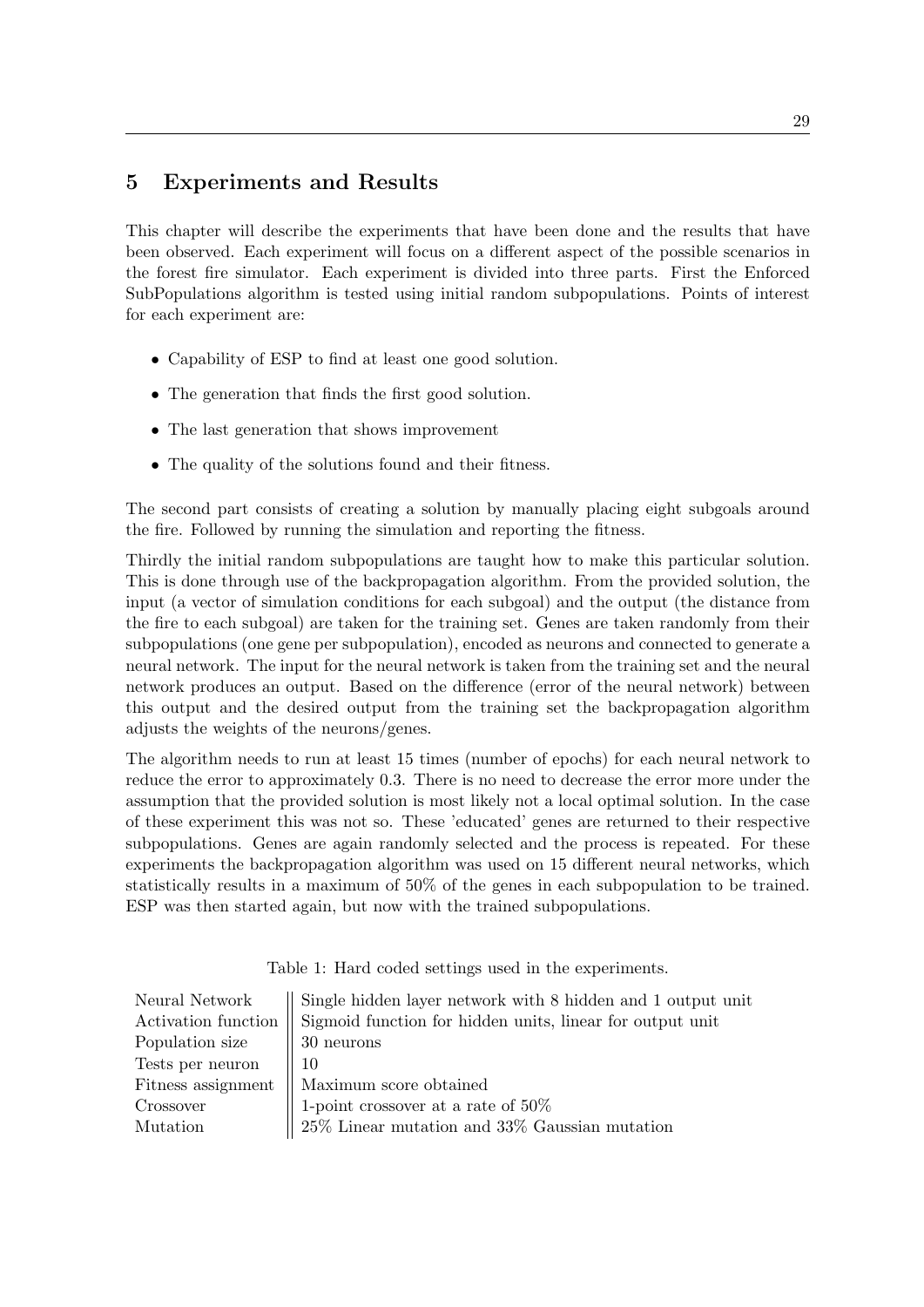

(a) Initial solution in the first (b) Solution in the 3rd gener-(c) Good solution found in generation. ation. the 6th generation.

Figure 19: Solutions found in different generations during the first experiment.

For each experiment, the results of these three approaches will be compared and reviewed. Each experiment is repeated six to ten times and the final listed results are an average hereof.

Some attributes that affect the difficulty of the experiment that are essential for the workings of the algorithms, are constant for all experiments. Each experiment starts with nine randomly initialised subpopulations (also one for the output unit) having thirty neurons each. Neural networks are single hidden layer neural networks with eight hidden units and one output unit. The hidden neurons have a sigmoid activation function and the output neuron has a linear activation function. Every neuron gets on average ten evaluations before evolving to the next generation. This is achieved by the 250 simulation runs between each evolution step. The highest fitness from the evaluations a neuron is part of is assigned to that neuron.

Evolution consists of selection, recombination and mutation. The top 25% of the subpopulations are selected for creating offspring using recombination. One-point crossover and Gaussian mutation with a rate of 33% are the genetic operators used. In addition there is a 25% linear mutation function that runs through the subpopulations when a new generation has marginal improvement. All settings mentioned are summarised in table 1.

The fitness evaluator or function, calculates the fitness of a simulation run based on the relative damage done to the world and the number of edges that have successfully been dug around the fire. A bonus is awarded on top of the fitness if the agents were able to dig 8 edges around the fire. The fitness function shown in 7 calculates a fitness value in the range of [0,12].

$$
F = 6\alpha + \frac{\beta}{2} + 2\gamma\tag{7}
$$

with  $\alpha \in [0,1]$  the quotient between the sum of cell values before and after the simulation run,  $\beta \in [0, 8]$  the number of edges dug and  $\gamma \in \{0, 1\}$  the bonus if all edges are dug.

After the first experiment, the fire propagation was kept at the highest level for the remaining experiments.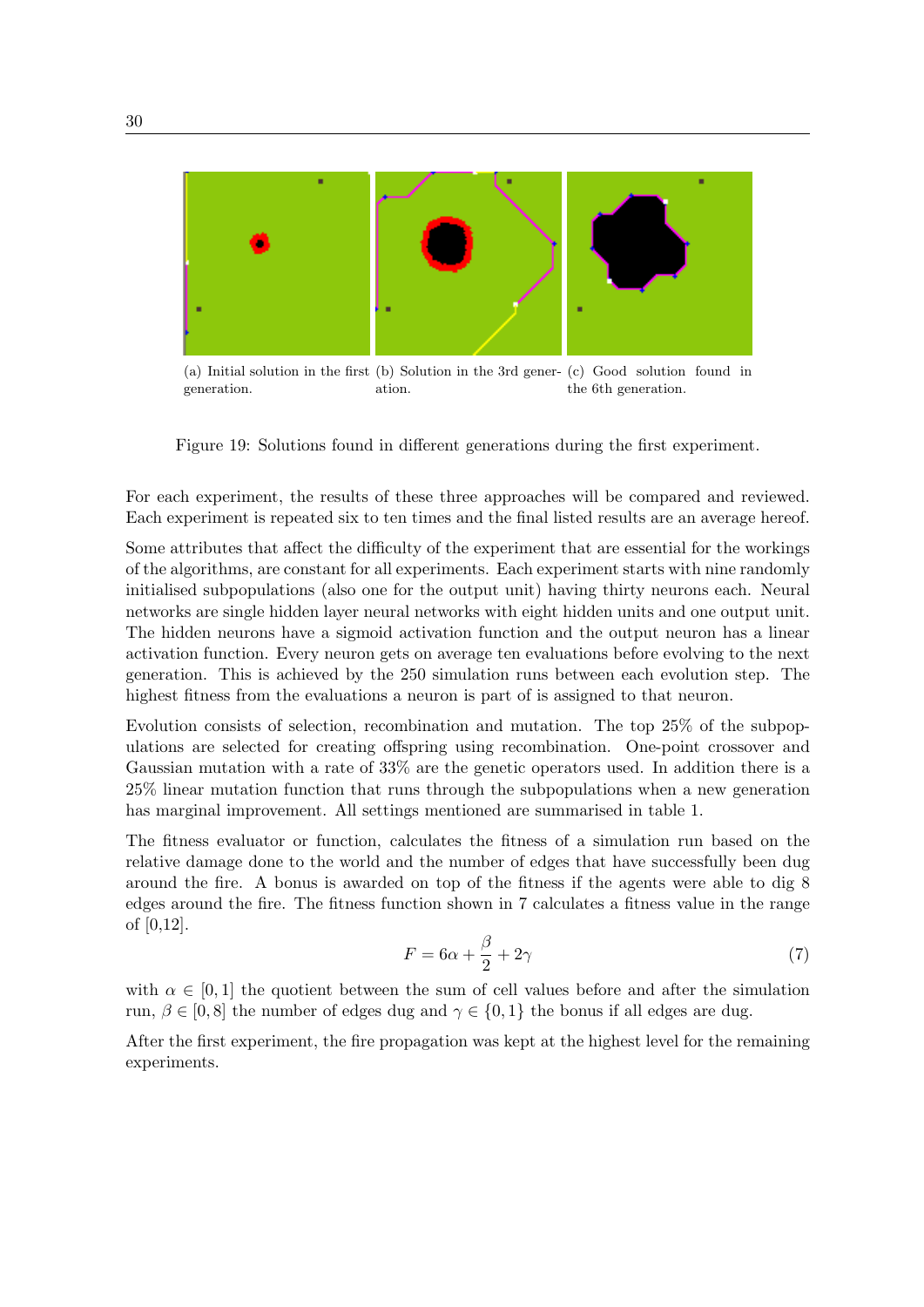#### 5.1 Experiment 1

In the first experiment we will train 2 agents to solve a forest fire scenario in a homogeneous environment with different speeds for fire propagation. This experiment is similar to the first experiment done in [WMM05]. The cell threshold, which defines the time it takes for a cell to ignite, is kept low to allow for a fast fire propagation. The time it takes to let an agent drive or dig through a cell is also set at the lowest value to decrease the overall time of running a simulation. The fire propagation speed is set slow at first, 1 step for every 10 steps an agent takes. Each setup is run until the average fitness of the subpopulations stops increasing and converges or until the average fitness rises above 10. This is repeated ten times to get an accurate measurement. Then fire propagation is increased to create a more difficult experiment. Note that in the program, the number of steps fire propagation waits is set and not a speed multiplier. Setting it to 10 corresponds to a fire propagation speed of 0,1 compared to the speed of the agents.

#### 5.1.1 ESP

The neural networks from the first generation consist of neurons with randomly chosen weights and as a result perform poorly. These neural networks typically draw their subgoals at the edges of the map, resulting in all of the cells getting burned and agents digging perhaps a few edges at the rim of the map. Solutions with subgoals closer to the fire are rare at first. But after a few generations their number grows and increasingly better solutions are produced. Average fitness of the subpopulations grows with each generation and a very good solution with fitness  $> 10$  is usually first monitored in the 2nd or 3rd generation. For the lowest fire propagation setting, the subpopulations reach a limit with an average fitness of 7,31 around the 6th generation. Figure 19 shows typical solutions observed in different generations. Medium fire propagation speed results in comparable fitness values within the subpopulations, but takes a few generations longer to achieve. Maximum fitness values observed are in both cases near the optimum of 12. Setting the speed of fire propagation to high, lowers the average fitness of the subpopulations that ESP obtains considerably and it takes an additional 2 generations to get to that point. Now, even the best solutions can not prevent the fire from destroying a large portion of the world resulting in a highest fitness score of only 8,65. See table 2 for an overview of the results.

Why won't the average fitness of the subpopulations converge to the maximum fitness?

In some cases the subpopulations do evolve to the point where they can only produce the same neural network over and over again. There is convergence to one solution that produces a high fitness score. In other cases, the final subpopulations produce a few neural networks of different quality and fitness values. The question remains, why the neurons that are part

|     | Fire Propagation   First Good Solution   Best Generation   Avg Fitness   Max Fitness |         |          |       |
|-----|--------------------------------------------------------------------------------------|---------|----------|-------|
|     | $2 - 3$                                                                              | 6th     | $7.31\,$ | 11,88 |
| 0.5 | 2-3                                                                                  | $7 - 8$ | m m1     | 11.96 |
|     | 2-3                                                                                  | 10-11   | 5.09     | 8,65  |

Table 2: Results for experiment 1, ESP with initial subpopulations.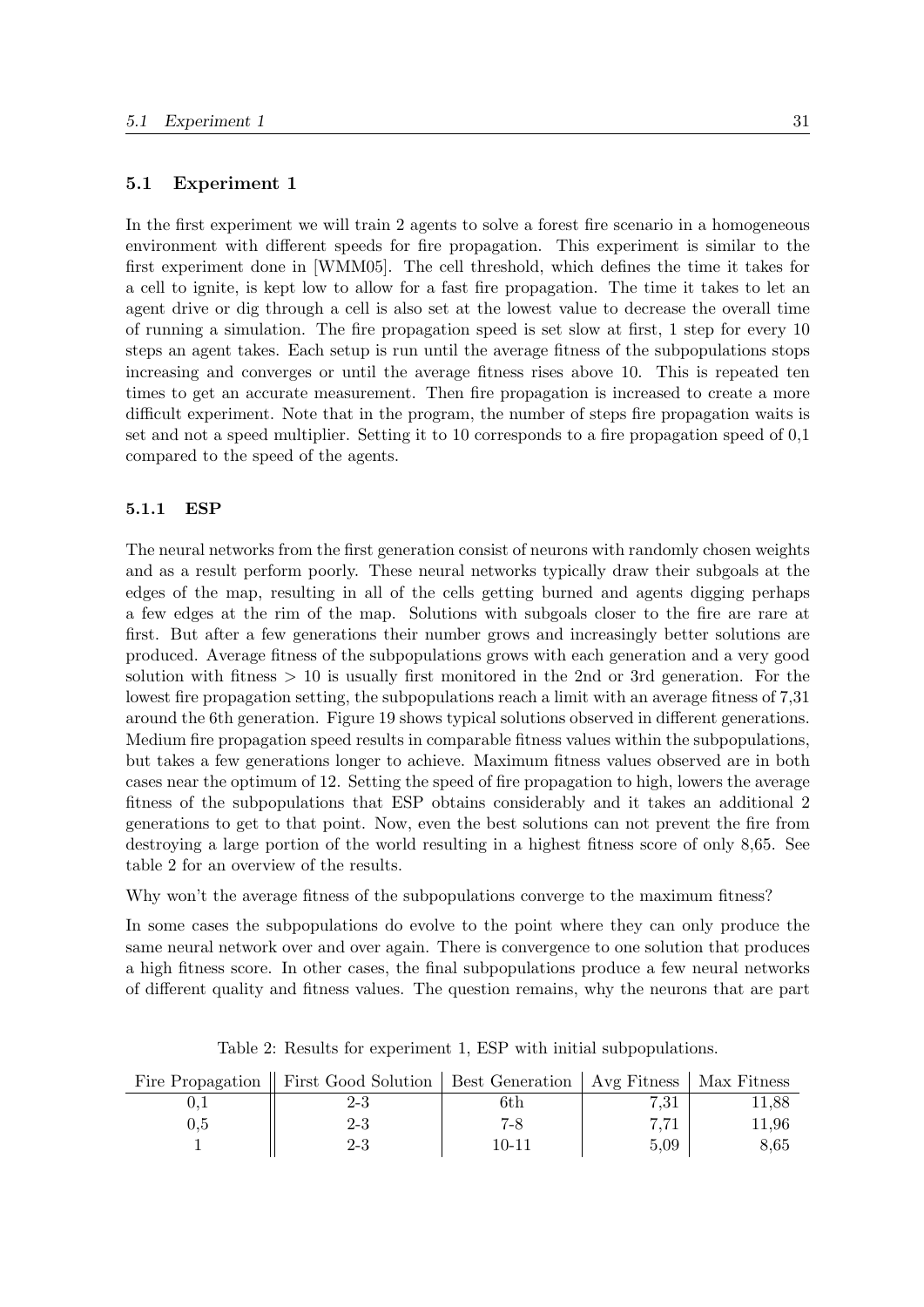

(a) Agents driving towards (b) Agents digging around (c) Fire has been stopped. the subgoals. the fire.

Figure 20: A manually created solution for experiment 1 with fire spreading slowly.

of a low-fitness neural network are kept alive. A possible explanation could be that the same neurons are also part of a high-fitness neural network when combined with other neurons. These final neural networks created from the subpopulations, usually end up creating solutions a little sparser and a little tighter around the optimal solution. The first results in high fitness values, but the latter results in the agents burning to death and consequently a very low fitness score. This could explain why the average fitness of the subpopulations is so much lower than the maximum fitness. In combination with some local search heuristic, ESP will most likely finish with subpopulations with an average fitness closer to the best results obtained.

#### 5.1.2 Manual Solution

A user can create a solution by drawing 8 subgoals around the fire. Figure 20 shows the solution that has been drawn for this experiment using the lowest possible fire propagation speed. Running the simulation computes the fitness for this solution to 11,55. For medium and fast fire propagation speeds the subgoals had to be moved farther apart resulting in solutions with fitness scores 10,89 and 9,29.

#### 5.1.3 Combined Training

With the use of the backpropagation algorithm these manually created solutions were used to train three initial subpopulations. ESP was subsequently used to further train them for all three corresponding fire propagation settings. The results can be seen in table 3. Again for the low and medium fire propagation speed the results were similar. Good solutions

|     | Fire Propagation   First Good Solution   Best Generation   Avg Fitness   Max Fitness |         |       |       |
|-----|--------------------------------------------------------------------------------------|---------|-------|-------|
|     | $_{\rm 1st}$                                                                         | 5-6     | 11.07 | 11.98 |
| U.5 | Lst                                                                                  | $7 - 8$ | 10.31 | 11.94 |
|     |                                                                                      | 8-9     | 6.78  | 7,57  |

Table 3: Results for experiment 1, ESP with trained subpopulations.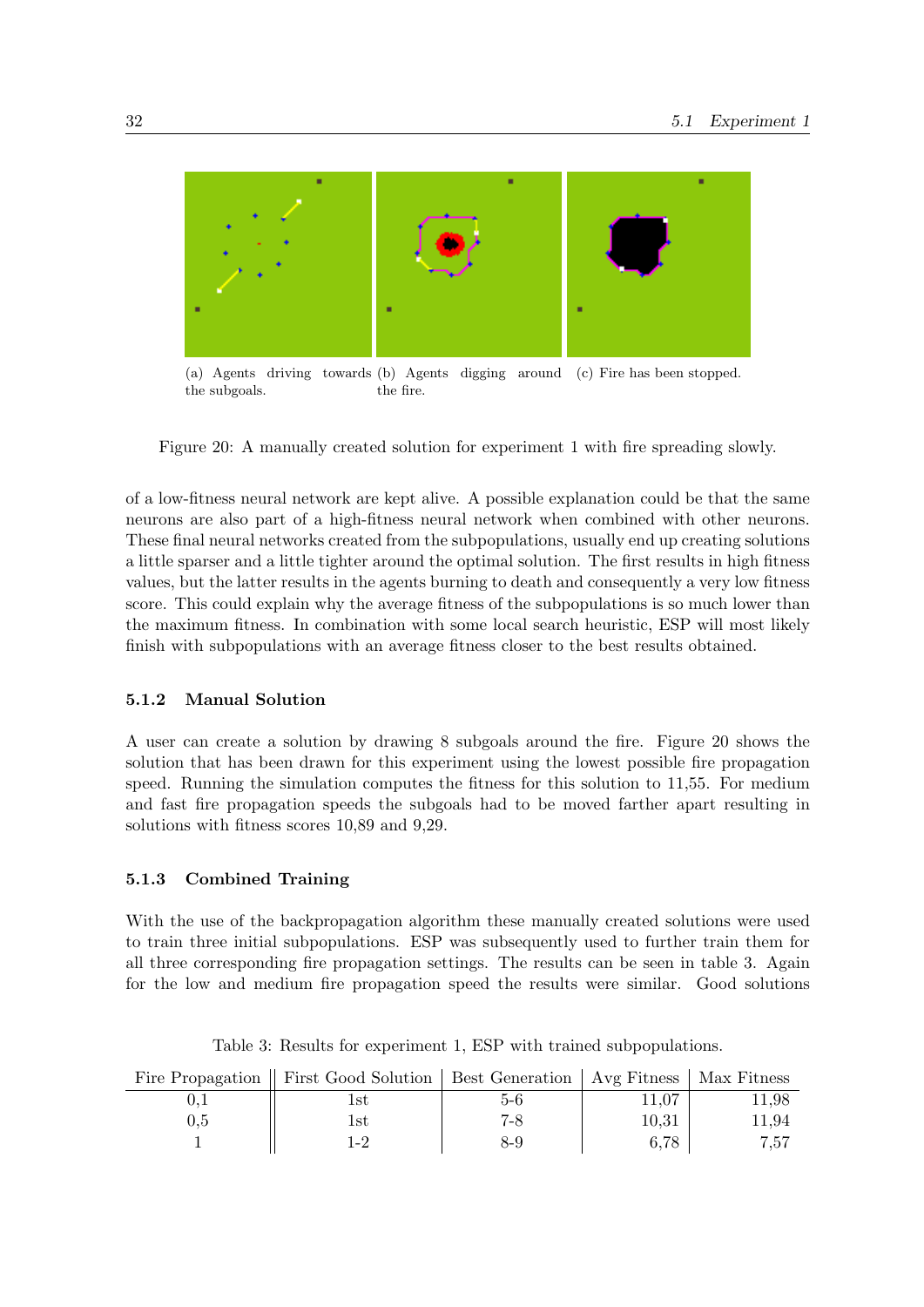

Figure 21: A manually created solution for experiment 2 with fire propagation set high. This solution has fitness 9,12.

were almost always found in the first generation, one generation faster compared to running regular ESP. The subpopulations obtained an average fitness value  $> 10$  as soon as the 6th and 7th generation, substantially more than the average fitness seen in table 2. Maximum fitness observed in each test was again near optimum. With a high fire propagation a good solution is seen in the 2nd generation, one generation faster with help of the trained genes. Convergence takes place in the 8th or 9th generation, faster than the ESP runs with untrained subpopulations, and again with a higher average fitness. The maximum fitness observed in these runs however, was on average quite a bit lower.

#### 5.2 Experiment 2

The second experiment was designed to pick up where the first experiment would end. A homogeneous environment with low threshold cells and high fire propagation. With the addition of 2 more agents and depots, the time invested in digging will be halved. This should lead to new and better solutions.

#### 5.2.1 ESP

Tests were first done using ESP and untrained subpopulations. Comparing the top results from table 4 with the bottom results of table 2 confirms the assumption that the addition of 2 more agents leads to better solutions. It does take more time (one generation) with a 4 agent setup to find a first good solution and for the subpopulations to converge. The first is most likely due to the fact that independent of the scenario, a solution with fitness 8 or

| Test              | First Good Solution   Best Generation   Avg Fitness   Max Fitness |       |      |       |
|-------------------|-------------------------------------------------------------------|-------|------|-------|
| ESP               |                                                                   | 11-12 | 6.61 | 11.25 |
| Combined Training | $1-2$                                                             | 8-9   | 9,13 | 10,92 |

Table 4: Results for experiment 2, ESP with initial and trained subpopulations.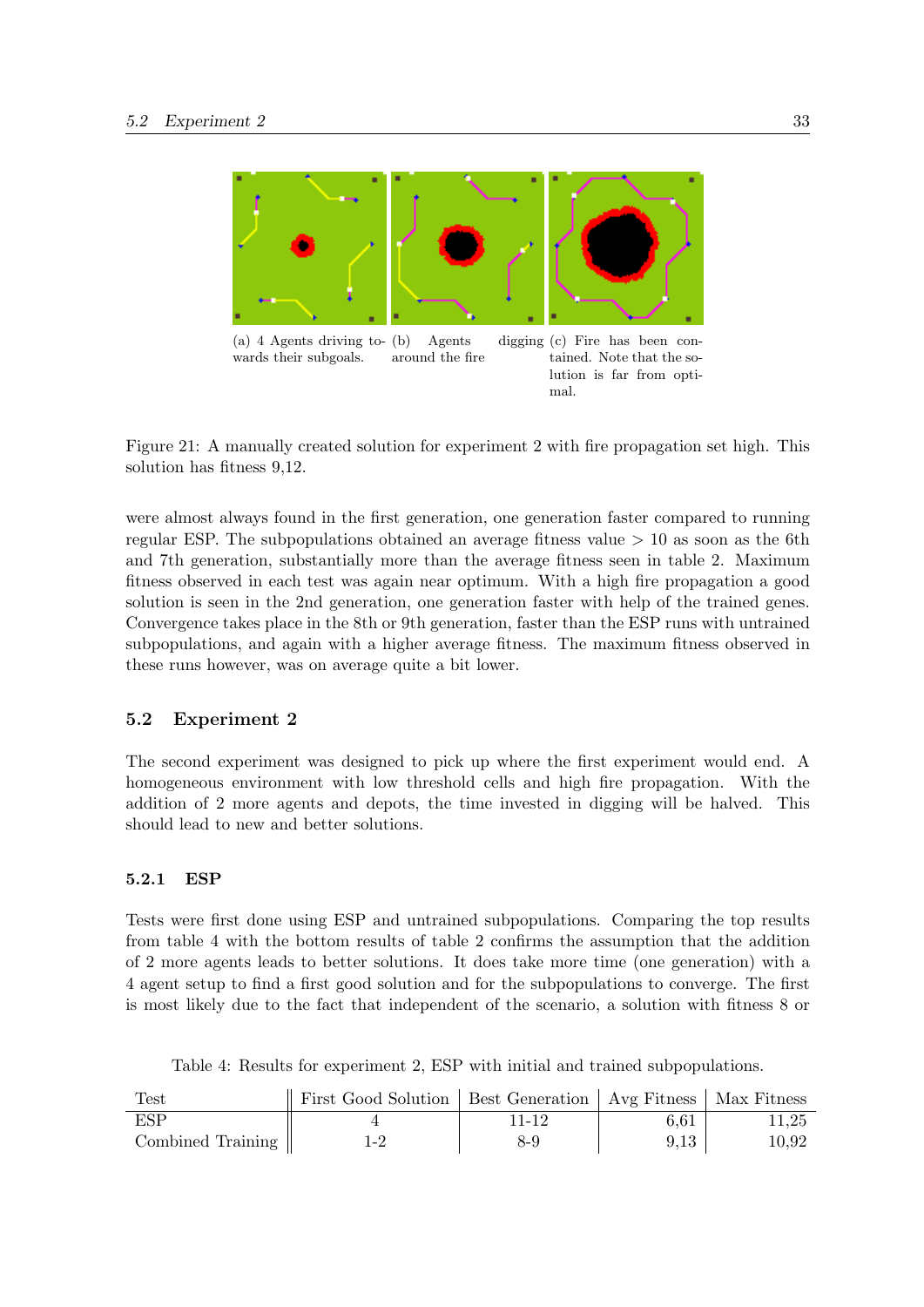9 will almost always be found before a solution with fitness 10 or 11 when started with an untrained population. The latter is a result of the better solutions that are now obtainable. Average fitness after convergence takes place is above 6 on average and as stated, the main reason are the better solutions that are now possible, with maximum fitness reaching above 11.

#### 5.2.2 Manual Solution

Figure 21 shows the solution that has been drawn for this experiment using the highest possible fire propagation speed. Running the simulation shows that this solution has fitness 9,12. As is visible in the figure, the subgoals could have been placed closer to the fire which would have resulted in a better solution.

#### 5.2.3 Combined Training

The genes in the subpopulations were trained again using the created solution shown in figure 21 before running the ESP algorithm. The first solutions with high fitness values were seen in the first 2 generations during evolution. Improvement stopped in the 8th or 9th generation, sometimes resulting in an average fitness score  $> 10$ , but the average of all tests was 9,13, almost 40% higher than starting with untrained subpopulations. The average of all maximum fitness scores observed were slightly lower, 10,92 compared to 11,25.

#### 5.3 Experiment 3

The third experiment introduces other terrain types, making the environment heterogeneous. The main terrain type remains grass with the same attributes as in the previous experiments, low threshold and fast travelling speed for the agents. The threshold for the hay is kept low to ensure it will be ignited by the neighbouring grass, but driving and digging for the agents will take longer. The trees at the north of the map will have a very high threshold and will remain unaffected by the spreading fire. Driving and digging will take longer through trees as is the case with hay.

#### 5.3.1 ESP

Because the terrain acts like obstacles that slow the agents down, the agents will have to dig around the terrain. Every run that sends the agents through the rougher terrain is destined to fail. Therefore it takes ESP far longer to start generating acceptable solutions than before. At least 7 generations of evolution have to pass before the agents start saving some land from destruction. It takes another 6 generations before the subpopulations stop improving, and only an average fitness of 4,65 is reached. The average fitness is very low compared to the maximum fitness obtained. Table 5 shows the results.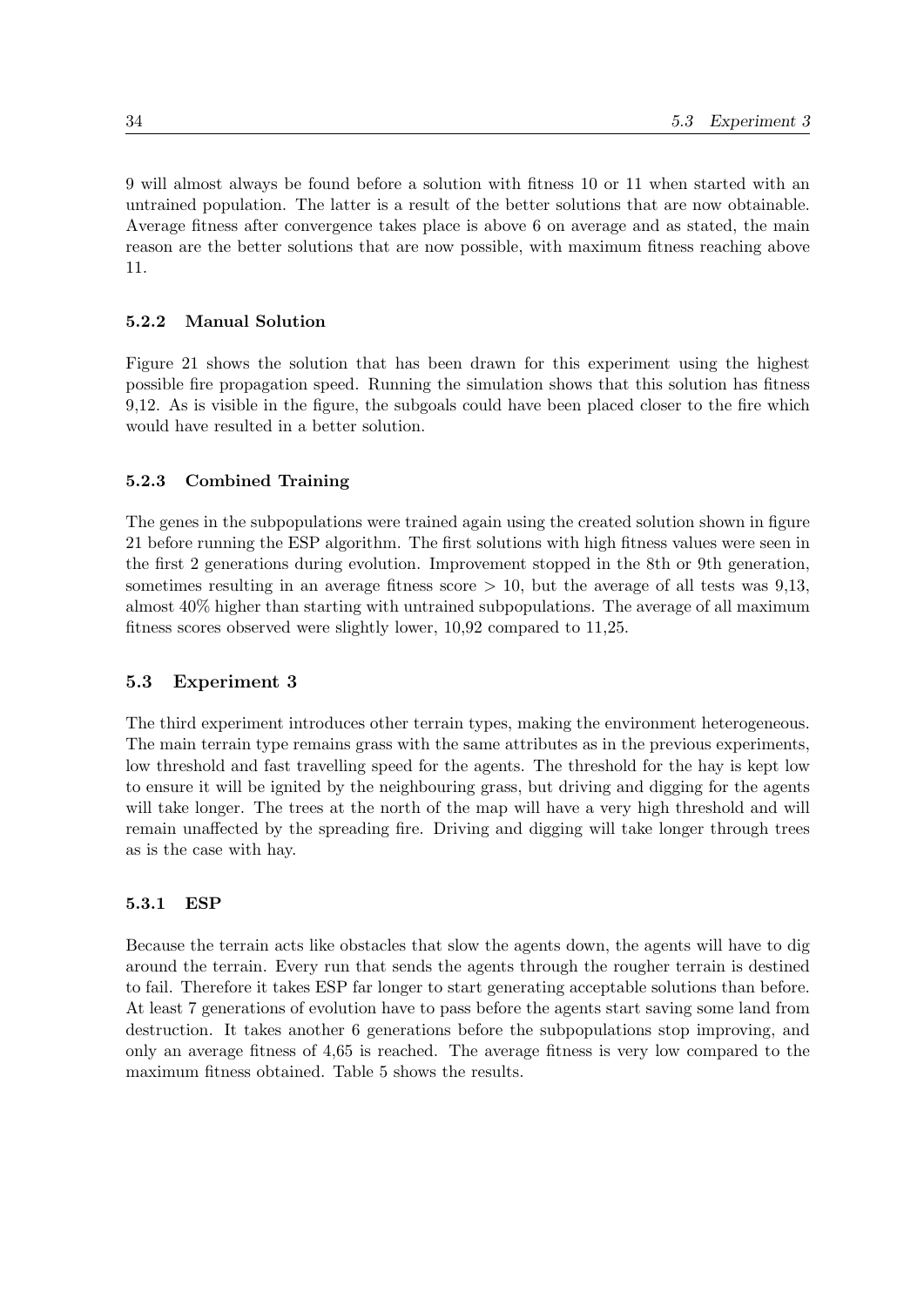

Figure 22: Experiment 3 uses a heterogeneous environment with grass, hay (light green) and trees (dark green). The images shown in (a) and (b) show that movement through hay and trees is slower and that the trees will not ignite. The manual solution used in this experiment and shown in (c) has fitness 8,77.

#### 5.3.2 Manual Solution

As shown in figure 22 (c) the manual solution has been drawn around all the rough terrain resulting in a fitness value of 8,77. Any attempts to make a better solution resulted in the agents dying.

#### 5.3.3 Combined Training

After training the subpopulations with the backpropagation algorithm and the user solution we continue training with ESP. The third generation shows the first solutions similar to the one used as a training set by the backpropagation algorithm. The results in table 5 show that manual training (i.e. training the subpopulations with the help of a user provided solution) decreases the amount of time ESP needs to evolve good subpopulations.

#### 5.4 Experiment 4

This experiment is based on the different values of cells in a heterogeneous world and the effect it will have on the calculated fitness value of a simulation run. Buildings are created with 1000x the cell value of a normal (grass) cell. Finding solutions that prefer saving buildings in favour of large grassy areas is the goal of this experiment.

Table 5: Results for experiment 3, ESP with initial and trained subpopulations.

| Test              | First Good Solution   Best Generation   Avg Fitness   Max Fitness |       |      |      |
|-------------------|-------------------------------------------------------------------|-------|------|------|
| ESP               |                                                                   | 13-14 | 4.65 | 8,65 |
| Combined Training | $3-4$                                                             | 8-9   | 7.08 | 8,33 |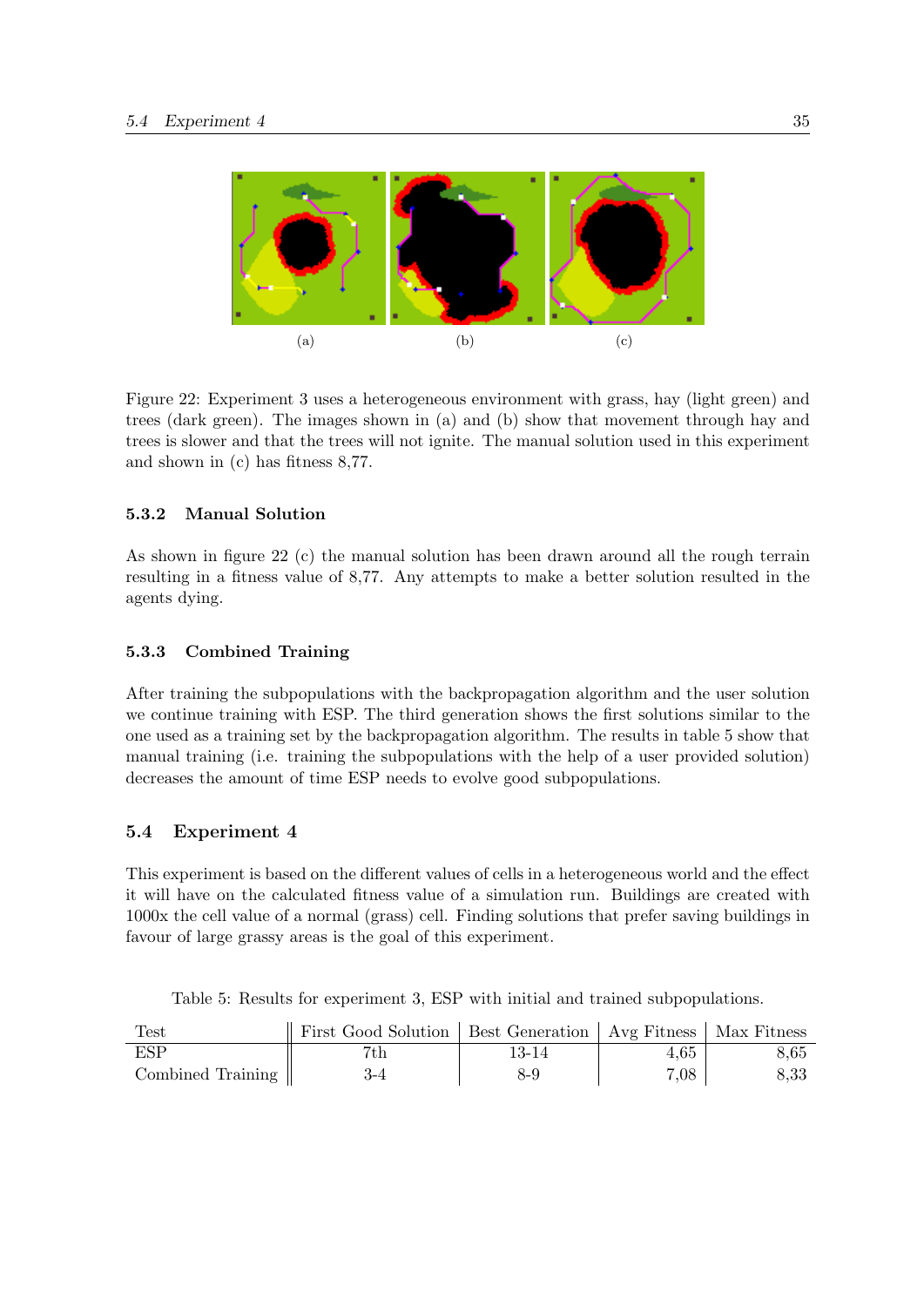#### 5.4.1 Manual Solution

The solution shown in figure 23 was used as the manual solution. It has no preference concerning the type of cells it wants to protect.

#### 5.4.2 Results

The results written in table 6 show again that manual training before using ESP results in good subpopulations in less time. But also, the best solutions (with maximum fitness) seem to be getting worse. The goal of this experiment was to obtain solutions that had agents primarily protecting the buildings. This did not happen. Although solutions that protected buildings from the fire, did result in high fitness scores. These solutions went hand in hand with protecting large areas of grass. So the solutions generated by the fully evolved subpopulations, were similar to the ones from experiment 2 (see figure 21). Solutions that had agents protect separated areas at the edges of the map were monitored, but regular solutions outperformed them. A logical consequence from formula 7 that calculates the fitness value, the result partly depending on the number of edges dug.

## 5.5 Experiment 5

The final experiment was designed to discover the limits of the system. The world consists of grass with a residential area (buildings) in the upper right corner. One agent starts at a depot near the buildings at the top right of the world and multiple sources of fire are started in the other corners. An ideal outcome would have the agent dig a path around the buildings. Figure 24 shows the setup of this experiment, the handmade solution and the solution that a trained neural network produced.

#### 5.5.1 Results

A manual solution was easily created with the drawing of subgoals around the buildings. Because of the high value of building cells relative to grass cells, the protection of this small part of the map lead to a high fitness score of 11,58. Unfortunately, the attempts to train a neural network to reproduce these subgoals were unsuccessful. Neural networks in Bushfire calculate the offset or distance from the fire, where the subgoals should be placed. The direction of the subgoals relative to the fire however are constant. More specifically, there will always be one subgoal to the north of the centre of the burning area, one to the northeast, etc. Therefore training agents in scenarios with multiple fires starting close to an edge of the map, will not result in satisfactory solutions.

| Test              | First Good Solution   Best Generation   Avg Fitness   Max Fitness |       |      |      |
|-------------------|-------------------------------------------------------------------|-------|------|------|
| ESP               |                                                                   | 11-12 | 5.59 | 9.84 |
| Combined Training | $2 - 3$                                                           | 8th   | 7.92 | 9.49 |

Table 6: Results for experiment 4, ESP with initial and trained subpopulations.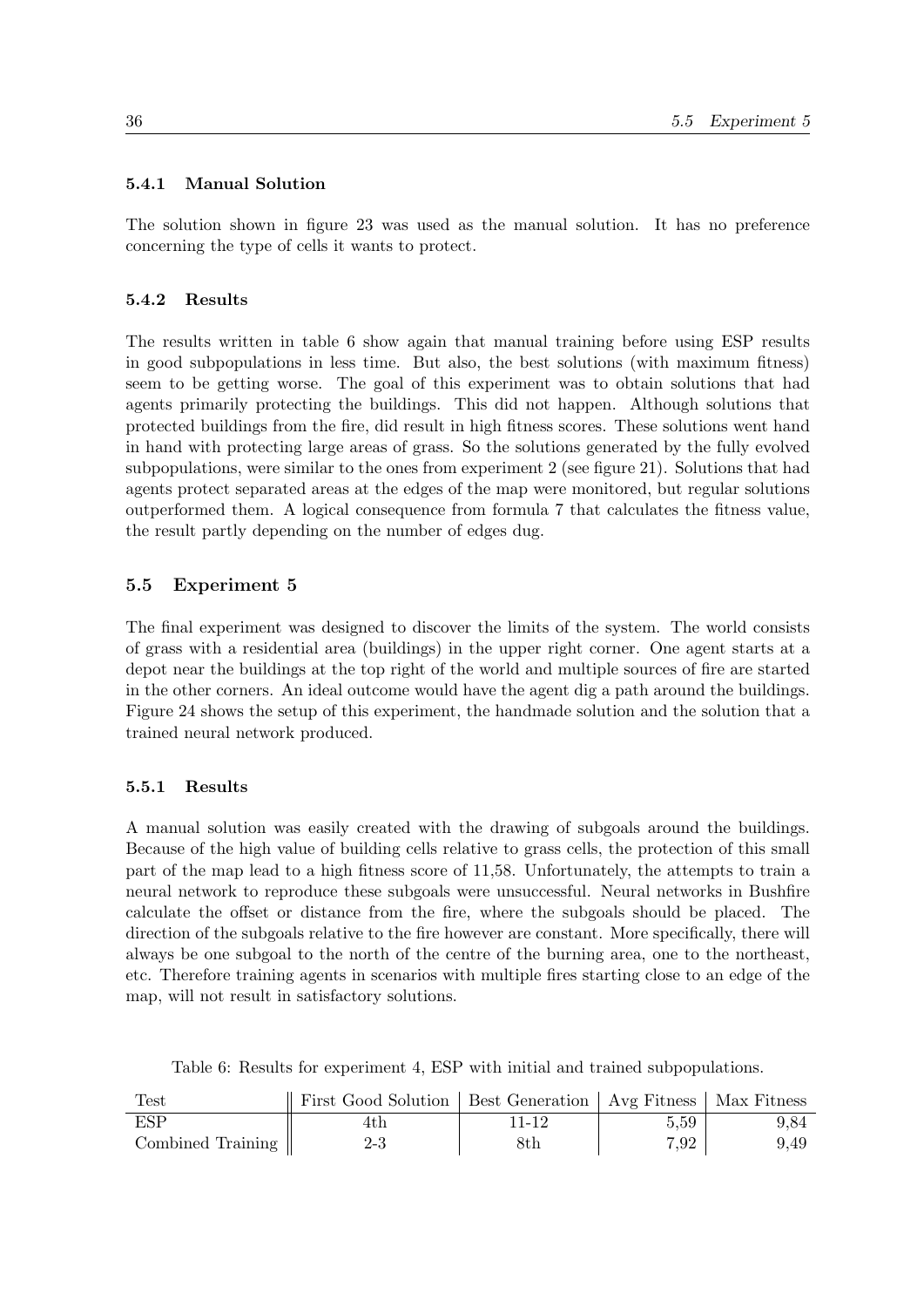

(a) Agents driving to-(b) Agents are digging a (c) Forest fire has been wards their subgoals. path. stopped.

Figure 23: Experiment 4 uses a map with grass and high valued residential areas (in purple). This solution has fitness 9,17.



Figure 24: (a) The fifth experiment starts fires in three corners of the map and places a town in the remaining corner. (b) The successful execution of a manually generated solution protects the town with a fitness value of 11,58. (c) Distributing the subgoals around the centre of the fires, leads to bad performance by the evolved neural network controllers.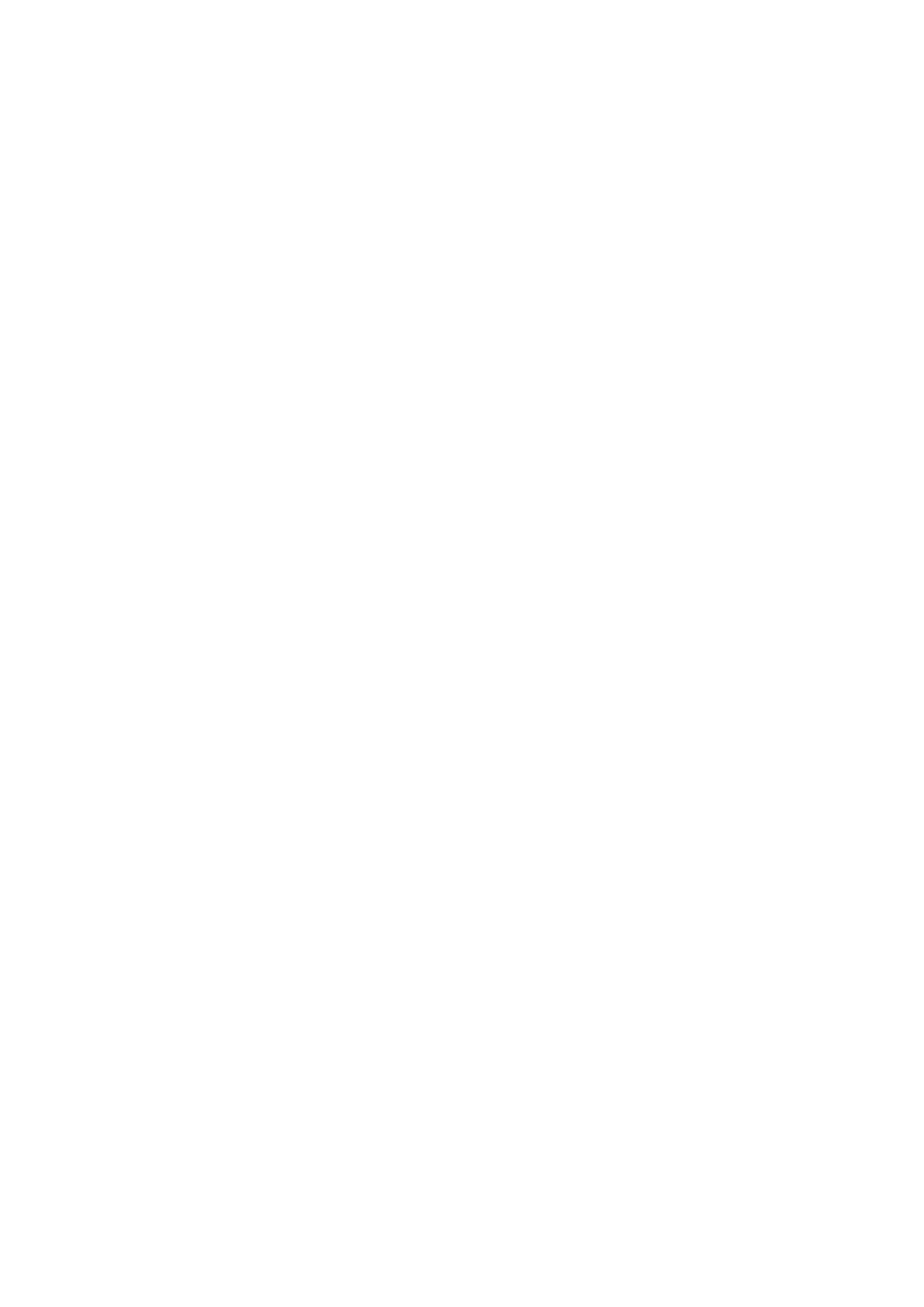## 6 Analysis

The first two experiments were designed to test in a homogeneous environment. All cells having equal values has the advantage of having a constant fire propagation that behaves predictably. Increasing the speed of the fire propagation was the only defining factor influencing the difficulty of the problem. The first experiment was repeated three times, increasing the fire propagation each time. The second experiment used four agents instead of two. Both experiments did not, even at the most challenging settings, produce a result that could be described as failure to find a good solution. The best possible solutions were always found in a homogeneous environment.

However, there were differences between the two training methods under inspection. Combined training (i.e. using ESP after manual training) finds its first good solution faster, usually in one or two generations of training. This works as a 'jumpstart' for the evolution process. Resulting in faster convergence of the subpopulations. In many cases the subpopulations specialised to producing the same neural network every time with near optimal solutions.

Regular ESP (i.e. using Enforced SubPopulations with initial random genepools) needed to evolve more generations to find similar solutions, and experienced more problems in converging to the best solutions found. The subpopulations from the best generation still had a chance of generating neural networks producing bad solutions, but additional training did not improve the average fitness or converge the subpopulations. Possible reasons were stated in section 5.1, and the introduction of a local search heuristic could perhaps improve the poor performance of regular ESP when it comes to the reliable production of good solutions. However, regular ESP was better in finding a solution with the highest fitness in both experiments. Even though the maximum fitness score found by both methods did not lie far apart, it does show that the extensive exploration done by regular ESP translates to a bigger chance of finding the best possible solution.

The third experiment was the first setup that used a heterogeneous map. It featured some terrain that had to be circumvented to find a good solution. Even the best possible solutions would have most of the map burned, and would have a fitness value below ten. ESP had a hard time finding solutions to this particular challenge on its own. Taking a minimum of six generations to find a decent solution and improving at a slow pace. The best generation produced solutions with an average fitness almost half of the maximum fitness value found. If the measuring bar is defined as: 'A reliable production of good solutions.' then regular ESP has failed to solve the control problem of this experiment. If the objective is to find at least one good solution, it has succeeded in solving the problem.

Combined training showed better results. It found solutions as soon as the third generation and within nine generations was capable of producing neural networks with high fitness solutions most of the time. Even the highest fitness evaluations were now observed with combined training instead of with regular ESP. In fact the third experiment is the best showcase for combined training. As was shown for incremental learning [WM03], having ESP start with pretrained subpopulations, improves its performance when trying to solve more complex control tasks.

The fourth experiment was designed to test if solutions would be found that discriminate between different kind of cells. To this end, one type of cell (grass) was awarded a very low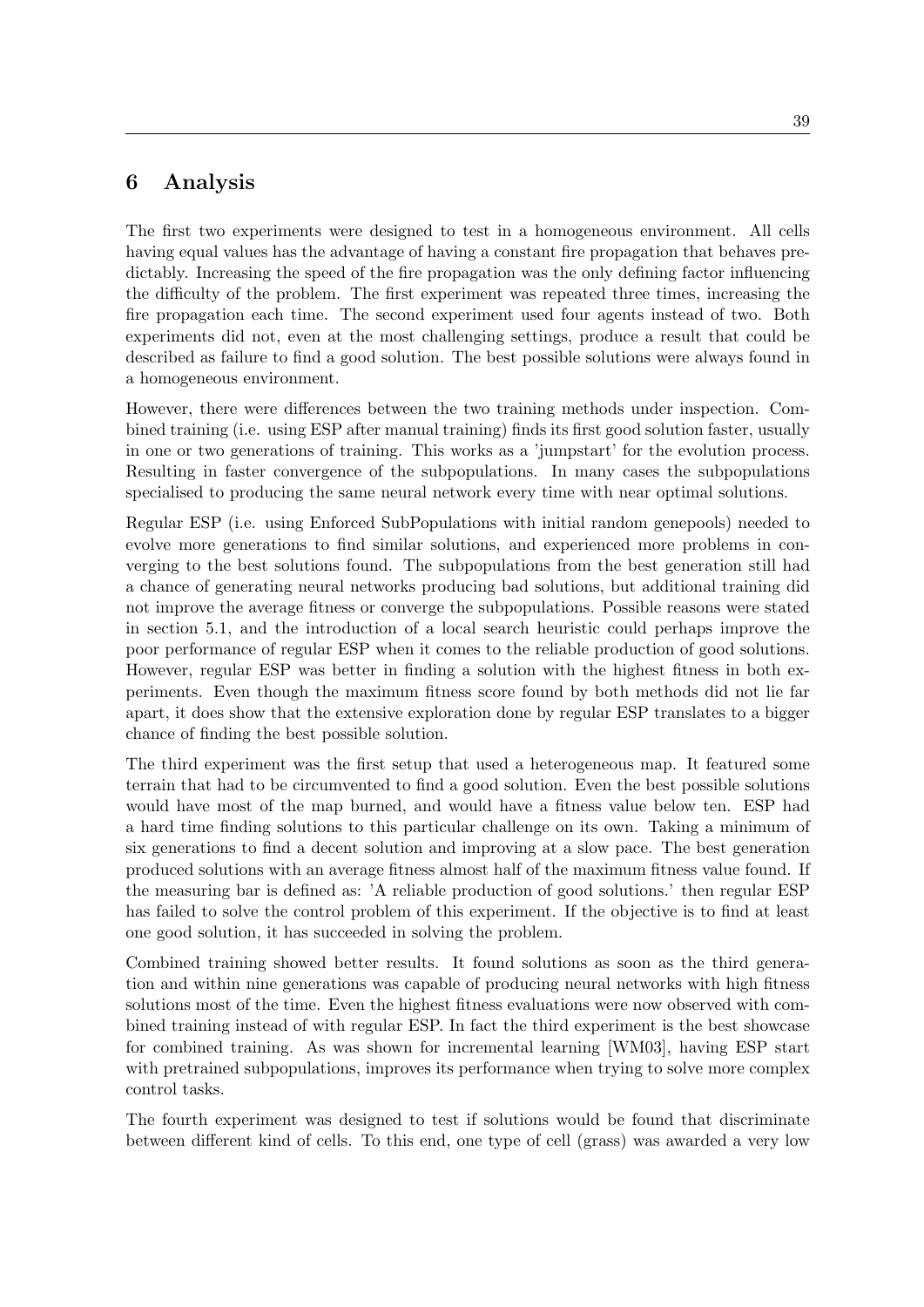value and the other type (buildings) a very high value. Solutions that preferred the protection of 'building' cells would receive a high fitness reward. Initially, interesting solutions that had agents protecting areas with buildings were produced and rewarded properly. But eventually, solutions that stopped the fire altogether would become the dominant strategy. Both regular ESP and combined training showed results comparable to the second experiment and did not provide additional insight.

The fifth experiment shows one of the major limitations in the current design. Namely, subgoals are always placed around the source of the fire, i.e. the direction from a subgoal relative to the fire is fixed. First, this denies the generation of strategies focussed on damage control i.e. agents protecting their own territory. And second, placement of multiple fire sources will result in erratic behaviour by the subgoal generator, denying the design of even more challenging experiments.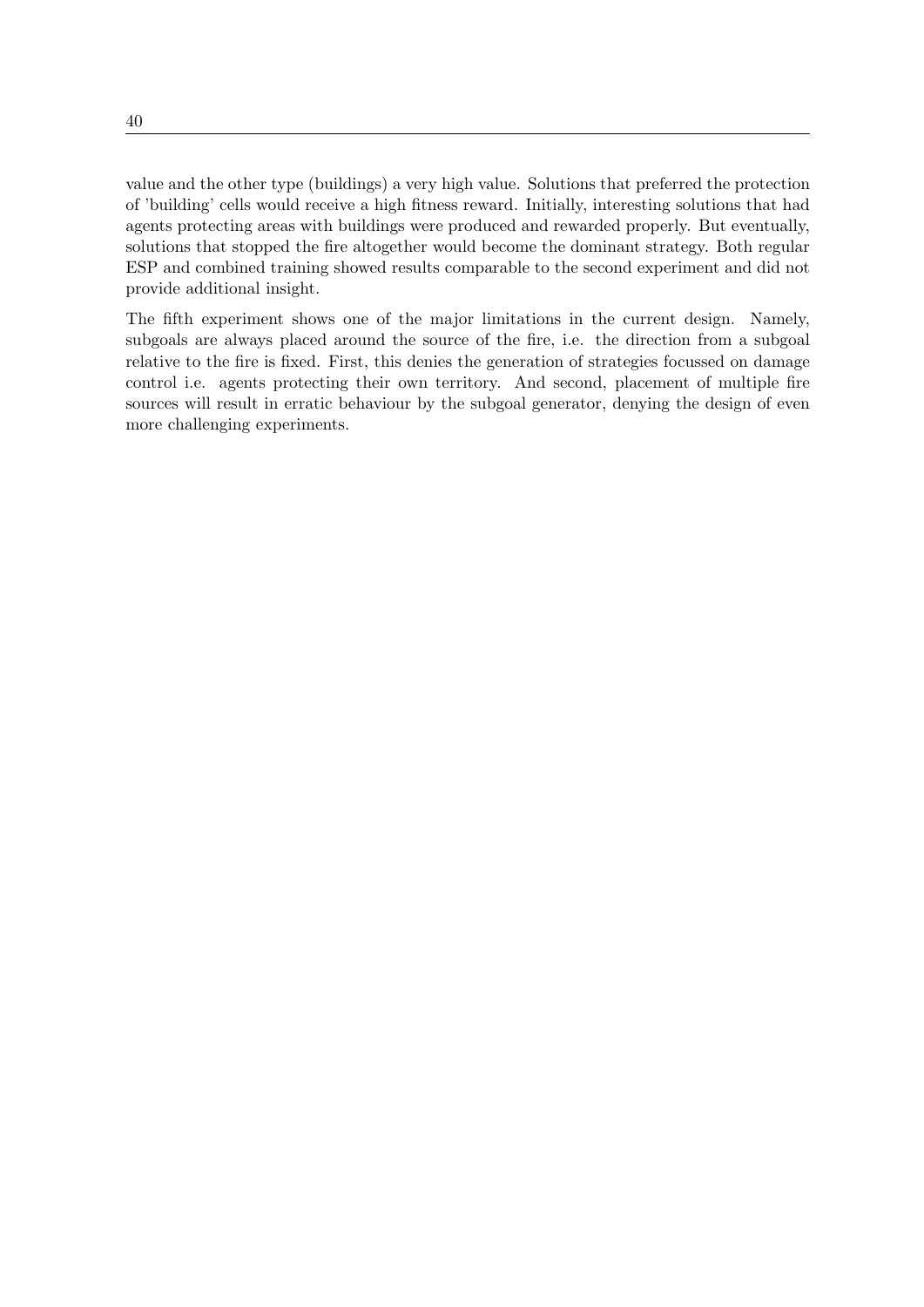## 7 Conclusion and Future Development

This chapter presents the conclusion of this thesis and some proposals for future work.

## 7.1 Conclusion

The choice of using manual training before running the ESP algorithm is connected to the 'Exploration vs Exploitation' dilemma. Using the enforced subpopulations algorithm with an untouched random set of genes will allow it to explore the solution space more thoroughly. It will take more time, but it has a better chance of finding that perfect solution with maximum fitness. Using combined training on the other hand favours the exploitation approach. It is guaranteed to find a good solution in a short amount of time, but it does so at the cost of excluding a large part of the solution space.

Where the regular use of ESP fails to solve a problem, combined training could prove to be successful. The third experiment was the best example of a hard control task that showed combined training performing well and had regular ESP struggling. Future experimentation with even harder control problems could prove that combined training is a credible and fast alternative to incremental learning as a tool to solve increasingly difficult problems.

Overall the results obtained from the experiments speak in favour of the use of manual training before starting the ESP algorithm. Running the algorithm to solve a problem takes less time and produces higher quality neural network controllers.

## 7.2 Future Development

This section will be used to make some proposals for future development and research.

- Applying the combined training approach in other domains. It would be interesting to see how the combined training approach can be used in other domains where a neuroevolutionary problem solving strategy only finds solutions after evolving for relatively many generations.
- Fixing the enhance module and have it work as a local subgoal optimiser in conjunction with the subgoal generator module. This could have a positive effect on the convergence of the subpopulations.
- Redesigning the subgoal generator module to remove the fixed directional placement of subgoals around the source of the fire. This will allow the designer of a forest fire scenario to bring diversity in the problems, e.g. multiple fires could be started from opposite edges of the map or subgoals could be generated everywhere.
- In the current setup eight subgoals are generated and assigned to the available agents. The generation of more subgoals could be desirable if the simulator world would become larger and if goal placement becomes more flexible.
- Multi-agent behaviour could be researched by letting the agents generate their own subgoals and see if at some point they start cooperating by digging towards each other.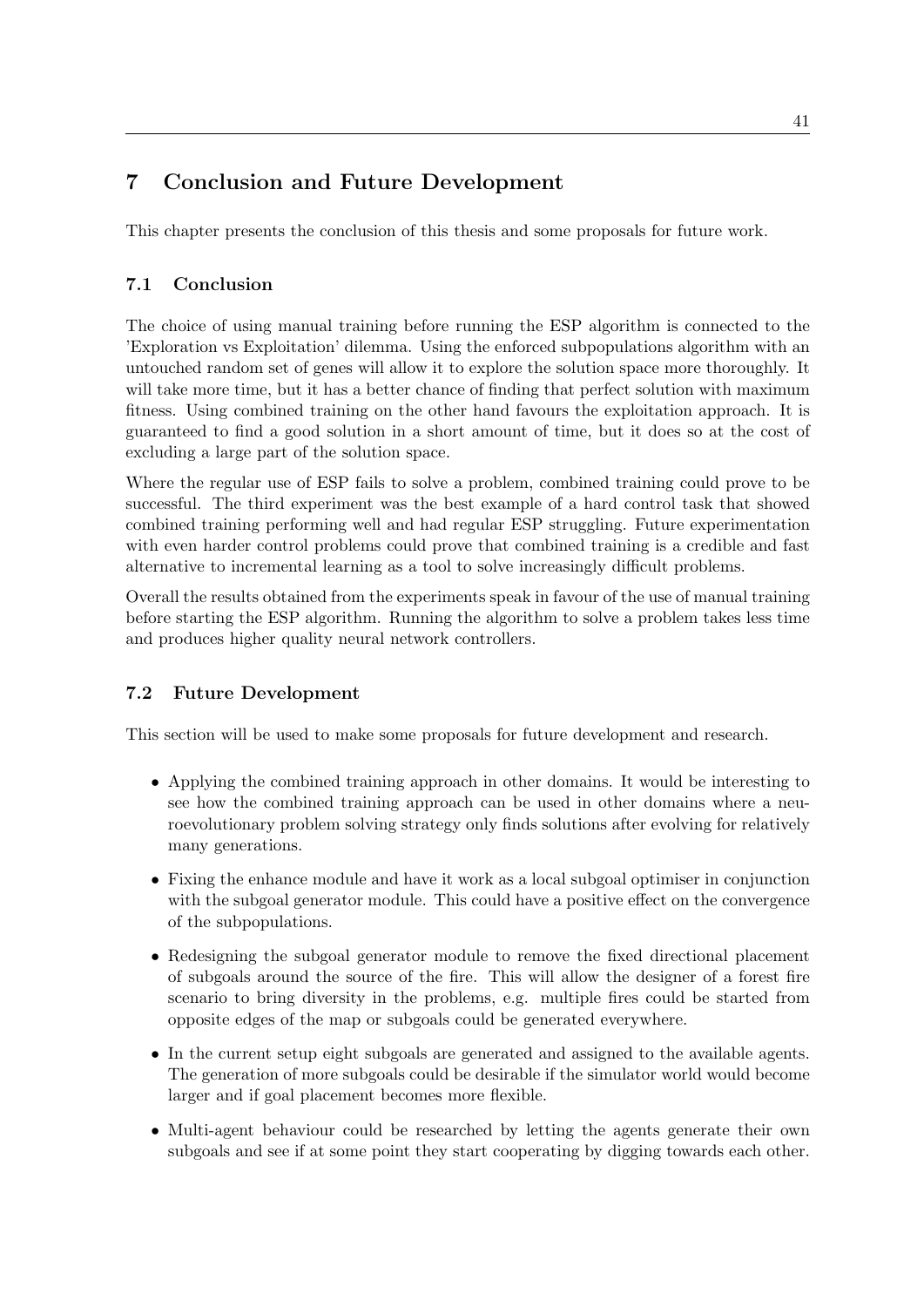- Implementing and experimenting with other algorithms. When the number of subgoals is flexible, the topology of a neural network may need to change with it. Implementing and experimenting with a TWEANN like NEAT [GM99] could be an interesting research topic.
- Modifying the manual training module to allow the user to supply multiple solutions for the training set. This would make manual training more flexible.

## 7.2.1 Bushfire

Modifying and extending a big application like Bushfire becomes problematic if it is not developed using good design principles [GHJV95]. The author of this thesis has migrated the Bushfire code into Netbeans modules. Netbeans modules are restricted to one-way dependence enforcing a better design and implementation. When changing the old code e.g. rewriting the simulator, an effort should be made to use the module-based approach and improve overall design.

## 7.2.2 Simulator

Replacing the simulator with a better one will significantly improve the capabilities of Bushfire. The current design relies on heavy memory usage and requires a lot of computational power. A new simulator should be able to cope with thousands of cell operations to allow the creation of advanced maps. Core design principles should be:

- Efficient memory management.
- Lightweight cell based operations.
- User interface independence.

In other words the simulator should become scalable, fast and encapsulated from other parts of the application.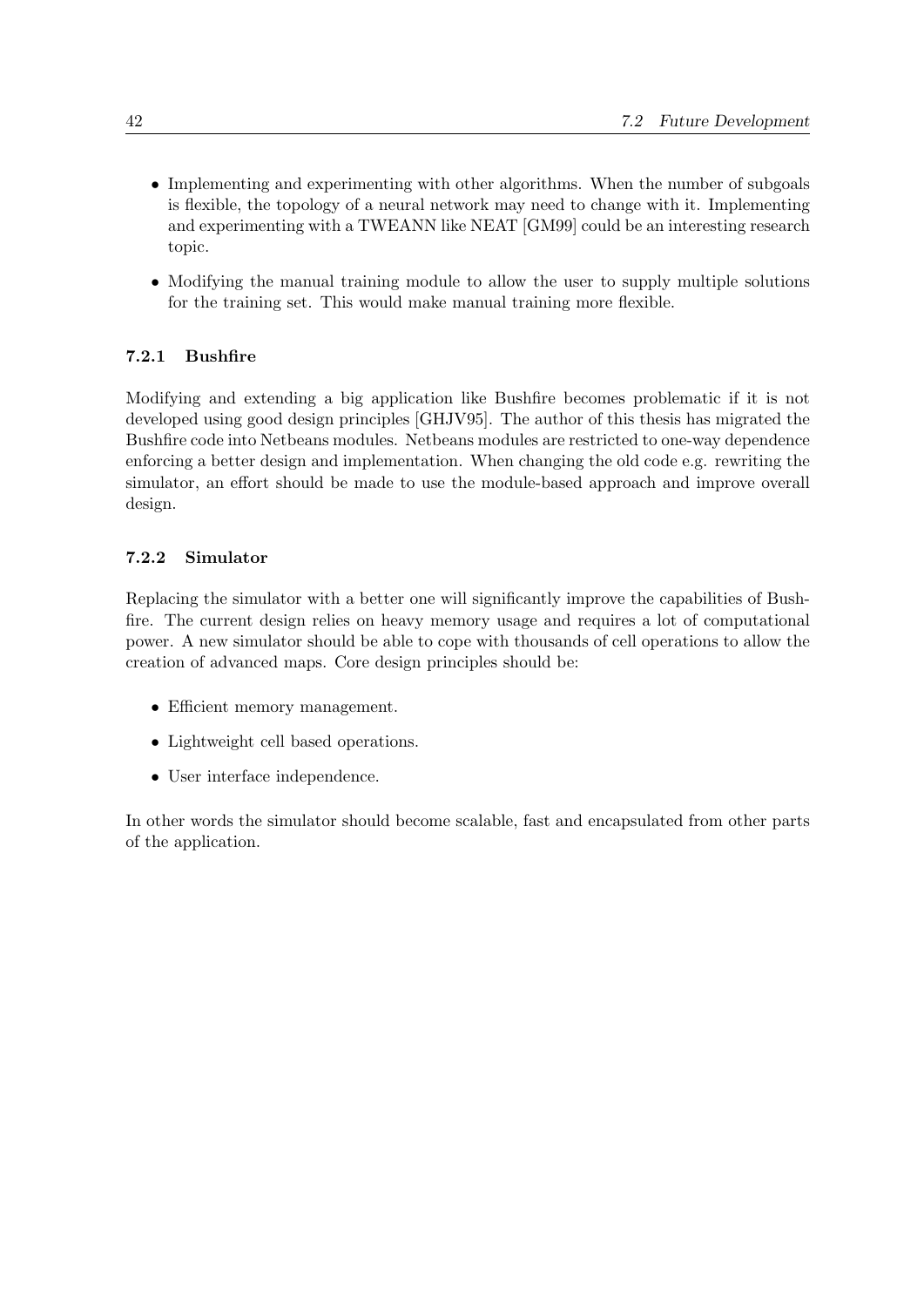## A Design

Rich-client application development strives to relieve the developer of writing code for the requirements that all desktop applications have in common. Such requirements are menus, document management, settings and so forth. The Netbeans platform is a generic desktop application, that can be used as a basis for an application. Development starts with a fully functional desktop application, that can be extended by writing modules and bundling them with the platform.

Bushfire has been migrated on top of the Netbeans platform. It now functions as a module and some of the GUI functionality has been surrendered to the platform. Ideally all the packages that were part of the original Bushfire program would each become their own module, but Netbeans modules require one-way dependency, and the Bushfire packages do not meet that requirement. The new package containing the backpropagation algorithm has been written in a module. It depends on the 'model' module, which contains the original Bushfire packages, but not the other way around. Building new functionality in modules enforces better design. Diagram 25 shows how the modules relate to one another. Relations between the original Bushfire packages, and dependencies between the classes within each package can be found in the original technical documentation. For more information on building on top of the Netbeans platform, visit [Net07a, Net07b].



Figure 25: Bushfire is built on top of the Netbeans platform. This diagram shows the dependencies between the different modules.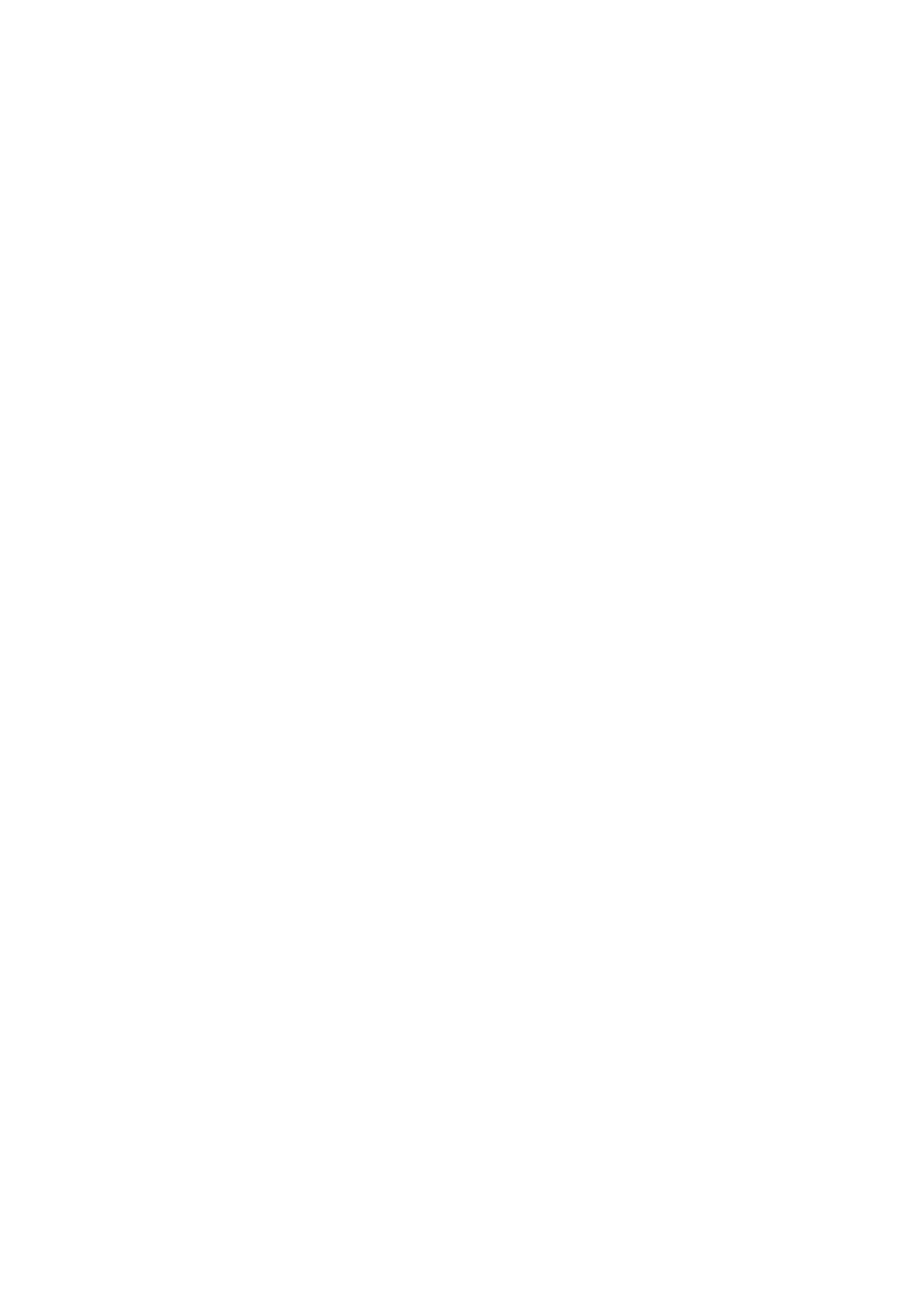## B Data Experiments

The following tables accumulate all the results obtained during the experiments. Results listed per test are the generation wherein a good solution was generated for the first time (depending on the experiment, the fitness had to be above a value ranging from 8 to 10), the last generation that improved its population, the average fitness of this population and the fitness of the best solution that has been produced.

Table 7: Test results from the first experiment with a low fire propagation set at 10. ESP started with initial untrained subpopulations.

|          | Generation with First Good Solution   Last Generation | Avg Fitness | Max Fitness |
|----------|-------------------------------------------------------|-------------|-------------|
|          |                                                       | 8,32        | 11,69       |
|          |                                                       | 6,65        | 11,83       |
| $\Omega$ |                                                       | 8,38        | 11,88       |
|          |                                                       | 7,08        | 11,90       |
| -5       |                                                       | 6.61        | 11,99       |
|          |                                                       | 6.84        | 11.99       |

Table 8: Test results from the first experiment with a low fire propagation set at 10. ESP started with trained subpopulations.

|          | Generation with First Good Solution   Last Generation   Avg Fitness |       | Max Fitness |
|----------|---------------------------------------------------------------------|-------|-------------|
|          |                                                                     | 10,23 | 11,98       |
|          |                                                                     | 10,94 | 11,98       |
| $\Omega$ |                                                                     | 10,45 | 11,99       |
|          |                                                                     | 11.24 | 11,97       |
| -5       |                                                                     | 11,95 | 11,98       |
|          |                                                                     | 11.59 | 11.97       |

Table 9: Test results from the first experiment with a medium fire propagation set at 5. ESP started with initial untrained subpopulations.

|         | Generation with First Good Solution   Last Generation   Avg Fitness |      | Max Fitness |
|---------|---------------------------------------------------------------------|------|-------------|
|         |                                                                     | 7,38 | 11,94       |
|         |                                                                     | 7.67 | 11,97       |
| ച<br>., |                                                                     | 8,45 | 11,96       |
|         |                                                                     | 7.94 | 11,98       |
|         |                                                                     | 6,21 | 11,95       |
|         |                                                                     | 8,58 | 11.97       |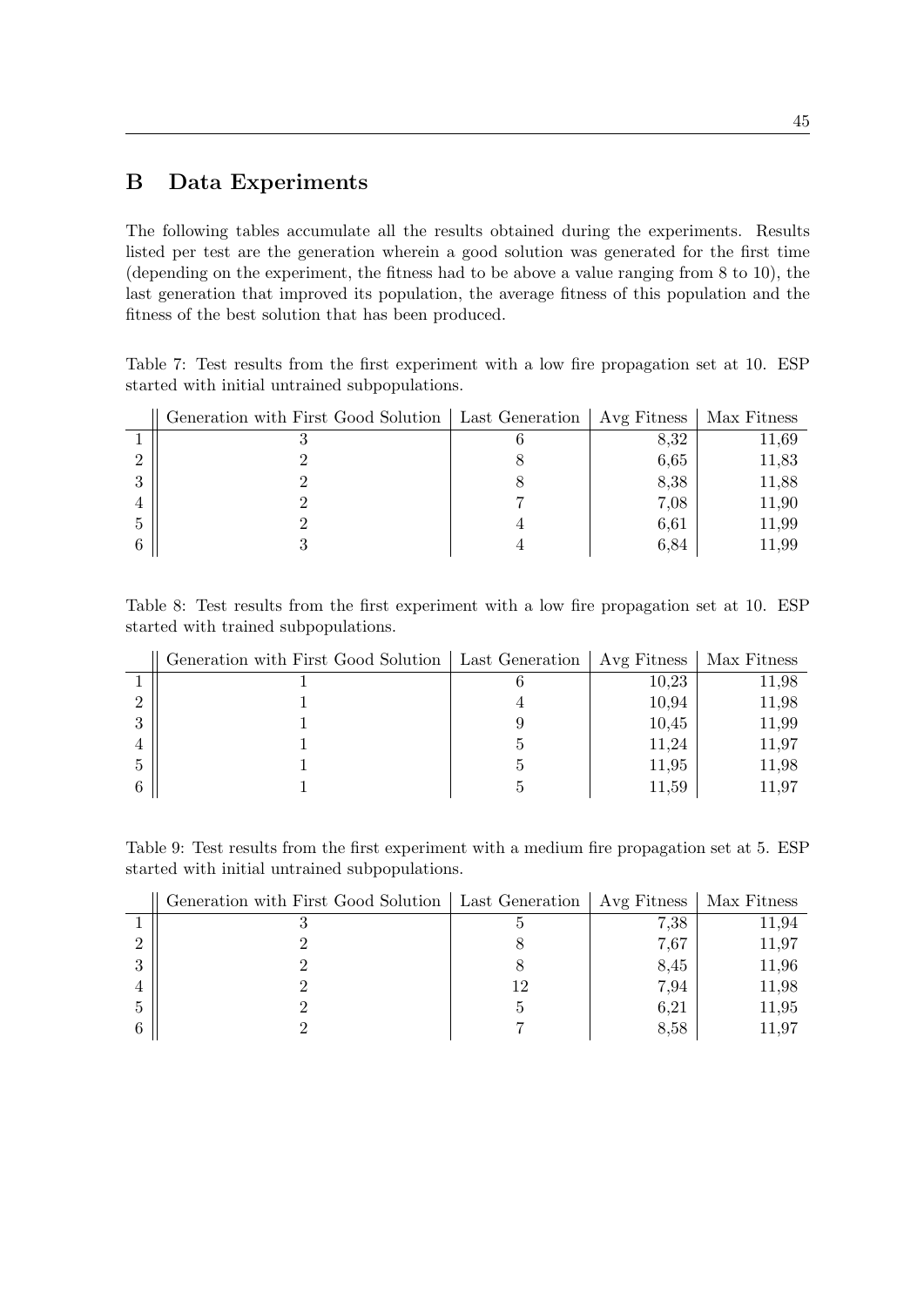| Generation with First Good Solution   Last Generation | Avg Fitness | Max Fitness |
|-------------------------------------------------------|-------------|-------------|
|                                                       | 10,16       | 11,94       |
|                                                       | 10,89       | 11,93       |
|                                                       | 9.44        | 11,95       |
|                                                       | 10,92       | 11,95       |
|                                                       | 9,33        | 11,95       |
|                                                       | 11.14       | 11,89       |

Table 10: Test results from the first experiment with a medium fire propagation set at 5. ESP started with trained subpopulations.

Table 11: Test results from the first experiment with a high fire propagation set at 1. ESP started with initial untrained subpopulations.

|                | Generation with First Good Solution | Last Generation | Avg Fitness | Max Fitness |
|----------------|-------------------------------------|-----------------|-------------|-------------|
|                |                                     | 13              | 4,76        | 8,58        |
| $\overline{2}$ |                                     |                 | 4,93        | 8,64        |
| 3              |                                     | У               | 4,23        | 8,63        |
| 4              | G                                   | 10              | 4,69        | 8,53        |
| 5              |                                     |                 | 5,02        | 8,81        |
| 6              |                                     | 11              | 5,34        | 8,64        |
|                |                                     | 17              | 5,65        | 8,69        |
| 8              |                                     | 10              | 5,33        | 8,67        |
| 9              |                                     | 10              | 5,63        | 8,63        |
| 10             |                                     |                 | 5,31        | 8,67        |

Table 12: Test results from the first experiment with a high fire propagation set at 1. ESP started with trained subpopulations.

|                | Generation with First Good Solution | Last Generation | Avg Fitness | Max Fitness |
|----------------|-------------------------------------|-----------------|-------------|-------------|
|                |                                     | 10              | 6,94        | 7,74        |
| $\overline{2}$ |                                     | n               | 5,43        | 7,75        |
| 3              |                                     |                 | 6,78        | 7,77        |
| 4              |                                     |                 | 6,91        | 7,98        |
| 5              |                                     | 12              | 6,74        | 7,99        |
| 6              |                                     |                 | 6,61        | 6,79        |
|                |                                     |                 | 6,94        | 7,52        |
| 8              |                                     | 10              | 7.21        | 7,23        |
| 9              |                                     | 10              | 6,97        | 7,44        |
| 10             |                                     |                 | 7,23        | 7,46        |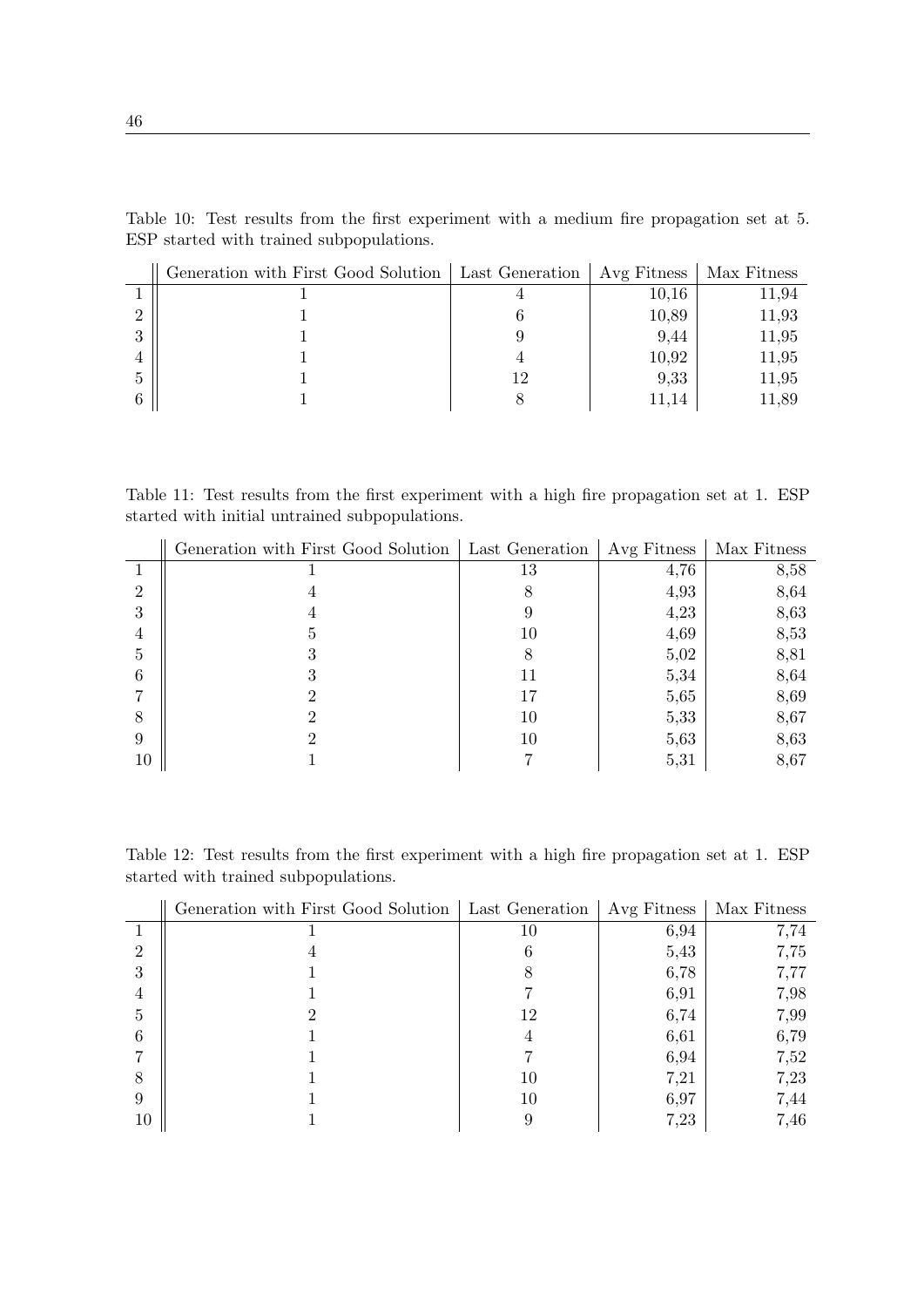|                | Generation with First Good Solution | Last Generation | Avg Fitness | Max Fitness |
|----------------|-------------------------------------|-----------------|-------------|-------------|
|                |                                     |                 | 6,31        | 11,21       |
| $\overline{2}$ |                                     | 12              | 6,48        | 11,26       |
| 3              |                                     | 12              | 5,36        | 11,27       |
| 4              |                                     | 9               | 5,86        | 11,07       |
| 5              |                                     | 14              | 6,84        | 11,22       |
| 6              |                                     | 13              | 7,17        | 11,37       |
|                |                                     |                 | 6,93        | 11,42       |
| 8              |                                     | 17              | 6,59        | 11,36       |
| 9              | b.                                  | 12              | 7,35        | 11,30       |
| 10             | Ð                                   | 10              | 7,16        | 11,00       |

Table 13: Test results from the second experiment with a high fire propagation set at 1. ESP started with initial untrained subpopulations.

Table 14: Test results from the second experiment with a high fire propagation set at 1. ESP started with trained subpopulations.

|                | Generation with First Good Solution | Last Generation | Avg Fitness | Max Fitness |
|----------------|-------------------------------------|-----------------|-------------|-------------|
|                |                                     |                 | 10,02       | 10,76       |
| $\overline{2}$ |                                     |                 | 8,96        | 10,65       |
| 3              |                                     | 12              | 7,51        | 11,42       |
| 4              |                                     | 14              | 10,04       | 10,61       |
| 5              |                                     | 8               | 10,17       | 10,94       |
| 6              |                                     | x               | 10,10       | 10,67       |
|                |                                     | 4               | 5,92        | 10,94       |
| 8              |                                     | Ð               | 10,10       | 10,71       |
| 9              |                                     | 12              | 10,21       | 11,15       |
| 10             |                                     |                 | 8,26        | 11,37       |

Table 15: Test results from the third experiment with a high fire propagation set at 1. ESP started with initial untrained subpopulations.

|               | Generation with First Good Solution | Last Generation | Avg Fitness | Max Fitness |
|---------------|-------------------------------------|-----------------|-------------|-------------|
|               |                                     | 13              | 6,58        | 8,76        |
| $\mathcal{D}$ |                                     |                 | 3,81        | 8,56        |
| 3             |                                     |                 | 5,03        | 8,85        |
| 4             |                                     | 14              | 4,02        | 8,45        |
| 5             | 10                                  | 11              | 4,52        | 8,74        |
| 6             | 9                                   | 25              | 5,89        | 8,60        |
|               | 10                                  | 10              | 3,51        | 8,57        |
| 8             |                                     | 13              | 3,96        | 8,56        |
| 9             |                                     | 10              | 4,54        | 8,94        |
| 10            | G                                   | 13              | 4,64        | 8,49        |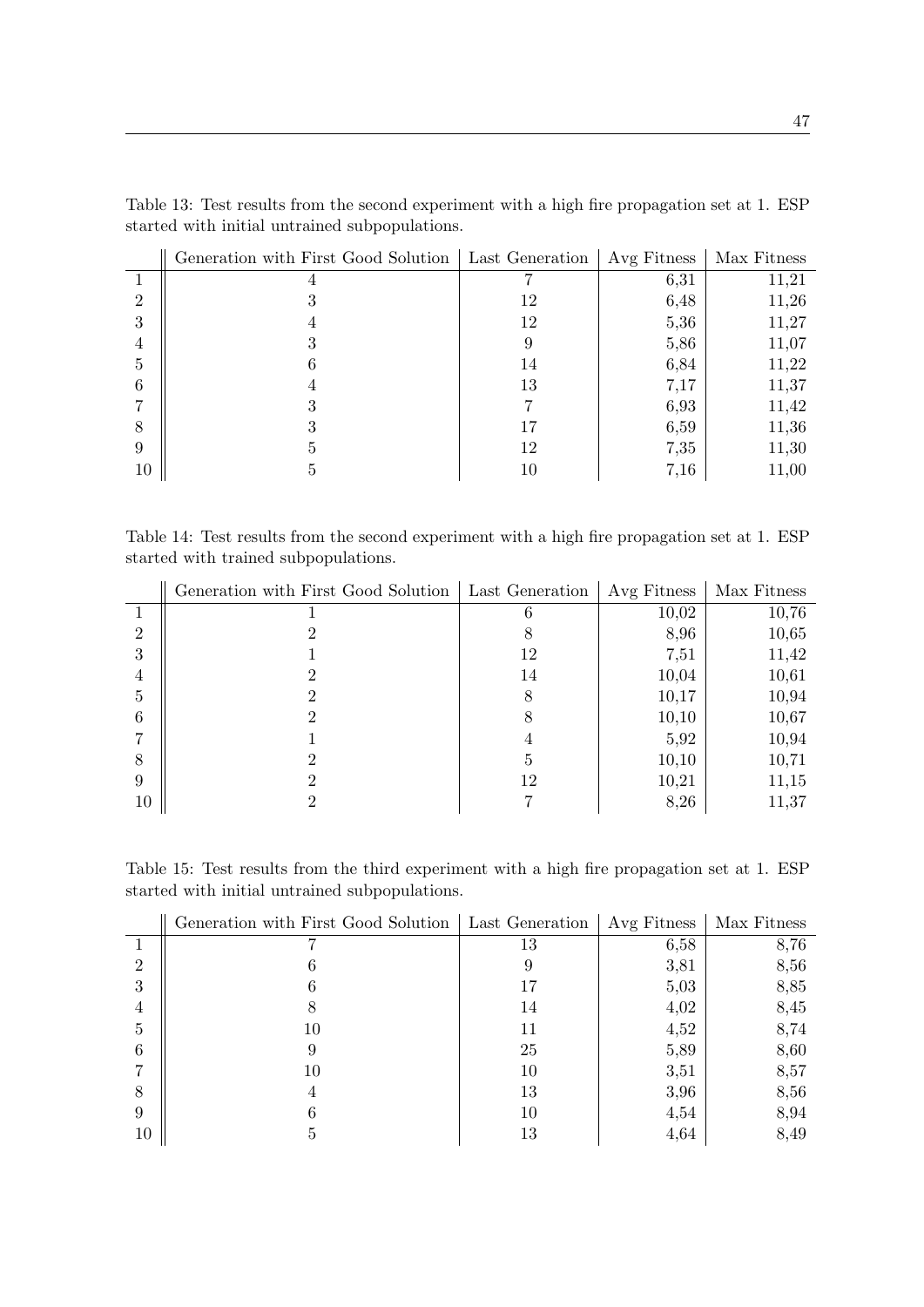|        | Generation with First Good Solution   Last Generation |    | Avg Fitness | Max Fitness |
|--------|-------------------------------------------------------|----|-------------|-------------|
|        |                                                       |    | 6,98        | 9,18        |
| ച      |                                                       |    | 7,36        | 9,19        |
| 3      |                                                       | 12 | 8,53        | 8,53        |
| 4      |                                                       |    | 7,08        | 8,39        |
| Ð      |                                                       | 10 | 8,43        | 8,97        |
| 6      |                                                       | h, | 6,25        | 8,45        |
|        |                                                       | 19 | 6,27        | 8,47        |
| 8      |                                                       | 8  | 7,95        | 8,03        |
| 9      |                                                       |    | 6,30        | 8,45        |
| $10\,$ |                                                       |    | 5,62        | 5,62        |

Table 16: Test results from the third experiment with a high fire propagation set at 1. ESP started with trained subpopulations.

Table 17: Test results from the fourth experiment with a high fire propagation set at 1. ESP started with initial untrained subpopulations.

|                | Generation with First Good Solution | Last Generation | Avg Fitness | Max Fitness |
|----------------|-------------------------------------|-----------------|-------------|-------------|
|                |                                     |                 | 5,96        | 9,65        |
| $\mathfrak{D}$ |                                     |                 | 6,3         | 10,52       |
| 3              |                                     | 17              | 7,12        | 10,55       |
| 4              |                                     |                 | 5,55        | 10,08       |
| 5              | 4                                   | 14              | 6,17        | 10,48       |
| 6              |                                     | 14              | 3,40        | 7,78        |
|                |                                     | 12              | 4,33        | 8,42        |
| 8              |                                     | 13              | 5,66        | 10,64       |
| 9              |                                     | 8               | 5,01        | 9,77        |
| 10             |                                     |                 | 6,44        | 10,48       |

Table 18: Test results from the fourth experiment with a high fire propagation set at 1. ESP started with trained subpopulations.

|              | Generation with First Good Solution | Last Generation | Avg Fitness | Max Fitness |
|--------------|-------------------------------------|-----------------|-------------|-------------|
|              |                                     | 12              | 9.1         | 9,72        |
| 2            |                                     | 13              | 8,4         | 8,4         |
| 3            |                                     |                 | 5,17        | 9,72        |
| 4            |                                     | 13              |             | 9,21        |
| $\mathbf{G}$ |                                     |                 | 6,75        | 10,15       |
| 6            |                                     |                 | 8,39        | 8,92        |
|              |                                     |                 | 9,24        | 9,43        |
| 8            |                                     |                 | 8,47        | 8,99        |
| 9            |                                     |                 | 6,54        | 10,41       |
| 10           |                                     |                 | 8,18        | 9,93        |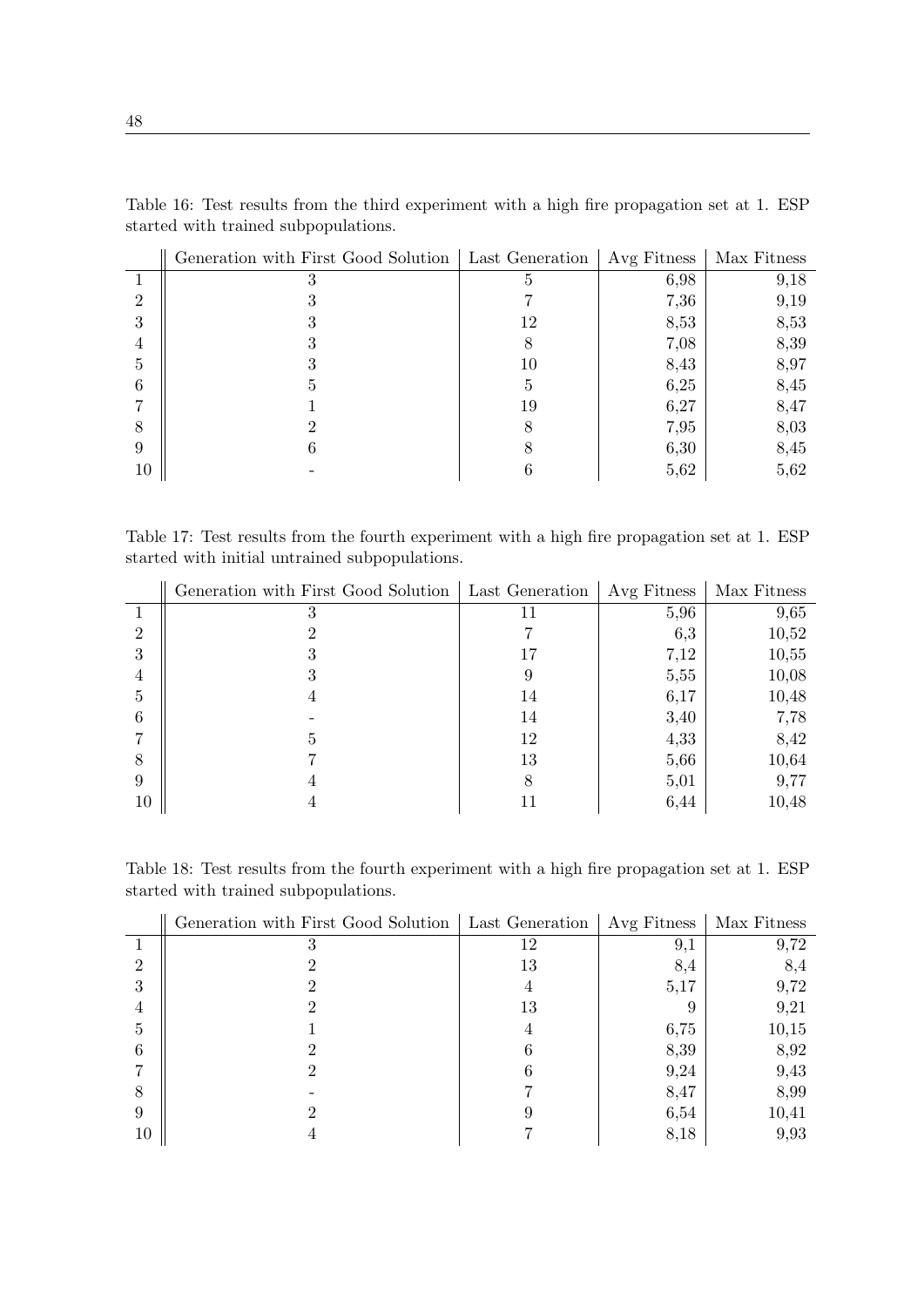### References

- [ASM02] T. Andersen, K.O. Stanley, and R. Miikkulainen. Neuro-evolution through augmenting topologies applied to evolving neural networks to play othello, 2002. Honors thesis project.
- [Bis95] C.M. Bishop. Neural Networks for Pattern Recognition. Oxford University Press, 1995.
- [BM03] B.D. Bryant and R. Miikkulainen. Neuroevolution for adaptive teams. In Proceedings of the 2003 Congress on Evolutionary Computation (CEC'03), volume 3, pages 2194–2201. IEEE Press, 2003.
- [Csa01] B.C. Csaji. Approximation with Artificial Neural Networks. PhD thesis, Eotvos Lorand University, 2001.
- [GHJV95] E. Gamma, R. Helm, R. Johnson, and J. Vlissides. Design Patterns: Elements of Reusable Object-Oriented Software. Addison-Wesley, 1995.
- [GM98] F.J. Gomez and R. Miikkulainen. 2-d pole balancing with recurrent evolutionary networks. In Proceedings of the International Conference on Artificial Neural Networks (ICANN-98, Skovde, Sweden), pages 425–430. Elsevier, 1998.
- [GM99] F.J. Gomez and R. Miikkulainen. Solving non-markovian control tasks with neuroevolution. In Proceedings of the International Joint Conference on Artificial Intelligence (IJCAI-99, Stockholm, Sweden), pages 1356–1361. Morgan Kaufmann, 1999.
- [GM03] F.J. Gomez and R. Miikkulainen. Active guidance for a finless rocket using neuroevolution. In Proceedings of the Genetic and Evolutionary Computation Conference (GECCO 2003), pages 2084–2095, 2003.
- [HD99] M.T. Hagan and H.B. Demuth. Neural networks for control. In American Control Conference, 1999. Proceedings of the 1999, pages 1642–1656, 1999.
- [Hea05] J Heaton. Website, 2005. http://www.heatonresearch.com/articles/5/page4. html.
- [MM96] D.E. Moriarty and R. Miikkulainen. Efficient reinforcement learning through symbiotic evolution. Machine Learning, 22:11–33, 1996.
- [Net07a] Netbeans. Website, 2007. http://platform.netbeans.org/.
- [Net07b] Netbeans. Website, 2007. http://www.netbeans.org/products/platform/.
- [SM02] K.O. Stanley and R. Miikkulainen. Evolving neural networks through augmenting topologies. Evolutionary Computation, 10(2):99–127, 2002.
- [Sta03] StatSoft. Website, 2003. http://www.statsoft.com/textbook/stneunet.html# multilayer.